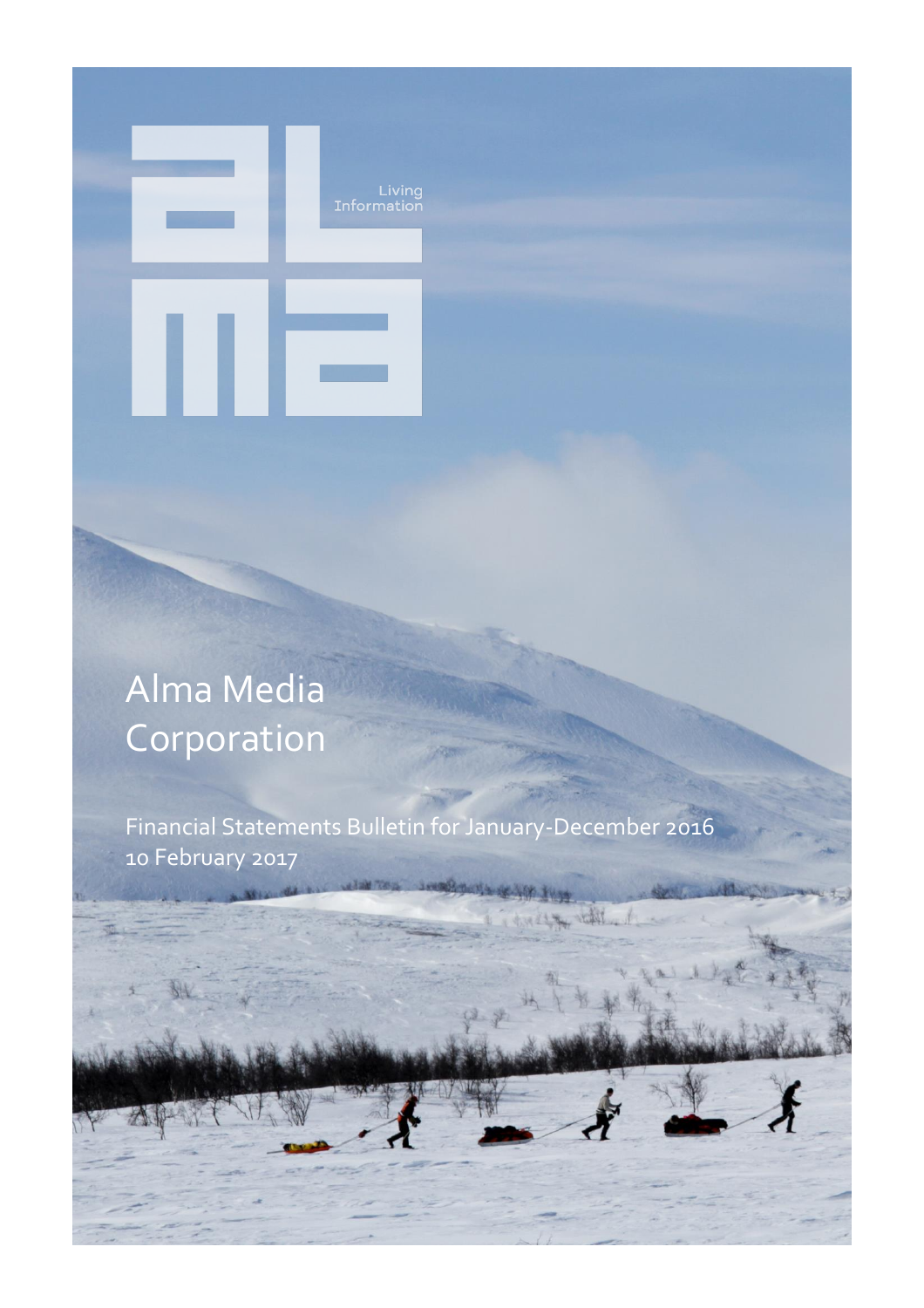# Alma Media's Financial Statements Release 2016: STRONG Q4, SUBSTANTIAL GROWTH IN OPERATING PROFIT

#### **Financial performance October–December 2016:**

- Revenue MEUR 93.6 (78.6), up 19.2%.
- Adjusted operating profit MEUR 10.6 (7.1), or 11.2% (9.0%) of revenue, up 49.5%.
- Operating profit MEUR 6.2 (0.9), or 6.7% (1.1%) of revenue, up 596.4%.
- Earnings per share EUR 0.06 (0.00).
- Alma Markets: Strong growth continued internationally as well as in Finland.
- Alma Talent: Talentum acquisition increased the segment's adjusted operating profit.
- Alma News & Life: Online advertising continued to grow.
- Alma Regions: Decline in revenue slowed and profitability remained on par with the previous year.

# **Business segments' adjusted operating profit, October–December, MEUR (excludes non-allocated functions)**



#### **Financial performance January–December 2016:**

- Revenue MEUR 353.2 (291.5), up 21.2%.
- Adjusted operating profit MEUR 35.2 (23.4), or 10.0% (8.0%) of revenue, up 50.4%.
- Operating profit MEUR 26.8 (17.7), or 7.6% (6.1%) of revenue, up 51.5%.
- Earnings per share EUR 0.20 (0.13).
- The Board's dividend proposal is EUR 0.16 per share
- At the end of the period, the gearing ratio was 41.4% and the equity ratio 45.7%.

# **Business segments' adjusted operating profit, January–December, MEUR (excludes non-allocated functions)**

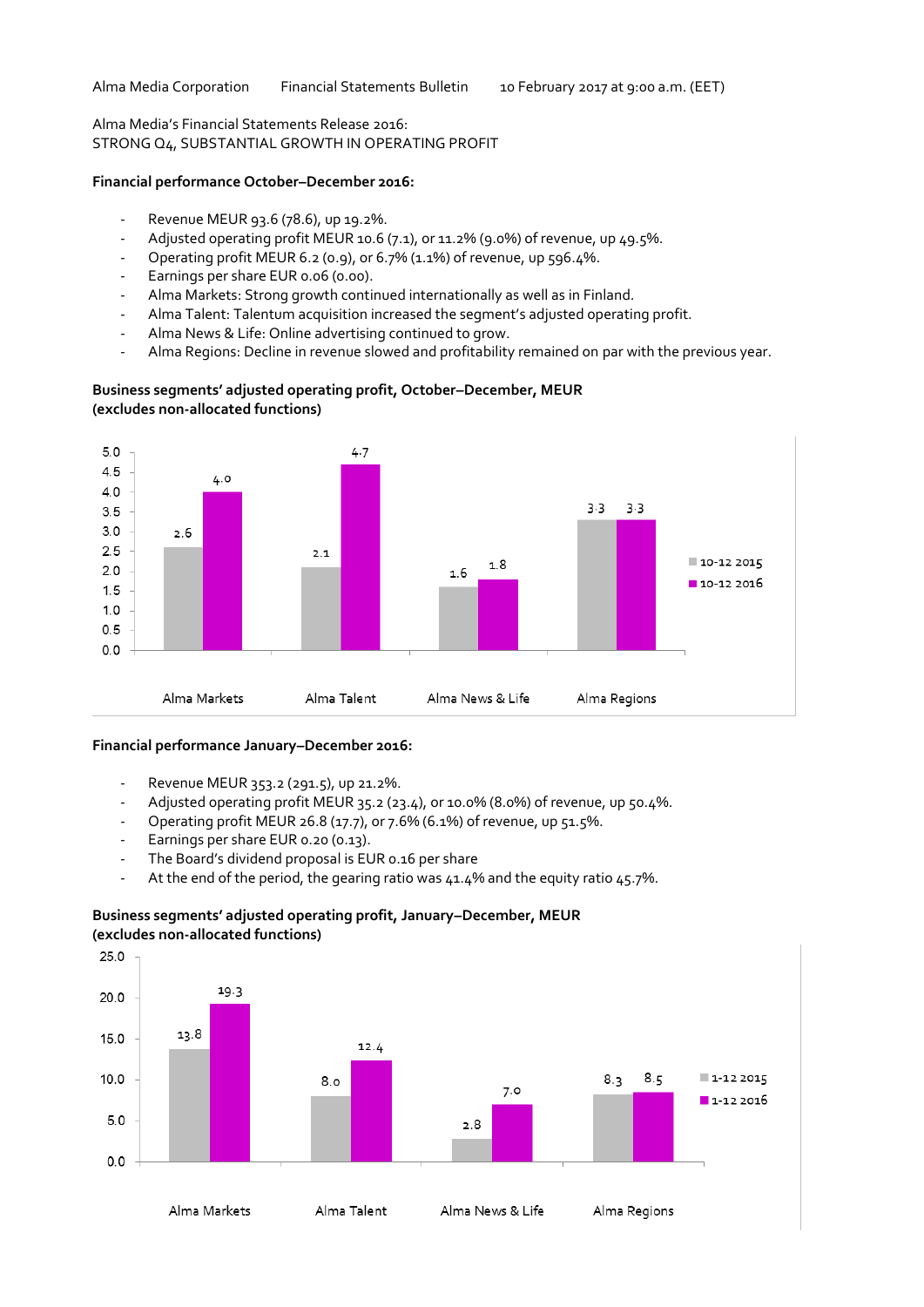| <b>KEY FIGURES</b>                 | 2016           | 2015           | Change  | 2016           | 2015           | Change |
|------------------------------------|----------------|----------------|---------|----------------|----------------|--------|
|                                    |                |                |         | $Q_{1-}$       | $Q_{1-}$       |        |
| <b>MEUR</b>                        | Q <sub>4</sub> | Q <sub>4</sub> | %       | Q <sub>4</sub> | Q <sub>4</sub> | %      |
| Revenue                            | 93.6           | 78.6           | 19.2    | 353.2          | 291.5          | 21.2   |
| Content revenue                    | 33.3           | 28.6           | 16.1    | 128.3          | 104.1          | 23.3   |
| Content revenue, print             | 29.2           | 26.3           | 11.2    | 113.5          | 97.0           | 17.0   |
| Content revenue, online            | 4.1            | 2.4            | 71.0    | 14.8           | 7.1            | 109.3  |
| Advertising revenue                | 45.9           | 40.9           | 12.2    | 171.0          | 148.2          | 15.3   |
| Advertising revenue, print         | 17.9           | 17.6           | 1.7     | 68.5           | 66.2           | 3.5    |
| Advertising revenue, online        | 28.0           | 23.3           | 20.5    | 102.6          | 82.0           | 25.1   |
| Service revenue                    | 14.5           | 9.0            | 60.5    | 53.9           | 39.2           | 37.6   |
|                                    |                |                |         |                |                |        |
| Adjusted total expenses            | 83.3           | 71.7           | 16.1    | 318.9          | 268.7          | 18.7   |
| Adjusted EBITDA                    | 15.2           | 10.8           | 39.7    | 53.3           | 37.4           | 42.4   |
| <b>EBITDA</b>                      | 13.8           | 6.1            | 127.7   | 47.9           | 34.5           | 38.8   |
| Adjusted operating profit          | 10.6           | 7.1            | 49.5    | 35.2           | 23.4           | 50.4   |
| % of revenue                       | 11.2           | 9.0            |         | 10.0           | 8.0            |        |
| Operating profit (loss)            | 6.2            | 0.9            | 596.4   | 26.8           | 17.7           | 51.5   |
| % of revenue                       | 6.7            | 1.1            |         | 7.6            | 6.1            |        |
| Profit for the period              | 4.9            | 0.3            | 1,530.2 | 19.9           | 12.1           | 64.6   |
| Earnings per share, EUR (undiluted |                |                |         |                |                |        |
| and basic)                         | 0.06           | 0.00           | 3,533.3 | 0.20           | 0.13           | 57.4   |
|                                    |                |                |         |                |                |        |
| Online sales                       | 36.4           | 29.1           | 25.0    | 133.5          | 104.3          | 27.9   |
| Online sales, % of revenue         | 38.9           | 37.1           |         | 37.8           | 35.8           |        |

# **Dividend proposal to the Annual General Meeting:**

On 31 December 2016, the Group's parent company had distributable funds totalling EUR 124,646,114 (119,915,169). Alma Media's Board of Directors proposes to the Annual General Meeting that a dividend of EUR 0.16 per share (2015: capital repayment of EUR 0.12 per share) be paid from the reserve for invested non-restricted equity for the financial year 2016. Based on the number of shares on the closing date 31 December 2016, the dividend payment totals EUR 13,181,309 (2015: capital repayment EUR 9,885,982).

No essential changes have taken place after the end of the financial year with respect to the company's financial standing. The proposed distribution of profit does not, in the view of the Board of Directors, compromise the company's liquidity.

#### **Outlook for 2017**

The Finnish economy is expected to grow by 1–2% in 2017. Alma Media's significant operating countries in Eastern Central Europe, such as the Czech Republic and Slovakia, are expected to see economic growth of 2–4%. Macroeconomic development affects both consumer demand and advertising volume. The structural transformation of advertising will continue in 2017; online advertising will grow, while print media advertising will decline.

In 2017, Alma Media expects its full-year revenue to remain at the previous year's level and its adjusted operating profit to increase from the 2016 level. The full-year revenue for 2016 was MEUR 353.2, and the adjusted operating profit was MEUR 35.2.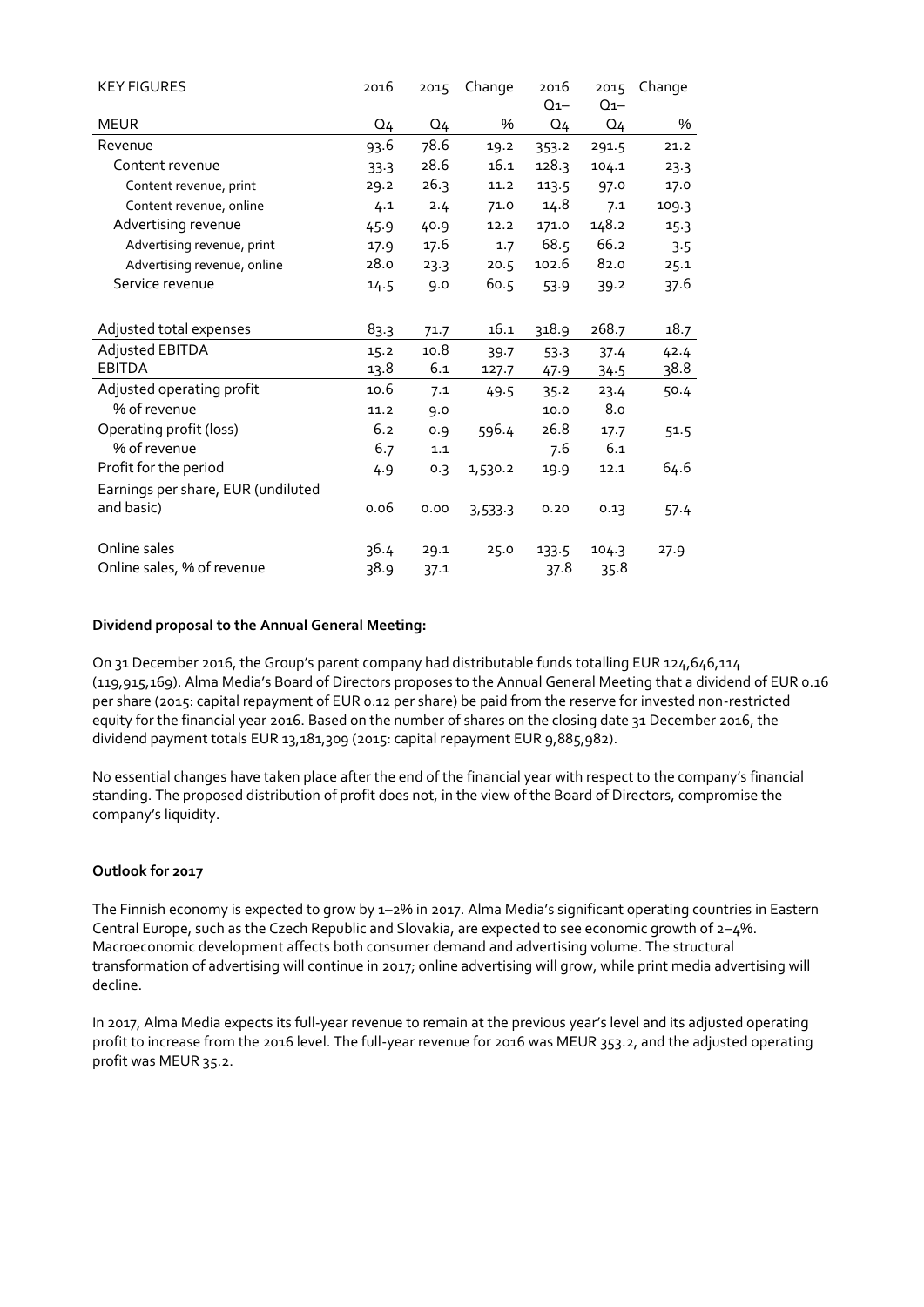#### **Kai Telanne, President and CEO:**

Alma Media's business developed well in 2016. Full-year revenue grew by 21 per cent to MEUR 353 and adjusted operating profit increased by 50 per cent to MEUR 35. Earnings per share rose to EUR 0.20 in spite of restructuring costs, impairment and an increase in the number of shares. The Board of Directors proposes to the Annual General Meeting that a dividend of EUR 0.16 per share be paid.

The growth in revenue was attributable to the strong organic development of Alma Markets and Alma News & Life, as well as acquisitions. Growth was also supported by the media advertising market in Finland, which showed signs of recovery in the fourth quarter. The improved profitability is particularly attributable to the Alma Markets and Alma News & Life segments, which both achieved organic sales growth.

The Alma Markets segment's revenue and profitability improved in each quarter thanks to excellent development efforts and work with customers, as well as the favourable operating environment in Eastern Central Europe. The revenue and operating profit of the marketplace businesses also increased substantially in Finland. The segment's full-year adjusted operating profit grew by nearly 40 per cent year-on-year, to MEUR 19.

In the Alma News & Life segment, Iltalehti's digital business saw strong development. The factors contributing to the growth included programmatic ad buying, content marketing and mobile advertising. The adjusted operating profit grew to MEUR 7 on the strength of good digital sales and cost savings in print media.

For Alma Talent, the year was a time of building a new entity. The integration of Talentum's businesses went according to plan and the estimated cost synergies will be achieved in full. Comparable revenue decreased by three per cent. The decline was particularly attributable to the service business. The integration process has made Alma Talent a unique media and service provider in Finland and Sweden, with the aim of introducing multimedia products and services to the market that offer superior usability and richer content.

In Alma Regions, the decline in revenue from publishing operations slowed in late 2016. The segment's adjusted operating profit remained on a par with the previous year thanks to cost savings. Digital media advertising sales grew faster than the overall market by a substantial margin, but the growth was not yet sufficient to compensate for the decline in print media advertising sales.

The Group's financial position improved further due to strong cash flow from operating activities. At the end of December, the equity ratio was 46 per cent and the gearing ratio was 41 per cent. Interest-bearing net debt declined by MEUR 19.1. The strong financial foundation provides operating space for future investments and the acceleration of growth by leveraging the opportunities presented by digitisation.

The Finnish government's favourable view on the European Commission's proposal to reduce value added taxes on digital publications and books is a positive signal for our industry. The potential lowering of the Finnish digital VAT rate from the current level of 24 per cent to 10 per cent in 2018 would help Finnish media companies maintain their competitiveness while also increasing the demand and use of digital services and content.

# **For more information, please contact:**

Kai Telanne, President and CEO, telephone +358 10 665 3500 Juha Nuutinen, CFO, telephone +358 10 665 3873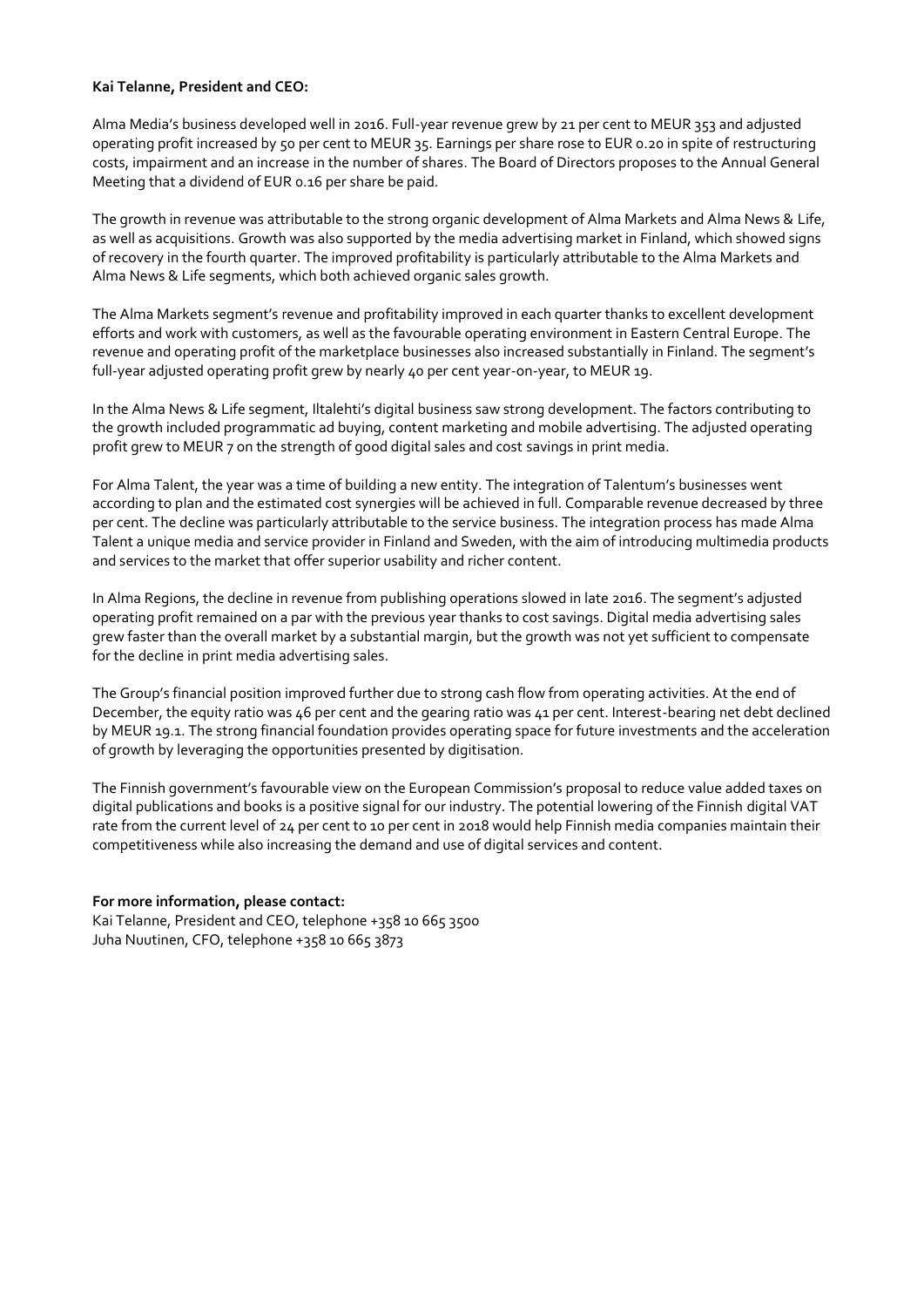The figures are compared in accordance with the International Financial Reporting Standards (IFRS) with those of the corresponding period in 2015, unless otherwise stated. The figures in the tables are independently rounded.

| <b>KEY FIGURES</b>                  | 2016           | 2015           | Change  | 2016        | 2015        | Change  |
|-------------------------------------|----------------|----------------|---------|-------------|-------------|---------|
| <b>MEUR</b>                         | Q <sub>4</sub> | Q <sub>4</sub> | %       | $Q_1 - Q_4$ | $Q_1 - Q_4$ | %       |
| Revenue                             | 93.6           | 78.6           | 19.2    | 353.2       | 291.5       | 21.2    |
| Operations in Finland               | 74.3           | 65.1           | 14.1    | 280.2       | 246.9       | 13.5    |
| Operations outside Finland          | 19.2           | 13.5           | 42.6    | 73.0        | 44.6        | 63.7    |
| Adjusted total expenses             | 83.3           | 71.7           | 16.1    | 318.9       | 268.7       | 18.7    |
| Adjusted EBITDA                     | 15.3           | 10.8           | 40.7    | 53.3        | 37.4        | 42.4    |
| <b>EBITDA</b>                       | 13.9           | 6.1            | 129.4   | 47.9        | 34.5        | 38.8    |
| Adjusted operating profit           | 10.6           | 7.1            | 49.5    | 35.2        | 23.4        | 50.4    |
| % of revenue                        | 11.3           | 9.0            |         | 10.0        | 8.0         |         |
| Operating profit (loss)             | 6.2            | 0.9            | 596.4   | 26.8        | 17.7        | 51.5    |
| % of revenue                        | 6.7            | 1.1            |         | 7.6         | 6.1         |         |
| Profit before tax                   | 6.0            | 1.4            | 343.5   | 25.4        | 16.8        | 51.3    |
| Profit for the period               | 4.9            | 0.3            | 1,530.2 | 19.9        | 12.1        | 64.6    |
|                                     |                |                |         |             |             |         |
| Return on Equity/ROE (Annual)*      | 14.8           | 0.9            | 1,471.7 | 14.9        | 10.4        | 43.4    |
| Return on Investment/ROI (Annual)*  | 9.9            | 1.0            | 917.2   | 10.1        | 6.9         | 46.5    |
| Balance sheet total                 |                |                |         | 327.0       | 328.3       | $-0.4$  |
| Capital expenditure                 | 1.3            | 49.7           | $-97.5$ | 10.0        | 60.2        | $-83.3$ |
| Equity ratio, %                     |                |                |         | 45.7        | 42.5        | 7.5     |
| Gearing, %                          |                |                |         | 41.4        | 59.4        | $-30.1$ |
| Interest-bearing net debt           |                |                |         | 57.1        | 76.2        | $-25.0$ |
| Interest-bearing liabilities        |                |                |         | 80.4        | 90.6        | $-11.3$ |
| Non-interest-bearing liabilities    |                |                |         | 108.6       | 109.4       | $-0.7$  |
| Average no. of employees,           |                |                |         |             |             |         |
| calculated as full-time employees,  |                |                |         |             |             |         |
| excl. delivery staff                | 2,272          | 1,877          | 21.0    | 2,287       | 1,793       | 27.6    |
|                                     |                |                |         |             |             |         |
| Average no. of delivery staff       | 824            | 827            | $-0.4$  | 845         | 929         | -9.0    |
| Share indicators                    |                |                |         |             |             |         |
| Earnings per share, EUR (undiluted  |                |                |         |             |             |         |
| and basic)                          | 0.06           | 0.00           | 3,533.3 | 0.20        | 0.13        | 52.4    |
| Cash flow from operating            |                |                |         |             |             |         |
| activities/share, EUR               | 0.12           | 0.10           | 19.0    | 0.51        | 0.43        | 17.6    |
| Shareholders' equity per share, EUR |                |                |         | 1.44        | 1.35        | 6.4     |
| Dividend per share, EUR             |                |                |         | 0.16        | 0.12        |         |
| Effective dividend yield, %         |                |                |         | 3.2         | 4.0         |         |
| P/E Ratio                           |                |                |         | 24.6        | 23.1        |         |
| Market capitalisation               |                |                |         | 414.4       | 247.1       | 67.7    |
| Average no. of shares               |                |                |         |             |             |         |
| $(1,000 \text{ shares})$            |                |                |         |             |             |         |
| - undiluted and basic               | 82,383         | 79,954         |         | 82,383      | 76,636      |         |
| No. of shares at the end of the     |                |                |         |             |             |         |
| period                              |                |                |         |             |             |         |
| $(1,000 \text{ shares})$            |                |                |         | 82,383      | 82,383      |         |

\*) *See Accounting Principles of the Interim Report*

*In a stock exchange release published on 20 June 2016, Alma Media announced a change to its reporting terminology in accordance with the guidelines issued by the European Securities and Markets Authority (ESMA) concerning Alternative Performance Measures. The change became effective starting from 22 July 2016. Alma Media replaced the previously*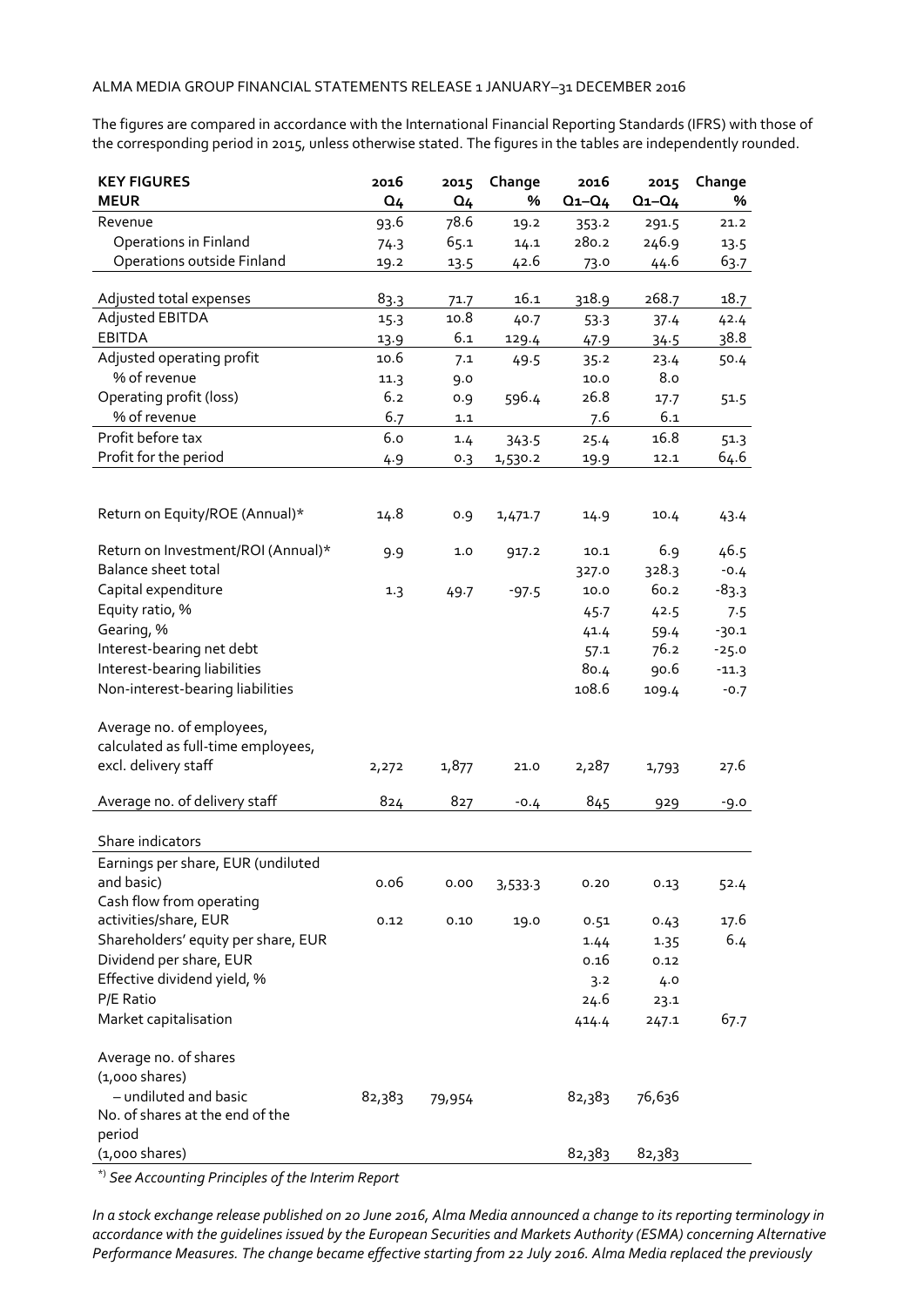*used term "operating profit excluding non-recurring items" with the term "adjusted operating profit". The previously used term "EBITDA excluding non-recurring items" was replaced by the term "adjusted EBITDA". The definitions are unchanged.*

#### **Strategy and related activities during the review period**

The main directions of Alma Media's strategic development include developing and expanding existing business operations as well as growth in new business areas and markets through both organic growth and acquisitions. During the review period, the implementation of strategy was focused on developing the existing business operations.

The cornerstones of the development of the Group's current business operations are multi-channel content, marketing and advertising solutions, digital services and improving resources and competencies.

In November 2016, Alma Media's various editorial offices began the gradual deployment of a new comprehensive Alma-level content management system. The first editorial offices to start using the new editorial system were Iltalehti and Kauppalehti. The common editorial system improves the efficiency of the various stages of editorial work, enables smooth workflows between different products and content networks and offers Alma even better opportunities for developing and providing multi-channel content.

As part of the development of a multi-channel offering, Alma News & Life launched redesigned mobile applications in the latter part of the year. The Iltalehti news application provides users with new ways of finding interesting content. At the same time, it is aimed at attracting new user groups to the application.

Significant steps were taken in the provision of marketing and advertising solutions during the reporting period. The first advertisements were sold via the Automated Guaranteed marketplace for digital advertising established by Alma Media and nine other major Finnish media companies. In addition, Alma Media began the deployment of a new digital advertising distribution system in the media network formed by news media, lifestyle media and marketplaces. The renewal of the digital advertising infrastructure is one of Alma Media's largest digital business projects in recent years. Alma Media also launched a native advertising concept that makes it possible to target advertisers' own commercial contents at audiences more effectively than before, without disrupting the media consumption experience. Investments were also made in programmatic buying.

At Alma Markets, the aim is to expand the service offering by complementing the existing solutions with new concepts; for example, by providing added visibility solutions for homes listed for sale at Etuovi.com, and using 360 degree panorama drone videos in the presentation of residential neighbourhoods.

Alma Regions is developing Reviiri, a new technological solution and media platform, to ensure its services' continued capacity to operate in the changing field of media. The digital service provides interesting content, targeted at its customers, through a single service interface. The Reviiri media platform is being developed in collaboration with readers. In late 2016, preparations began for piloting the Jamsanseutu.fi online service.

Alma Talent's integration process was completed for the most part by the end of 2016. In the fourth quarter, the Alma Talent brand was adopted across all of the segment's service businesses, with the new names being Alma Talent Pro, Alma Talent Events and Alma Talent CRM. The Alma Talent brand name was also adopted in Swedish operations. In October, the new shared newsdesk of Alma Talent's editorial offices became operational, and the Uusi Suomi editorial team was also combined with it. As part of the integration process, the Alma Talent Events business was restructured. Alma Talent's most significant product development project in the latter part of the year was the renewal of the Arvopaperi online service, which was launched in January 2017.

|                                                                           | 2012  | 2013  | 2014    | 2015  | 2016  | <b>TARGET</b> |  |
|---------------------------------------------------------------------------|-------|-------|---------|-------|-------|---------------|--|
| <b>ALMA MEDIA'S</b><br><b>FINANCIAL TARGETS</b>                           |       |       |         |       |       |               |  |
| Digital business growth                                                   | 36.8% | 8.4%  | 11.9%   | 10.4% | 27.9% | $>15\%$       |  |
| Return on Investment<br>(ROI), %                                          | 13.8% | 10.0% | $9.8\%$ | 6.9%  | 10.1% | $>15\%$       |  |
| Dividend payout ratio*<br>* Includes repayment of capital to shareholders | 45%   | 50%   | 63%     | 92%   | 78%   | > ५०%         |  |

\* Includes repayment of capital to shareholders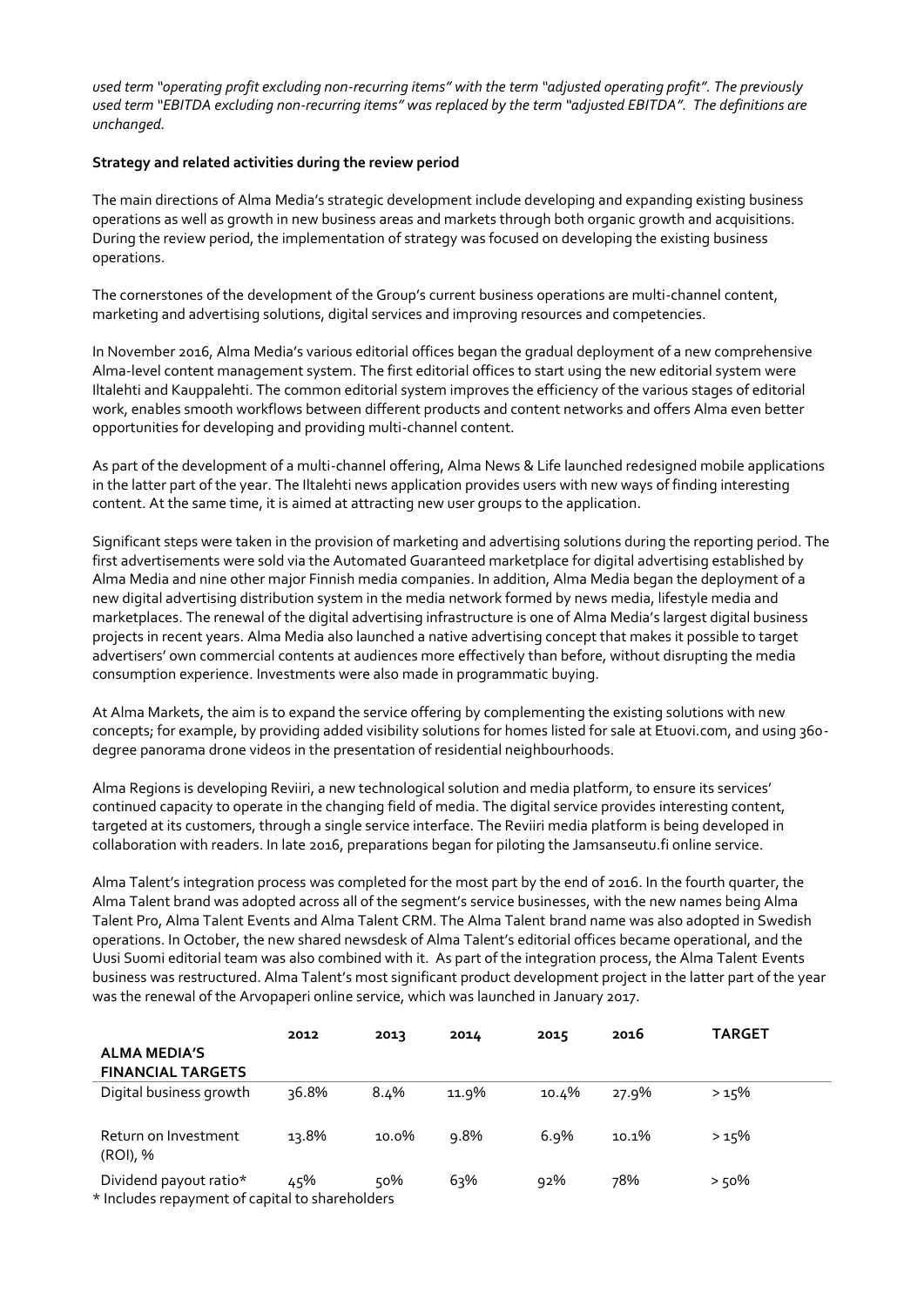In December 2016, Alma Media's Board of Directors approved the company's updated strategy for 2017–2019. The update of the strategy did not involve any changes to Alma Media's long-term financial targets.

#### **Market situation in the main markets**

According to Kantar TNS, the total advertising volume in Finland increased by 0.2% (decreased by 1.8%) in the final quarter, while advertising in online media increased in Finland by 14.6% (increased by 9.1%) in October–December. Advertising in city papers and newspapers declined by 4.0% (declined by 7.1%) in Finland. Advertising in magazines in Finland decreased in October–December by 12.4% (12.3%). In terms of volume, the total market for afternoon papers declined by 14.4% (declined by 17.0%) in the fourth quarter of 2016.

According to Sveriges Mediebyråer, the total advertising volume in Sweden increased by 5.1% (increased by 0.1%) in January–December 2016. Advertising in online media grew by 15.3% in Sweden. Advertising in trade magazines in Sweden decreased by 11.5% (decreased by 23.8%).

Alma Media's main markets in Eastern Central Europe are the Czech Republic and Slovakia. According to a forecast by the European Commission, the Czech GDP will grow by 2.6% (2.6%) in 2017. The Czech National Bank estimates that GDP will grow by 2.9% in 2017. In Slovakia, the European Commission's forecast for GDP growth in 2017 is 3.2% (3.4%). The National Bank of Slovakia estimates GDP growth in 2017 to be 3.1%.

#### **Changes in Group structure in 2016**

In January 2016, Alma Media's subsidiary Alma Mediapartners Oy acquired 51 per cent of the share capital of Raksa ja KotiKauppa Oy (NettiKoti). The acquired business will be consolidated in Alma Media Group in full. NettiKoti provides ERP systems for construction and renovation.

In January 2016, LMC s.r.o, a subsidiary of Alma Career Oy, acquired Jobote s.r.o, a Czech start-up developing and providing new technology in recruitment.

In April 2016, Alma Media Corporation increased its share in Rantapallo Oy from 35% to 79%. [Rantapallo.fi](http://rantapallo.fi/) is a comprehensive online travel service established in 2007 to provide information, inspiration and services to online readers interested in travel and tourism. A transaction whereby Rantapallo Oy acquired the businesses of Matkapörssi Oy and LT Lentokeskus Oy was made at the same time. Matkapörssi is an online travel service and its subsidiary LT Lentokeskus offers B2B services for travel agencies.

In June 2016, Alma Media's subsidiary Alma Mediapartners Oy increased its ownership in Remonttibulevardi Oy (Urakkamaailma.fi) from 30% to 51%. The acquired business will be consolidated in Alma Media Group in full. Launched in 2012, Urakkamaailma.fi is a service where consumers and housing companies can find verified contractors with reviews by users for all kinds of renovation and construction projects.

In September 2016, Alma Media acquired the business of Uusi Suomi, a digital news and blog service that specialises in social dialogue. The Uusi Suomi business will be reported as part of the Alma Talent segment.

Alma Media's subsidiary Alma Talent Events sold its 49.9% stake in the event organising company Professio Finland Oy in December. The buyer was the principal owner of Professio, Cor Group Oy. The parties have agreed not to disclose the purchase price. Alma Media recorded sales proceeds of MEUR 0.4 in its fourth-quarter 2016 result from the transaction.

#### **Group revenue and result for October–December 2016**

The Group's fourth-quarter revenue increased by 19.2% to MEUR 93.6 (78.6). Taking into consideration the effect of the Talentum Corporation, acquired in November 2015, and the businesses divested in 2015, revenue growth was on a par with the previous year.

Content revenue grew by 16.1% to MEUR 33.3 (28.6). Comparable content revenue declined by 6.8% due to the lower circulations of print media.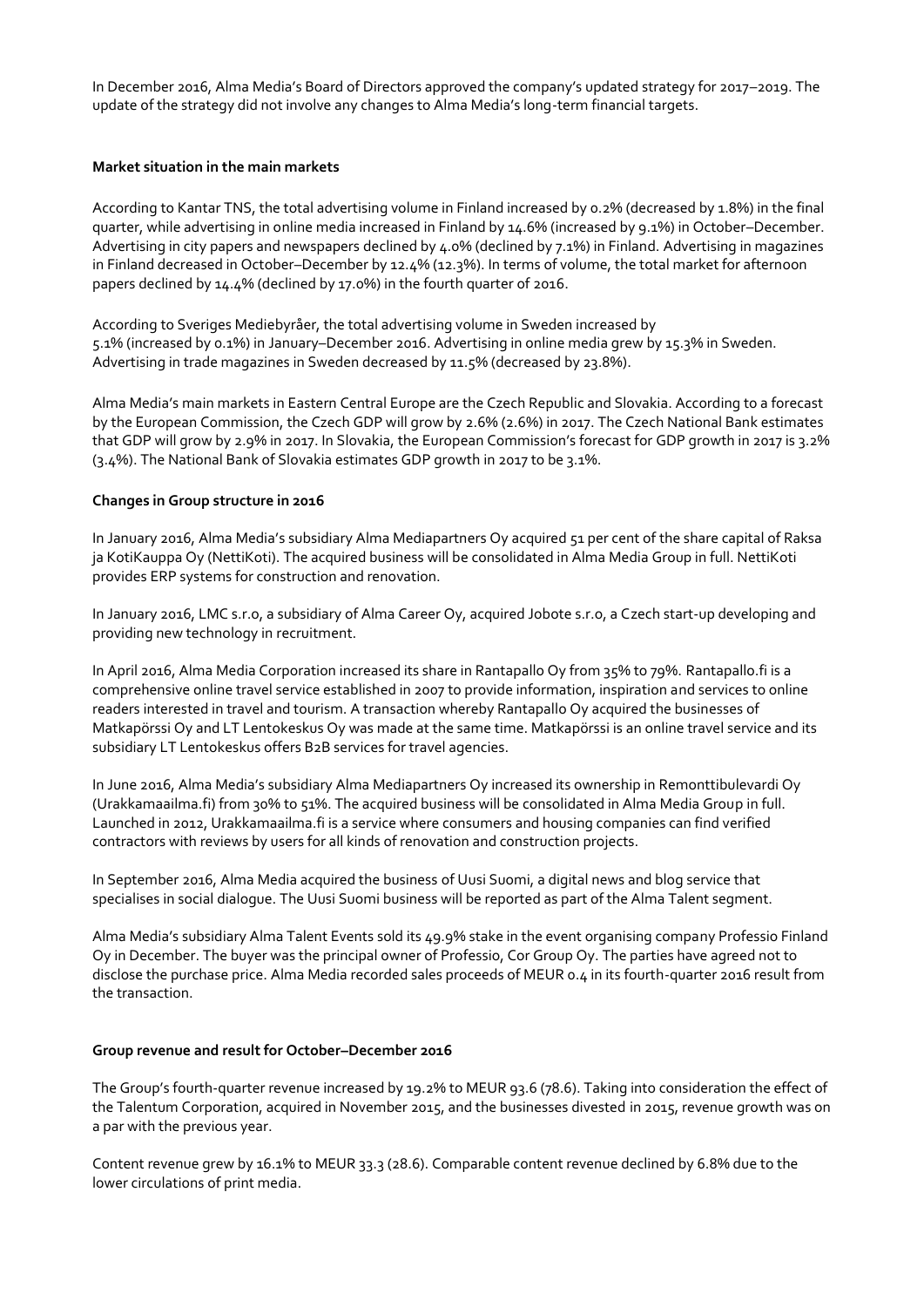Revenue from advertising sales increased by 12.2% to MEUR 45.9 (40.9). Talentum's effect on the increase in advertising revenue was MEUR 3.5. Advertising sales for print media increased by 1.7% from the comparison period, to MEUR 17.9 (17.6). Online advertising sales increased by 20.5% to MEUR 28.0 (23.3).

Service revenue totalled MEUR 14.5 (9.0). Service revenue includes items such as the sale of information services, the event and direct marketing business and the printing and distribution services sold to customers outside the Group by Alma Manu.

Total expenses increased in the fourth quarter by MEUR 10.0, or 12.8%, to MEUR 88.1 (78.1). Depreciation and impairment included in the total expenses amounted to MEUR 7.7 (5.2).

Adjusted operating profit was MEUR 10.6 (7.1), or 11.3% (9.0%) of revenue. Operating profit was MEUR 6.2 (0.9), or 6.7% (1.1%) of revenue. The operating profit includes net adjusted items in the amount of MEUR -4.4 (-6.2) related to goodwill impairment, restructuring and gains on the sale of assets. The non-recurring items in the comparison period were mainly related to impairment, gains on the sale of assets and restructuring costs.

The result for October–December 2016 was MEUR 4.9 (0.3), and the adjusted result was MEUR 9.3 (6.4).

# **Group revenue and result full year 2016**

Revenue increased by 21.2% to MEUR 353.2 (291.5) in 2016. Taking into consideration the effect of the Talentum Corporation, acquired in November 2015, and the businesses divested in 2015, revenue growth was 1.3%.

Content revenue grew by 23.3% to MEUR 128.3 (104.1). Comparable content revenue declined by 4.8% due to the lower circulations of print media.

Revenue from advertising sales increased by 15.3% to MEUR 171.0 (148.2). Advertising sales for print media increased by 3.5% from the comparison period, to MEUR 68.5 (66.2). Online advertising sales increased by 25.1% to MEUR 102.6 (82.0). Talentum's effect on the increase in advertising revenue was MEUR 13.2.

Service revenue totalled MEUR 53.9 (39.2). Service revenue includes items such as the sale of information services, the event and direct marketing business and the printing and distribution services sold to customers outside the Group by Alma Manu. The increase in service revenue was attributable to the Talentum acquisition and the improved revenue of Alma Manu.

Total expenses increased by MEUR 51.3, or 18.5%, to MEUR 328.7 (277.4). Taking the acquisitions and divestments carried out in 2015 into account, the Group's total expenses decreased by 1.4%. Depreciation and impairment included in the total expenses amounted to MEUR 21.1 (16.8).

Adjusted operating profit was MEUR 35.2 (23.4), or 10.0% (8.0%) of revenue. The operating profit was MEUR 26.8 (17.7). Operating profit was 7.6% (6.1%) of revenue. The operating profit includes net adjusted items in the amount of MEUR -8.4 (-5.7) related to goodwill write-downs, restructuring and gains and losses on the sale of assets. The adjusted items in the comparison period were related to restructuring costs and gains on the sale of assets.

The result for January–December 2016 was MEUR 19.9 (12.1), and the adjusted result was MEUR 28.2 (17.8).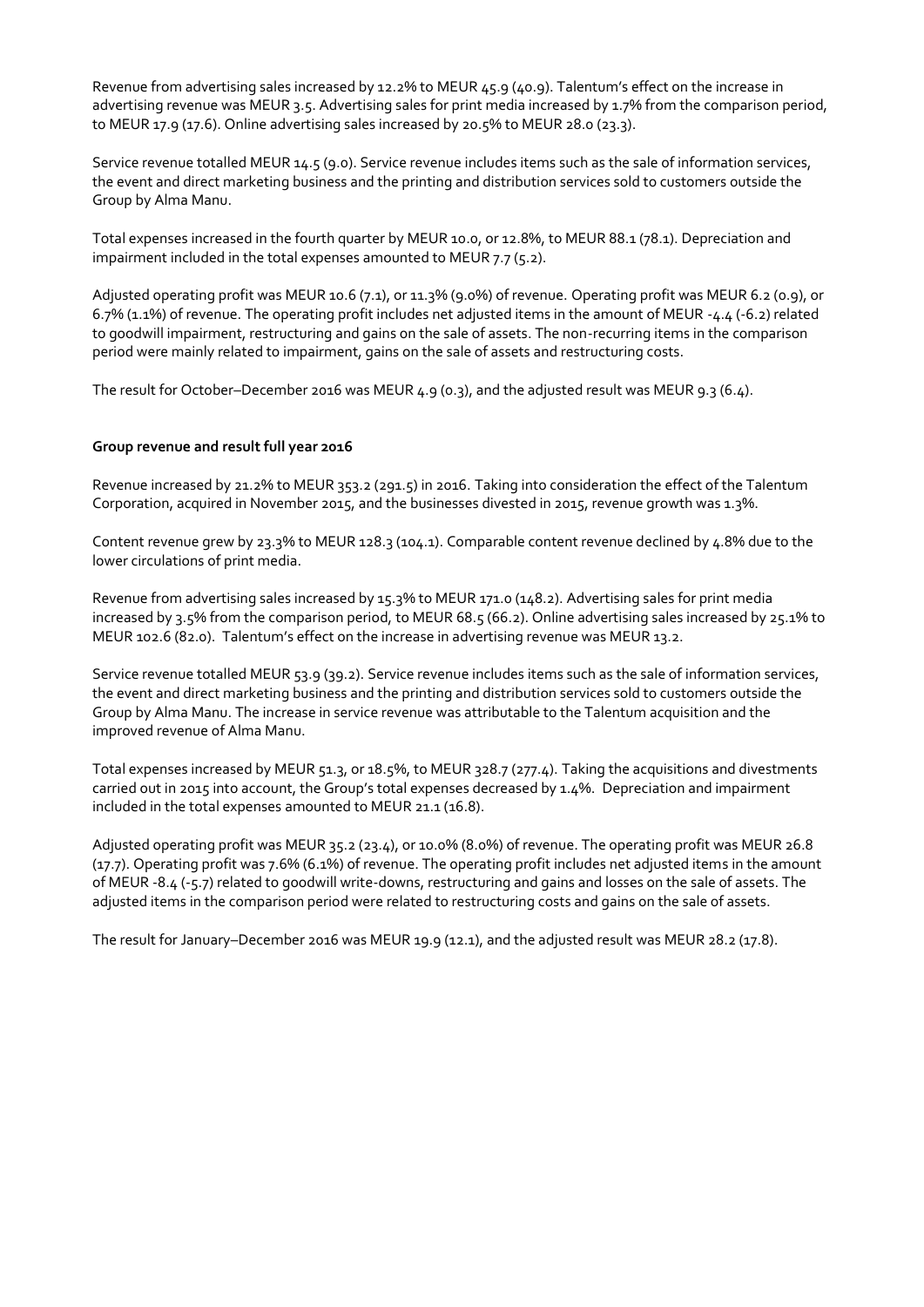#### **Business segments**

The Group revised its segment reporting effective from the beginning of 2016 and issued a stock exchange release on the matter on 20 April 2016. Changes to the Group's segment reporting:

- New names for the segments
- The business operations of Alma Diverso, which was previously reported under the Digital Consumer Services segment, were transferred to the Alma News & Life and Alma Regions segments.
- The revenue of the E-kontakti business was transferred from service revenue to advertising revenue.
- In addition, a significant proportion of Alma Talent CRM's (JM Tieto's) revenue will be categorised under online business after being previously categorised as non-online business.

Alma Media's reportable segments are Alma Markets (previously Digital Consumer Services), Alma Talent (previously Financial Media and Business Services), Alma News & Life (previously National Consumer Media) and Alma Regions (previously Regional Media). Centralised services produced by the Group's parent company and Talentum Corporation as well as centralised support services for advertising and digital sales for the entire Group are reported outside segment reporting.

The Group's reportable segments correspond to the Group's operating segments. Operations that produce similar products and services are combined into operating segments due to their uniform profitability and other uniform characteristics.

As the structure and composition of the reportable segments have changed, Alma Media has, in accordance with the IFRS 8 Operating Segments standard, adjusted the corresponding items in segment information for the 2015 comparison period. The effect of the change, as well as segment revenue and operating profit under the previous and newly adopted segment structures, is presented in the tables section of this interim report.

| <b>REVENUE</b>                 | 2016           | 2015           | Change | 2016        | 2015        | Change |
|--------------------------------|----------------|----------------|--------|-------------|-------------|--------|
| <b>MEUR</b>                    | Q <sub>4</sub> | Q <sub>4</sub> | $\%$   | $Q_1 - Q_4$ | $Q_1 - Q_4$ | %      |
| Alma Markets                   |                |                |        |             |             |        |
| External                       | 18.2           | 15.7           |        | 69.7        | 58.6        |        |
| Inter-segments                 | $-0.2$         | 0.2            |        | $-0.3$      | 0.4         |        |
| Alma Markets total             | 18.0           | 15.9           | 13.5   | 69.4        | 59.0        | 17.5   |
|                                |                |                |        |             |             |        |
| Alma Talent                    |                |                |        |             |             |        |
| External                       | 29.7           | 17.1           |        | 109.0       | 56.3        |        |
| Inter-segments                 | 1.4            | 1.1            |        | 4.9         | 2.2         |        |
| Alma Talent total              | 31.2           | 18.2           | 71.2   | 114.0       | 58.5        | 94.9   |
|                                |                |                |        |             |             |        |
| Alma News & Life               |                |                |        |             |             |        |
| External                       | 8.1            | 8.8            |        | 32.2        | 36.6        |        |
| Inter-segments                 | 3.9            | 2.9            |        | 13.8        | 7.5         |        |
| Alma News & Life total         | 12.0           | 11.8           | 2.2    | 46.1        | 44.1        | 4.3    |
|                                |                |                |        |             |             |        |
| Alma Regions                   |                |                |        |             |             |        |
| External                       | 31.5           | 32.3           |        | 120.1       | 128.1       |        |
| Inter-segments                 | 2.0            | 1.6            |        | 7.6         | 6.4         |        |
| Alma Regions total             | 33.5           | 33.9           | $-1.2$ | 127.7       | 134.5       | $-5.0$ |
|                                |                |                |        |             |             |        |
|                                |                |                |        |             |             |        |
| Eliminations and non-allocated | $-1.1$         | $-1.1$         |        | $-3.9$      | -4.6        |        |
| Total                          | 93.6           | 78.6           | 19.2   | 353.2       | 291.5       | 21.2   |
|                                |                |                |        |             |             |        |
| ADJUSTED OPERATING             |                |                |        |             |             |        |
| PROFIT/LOSS                    | 2016           | 2015           | Change | 2016        | 2015        | Change |
| <b>MEUR</b>                    | Q <sub>4</sub> | Q <sub>4</sub> | %      | $Q_1 - Q_4$ | $Q_1 - Q_4$ | %      |
| Alma Markets                   | 4.0            | 2.6            | 51.2   | 19.3        | 13.8        | 39.8   |
| Alma Talent                    | 4.7            | 2.1            | 128.7  | 12.4        | 8.0         | 55.5   |

# **REVENUE AND OPERATING PROFIT/LOSS BY SEGMENT**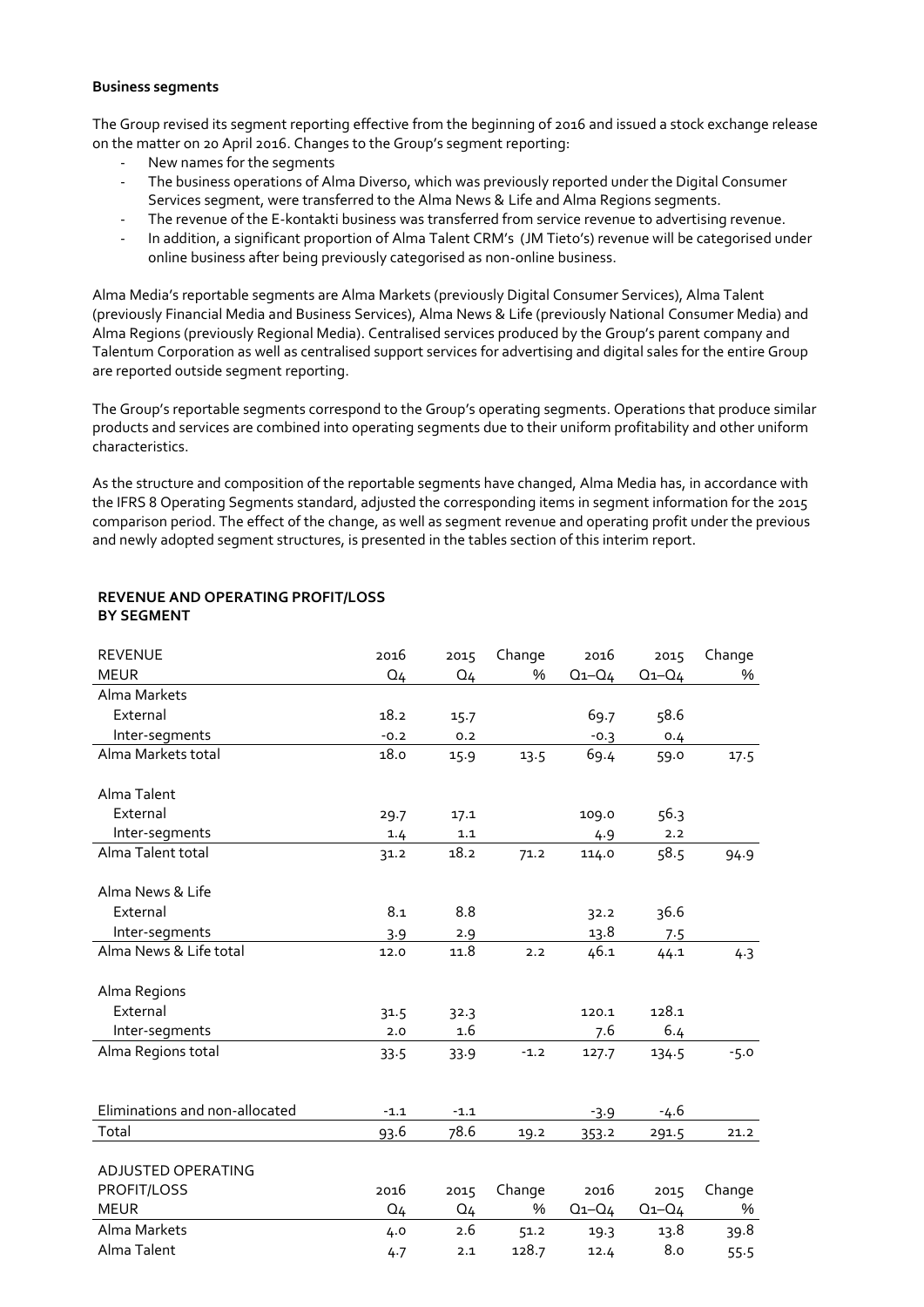| Alma News & Life      | 1.8            | 1.6            | 13.3     | 7.0         | 2.8         | 152.8    |
|-----------------------|----------------|----------------|----------|-------------|-------------|----------|
| Alma Regions          | 3.3            | 3.3            | $-0.4$   | 8.5         | 8.3         | $1.4$    |
| Segments total        | 13.7           | 9.5            | 43.9     | 47.1        | 32.8        | 43.3     |
| Non-allocated         | $-3.1$         | $-2.5$         | -31.8    | $-11.9$     | $-9.5$      | $-26.0$  |
| Total                 | 10.6           | 7.1            | 49.5     | 35.2        | 23.4        | 50.4     |
|                       |                |                |          |             |             |          |
| <b>ADJUSTED ITEMS</b> | 2016           | 2015           | Change   | 2016        | 2015        | Change   |
| <b>MEUR</b>           | Q <sub>4</sub> | Q <sub>4</sub> | $\%$     | $Q_1 - Q_4$ | $Q_1 - Q_4$ | %        |
| Alma Markets          | 0.0            | 0.0            |          | 0.0         | 0.0         |          |
| Alma Talent           | $-0.4$         | $-0.2$         | $-105.4$ | -3.6        | $-1.0$      | $-249.1$ |
| Alma News & Life      | 0.0            | $-0.8$         | 100.0    | 0.9         | $-0.8$      | 207.1    |
| Alma Regions          | $-1.7$         | $-3.1$         | 47.0     | $-3.0$      | $-3.6$      | 16.9     |
| Segments total        | $-2.1$         | $-4.2$         | 49.8     | $-5.7$      | $-5.5$      | -3.8     |
| Non-allocated         | $-2.3$         | $-2.0$         | $-13.5$  | $-2.7$      | $-0.3$      | $-973.7$ |
| Total                 | $-4.4$         | $-6.2$         | 29.5     | $-8.4$      | $-5.7$      | -46.9    |
|                       |                |                |          |             |             |          |
| OPERATING PROFIT/LOSS | 2016           | 2015           | Change   | 2016        | 2015        | Change   |
| <b>MEUR</b>           | Q <sub>4</sub> | $Q_{4}$        | %        | $Q_1 - Q_4$ | $Q_1 - Q_4$ | %        |
| Alma Markets          | 4.0            | 2.6            | 51.2     | 19.3        | 13.8        | 40.1     |
| Alma Talent           | 4.3            | 1.8            | 131.5    | 8.8         | 6.9         | 26.4     |
| Alma News & Life      | 1.8            | 0.7            | 141.4    | 7.9         | 1.9         | 312.6    |
| Alma Regions          | 1.6            | 0.1            | 1,157.8  | 5.5         | 4.8         | 15.1     |
| Segments total        | 11.6           | 5.3            | 117.8    | 41.4        | 27.4        | 51.2     |
| Non-allocated         | $-5.5$         | $-4.4$         | $-23.6$  | $-14.6$     | $-9.7$      | $-50.7$  |
| Total                 | 6.2            | 0.9            | 596.4    | 26.8        | 17.7        | 51.5     |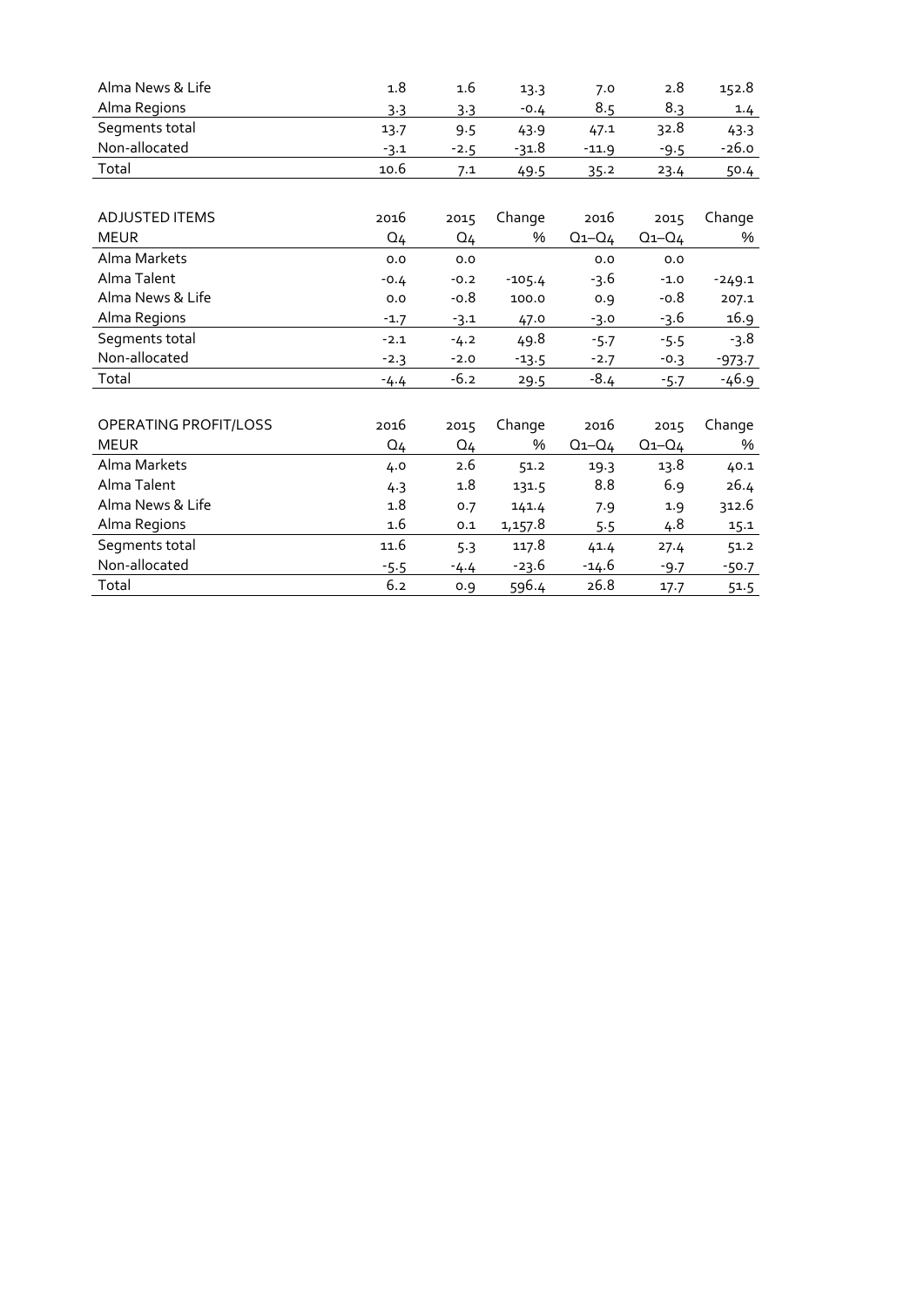#### **Alma Markets**

The recruitment services Monster.fi, Jobs.cz, Prace.cz, Topjobs.sk, CV Online, Profesia.sk, MojPosao.net, Monster.hu, Monsterpolska.pl, Monster.cz and Jobote.com are reported in the Alma Markets segment.

The segment includes several online services: the housing-related services Etuovi.com, Vuokraovi.com and Urakkamaailma.fi, the travel portal Gofinland.fi and the automotive services Autotalli.com, Autosofta and Alkali. Nettikoti, which specialises in software for ERP systems in new construction and renovation, and Kivi, a real estate agency system, are also reported in this segment.

#### **Alma Markets**

| <b>KEY FIGURES</b>                                                     | 2016           | 2015           | Change | 2016        | 2015        | Change |
|------------------------------------------------------------------------|----------------|----------------|--------|-------------|-------------|--------|
| <b>MEUR</b>                                                            | Q <sub>4</sub> | Q <sub>4</sub> | %      | $Q_1 - Q_4$ | $Q_1 - Q_4$ | %      |
| Revenue                                                                | 18.0           | 15.9           | 13.5   | 69.4        | 59.0        | 17.5   |
| Advertising revenue                                                    | 16.7           | 14.8           | 13.2   | 64.3        | 55.3        | 16.2   |
| Service revenue                                                        | 1.3            | 1.1            | 17.5   | 5.1         | 3.7         | 37.4   |
| Adjusted total expenses                                                | 14.1           | 13.3           | 6.1    | 50.2        | 45.4        | 10.7   |
| Adjusted EBITDA                                                        | 5.4            | 3.9            | 37.6   | 24.5        | 18.8        | 30.1   |
| <b>EBITDA</b>                                                          | 5.4            | 3.9            | 37.6   | 24.5        | 18.8        | 30.3   |
| Adjusted operating profit                                              | 4.0            | 2.6            | 51.2   | 19.3        | 13.8        | 39.8   |
| % of revenue                                                           | 22.0           | 16.5           |        | 27.8        | 23.3        |        |
| Operating profit                                                       | 4.0            | 2.6            | 51.2   | 19.3        | 13.8        | 40.1   |
| % of revenue                                                           | 22.0           | 16.5           |        | 27.8        | 23.3        |        |
| Average no. of employees, calculated                                   |                |                |        |             |             |        |
| as full-time employees                                                 | 569            | 504            | 12.9   | 543         | 502         | 8.2    |
|                                                                        |                |                |        |             |             |        |
| Online sales                                                           | 18.0           | 15.9           | 13.5   | 69.4        | 59.0        | 17.5   |
| Online sales, % of revenue                                             | 100.0          | 100.0          |        | 100.0       | 100.0       |        |
|                                                                        |                |                |        |             |             |        |
|                                                                        |                |                |        |             |             |        |
| <b>OPERATIONAL KEY FIGURES</b>                                         | 2016           | 2015           | Change | 2016        | 2015        | Change |
|                                                                        | Q <sub>4</sub> | Q <sub>4</sub> | %      | $Q_1 - Q_4$ | $Q_1 - Q_4$ | %      |
| Online services, unique browsers,<br>weekly, on average (thousands) *) |                |                |        |             |             |        |
| Etuovi.com                                                             | 836.4          | 651.8          | 28.3   | 809.4       | 665.7       | 21.6   |
| Autotalli.com                                                          | 151.9          | 114.3          | 32.9   | 133.8       | 121.1       | 10.5   |

*\*) The average weekly browser figures for Etuovi.com and Autotalli.com in 2016 are based on visitor volume monitoring produced by Google Analytics, while the figures for 2015 are based on Kantar TNS's monitoring.*

#### **October–December 2016**

The Alma Markets segment's revenue increased by 13.5% to MEUR 18.0 (15.9). Domestic revenue increased across all business areas: housing-related services, automotive services and recruitment services. The segment's international recruitment business continued to achieve strong growth. Revenue from the recruitment business as a whole increased by 13.6% during the review period and accounted for 77.4% (77.4%) of the segment's revenue in the last quarter of 2016. Acquisitions (Autosofta, NettiKoti, Urakkamaailma) increased revenue by MEUR 0.2.

The adjusted total expenses in the review period amounted to MEUR 14.1 (13.3). The increase in total expenses was attributable to investments in sales, marketing and ICT functions.

The Alma Markets segment's operating profit was MEUR 4.0 (2.6) in the fourth quarter. Operating profit was 22.0% (16.5%) of revenue. No adjusted items were reported during the review period.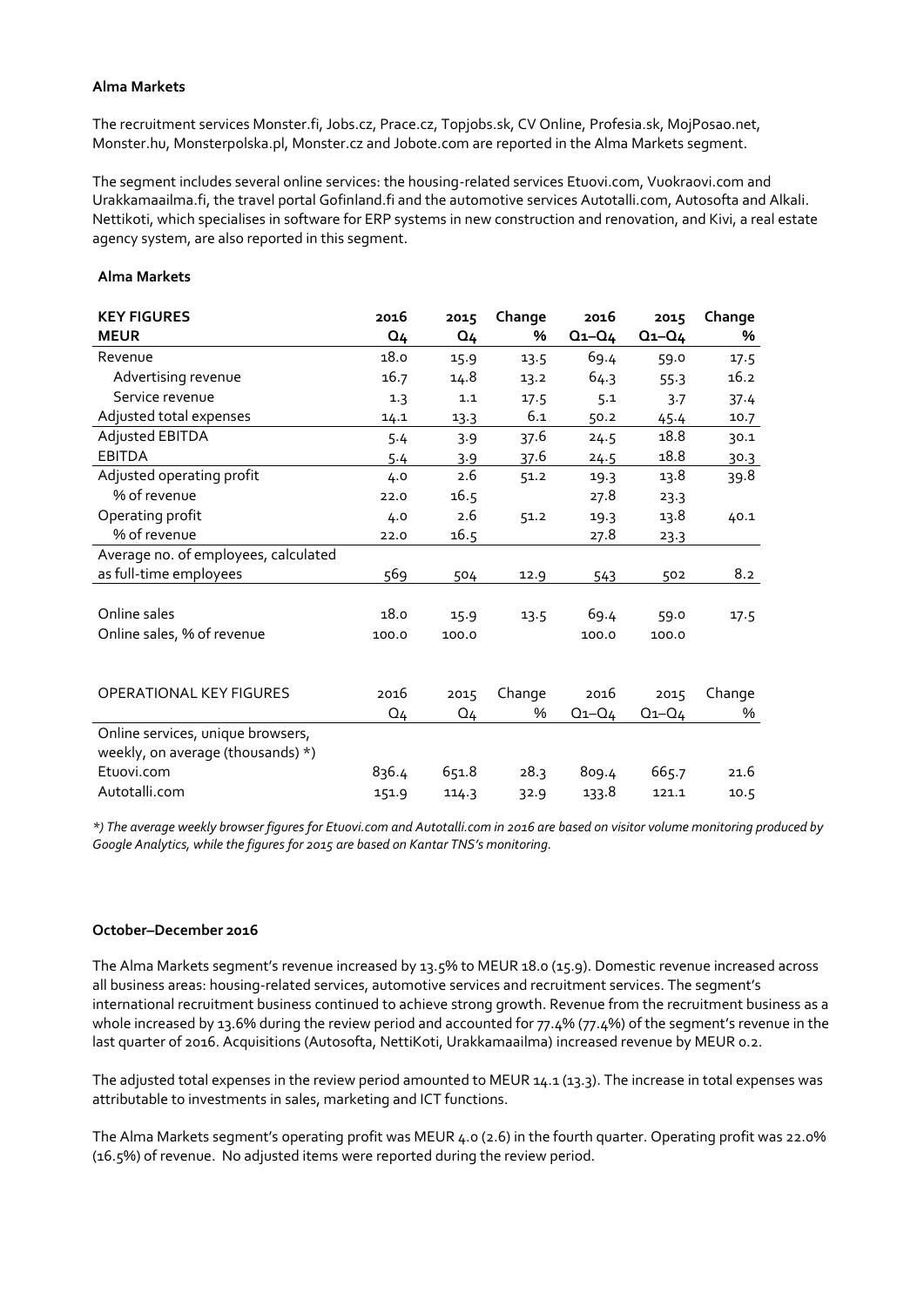#### **January–December 2016**

The Alma Markets segment's revenue increased by 17.5% in January–December 2016 and amounted to MEUR 69.4 (59.0). The recruitment business accounted for 76.4% (76.9%) of the segment's revenue in January–December 2016. Acquisitions (Autosofta, NettiKoti, Urakkamaailma) increased revenue by MEUR 1.1.

The segment's adjusted total expenses for 2016 amounted to MEUR 50.2 (45.4). The increase in total expenses was attributable to investments in sales, marketing and ICT functions.

The Alma Markets segment's operating profit was MEUR 19.3 (13.8) in 2016. Acquisitions (Autosofta, NettiKoti, Urakkamaailma) increased the adjusted operating profit by MEUR 0.3.

# **Alma Talent**

The Alma Talent business segment publishes 20 trade and financial media, as well as books. The business unit also offers skills development and growth services to professionals and businesses in different fields, from events and training to information services. Alma Talent has operations in Finland, Sweden and the Baltics. Alma Talent media include Kauppalehti, Uusi Suomi, Talouselämä, Tekniikka & Talous, Markkinointi&Mainonta, Arvopaperi and Tivi. In Sweden, Alma Talent's publications include Affärsvärlden, Ny Teknik and Dagens Media.

| <b>KEY FIGURES</b>                    | 2016           | 2015           | Change  | 2016        | 2015        | Change |
|---------------------------------------|----------------|----------------|---------|-------------|-------------|--------|
| <b>MEUR</b>                           | Q <sub>4</sub> | <b>Q4</b>      | %       | $Q_1 - Q_4$ | $Q_1 - Q_4$ | %      |
| Revenue                               | 31.2           | 18.2           | 71.2    | 114.0       | 58.5        | 94.9   |
| Content revenue                       | 13.6           | 7.9            | 73.0    | 49.6        | 19.7        | 152.0  |
| Advertising revenue                   | 8.8            | 5.8            | 52.1    | 30.8        | 17.2        | 79.1   |
| Service revenue                       | 8.8            | 4.6            | 92.4    | 33.6        | 21.6        | 55.4   |
| Adjusted total expenses               | 26.4           | 16.3           | 62.2    | 101.8       | 50.7        | 100.8  |
| Adjusted EBITDA                       | 5.7            | 2.5            | 133.9   | 16.4        | 9.0         | 83.0   |
| <b>EBITDA</b>                         | 6.3            | 2.0            | 207.3   | 13.8        | 9.1         | 50.7   |
| Adjusted operating profit             | 4.7            | 2.1            | 128.7   | 12.4        | 8.0         | 55.5   |
| % of revenue                          | 15.1           | 11.3           |         | 10.9        | 13.6        |        |
| Operating profit                      | 4.3            | 1.8            | 131.5   | 8.8         | 6.9         | 26.4   |
| % of revenue                          | 13.6           | 10.1           |         | 7.7         | 11.9        |        |
| Average no. of employees, calculated  |                |                |         |             |             |        |
| as full-time employees                | 875            | 420            | 107.6   | 875         | 287         | 204.9  |
|                                       |                |                |         |             |             |        |
| Online sales                          | 10.1           | 7.4            | 36.9    | 35.7        | 25.8        | 38.5   |
| Online sales, % of revenue            | 32.5           | 40.6           |         | 31.3        | 44.1        |        |
|                                       |                |                |         |             |             |        |
| OPERATIONAL KEY FIGURES               | 2016           | 2015           | Change  | 2016        | 2015        | Change |
|                                       | Q <sub>4</sub> | Q <sub>4</sub> | %       | $Q_1 - Q_4$ | $Q_1 - Q_4$ | %      |
| Online services, browsers, weekly, on |                |                |         |             |             |        |
| average (thousands)*                  |                |                |         |             |             |        |
| Kauppalehti.fi                        | 959.2          | 1,094.6        | $-12.4$ | 1,025.1     | 1,026.7     | $-0.2$ |
| Talouselama.fi                        | 247.6          | 347.9          | $-28.8$ | 272.8       | 306.7       | 0.0    |
|                                       |                |                |         |             |             |        |
| Audited circulation (thousands)       |                |                |         |             | $Q_1 - Q_4$ |        |
| Kauppalehti, print                    |                |                |         |             | 47.7        |        |
| Kauppalehti, online                   |                |                |         |             | 53.3        |        |
| Talouselämä, print                    |                |                |         |             | 75.1        |        |
| Talouselämä, online                   |                |                |         |             | 6.7         |        |

*\*) The online services' average weekly browser figures (formerly unique browser figures) are based on Kantar TNS's monitoring data.*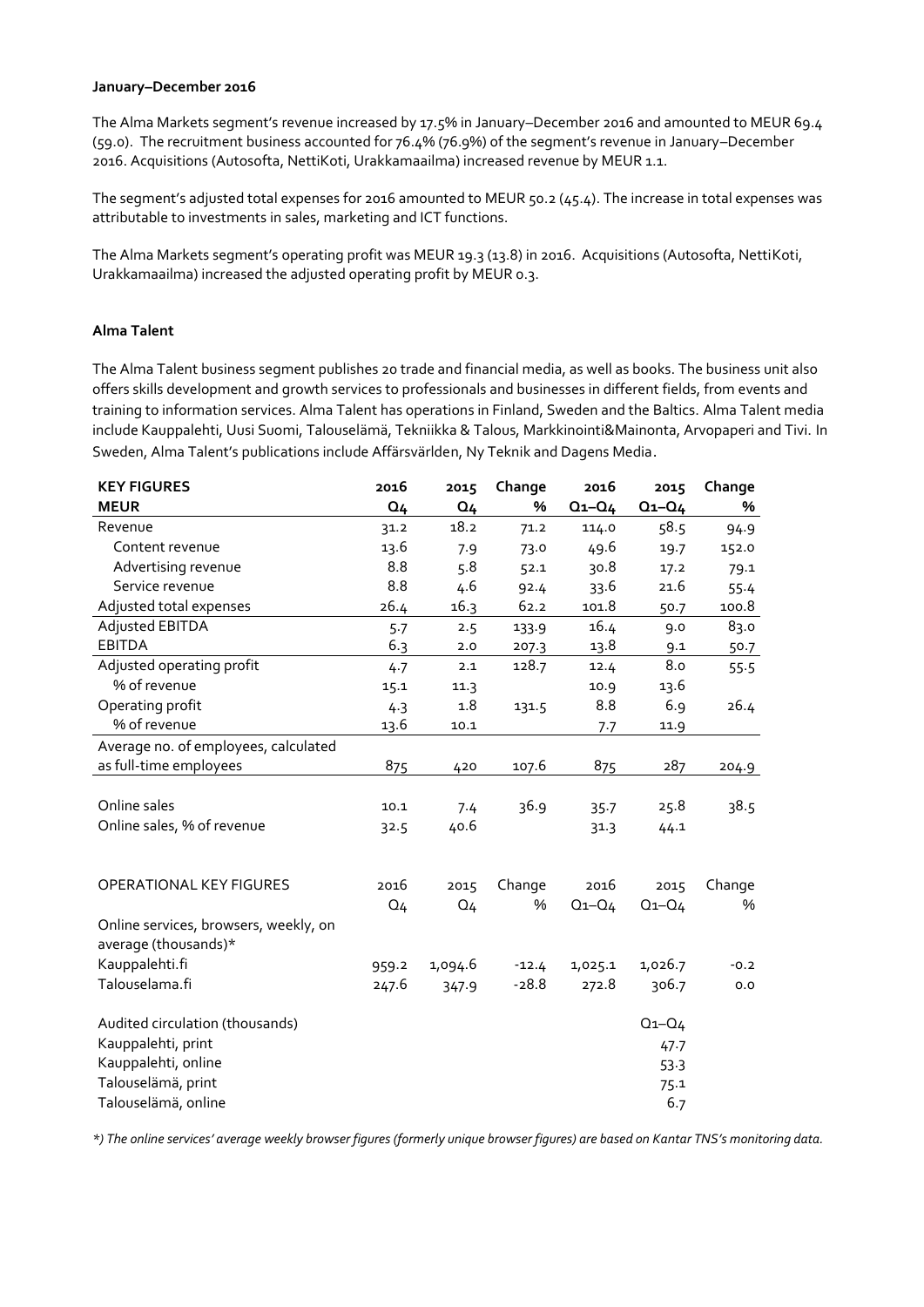#### **October–December 2016**

The Alma Talent segment's revenue increased by 71.2% to MEUR 31.2 (18.2). Online business accounted for 32.5% (40.6%) of the segment's revenue. Taking the Talentum acquisition into consideration, comparable revenue declined by 7.5%. Revenue declined particularly in the service business.

The content revenue of the Alma Talent segment increased by 73.0% to MEUR 13.6 (7.9). Digital content revenue grew by 53.5% and the increase partly covered the decline in content revenue for print media. The Talentum businesses contributed MEUR 6.0 to the increase in content revenue.

Advertising sales in the fourth quarter amounted to MEUR 8.8 (5.8). Online advertising revenue increased by 68.0% year-on-year. The Talentum businesses accounted for MEUR 3.4 of the increase in advertising revenue.

The segment's adjusted total expenses amounted to MEUR 26.4 (16.3). Taking the Talentum acquisition into consideration, adjusted expenses declined by 10.2%. The estimated cost synergies of the Talentum integration will be achieved as planned.

The Alma Talent segment's adjusted operating profit was MEUR 4.7 (2.1) and operating profit MEUR 4.3 (1.8). The adjusted operating profit was 15.1% (11.3%) of revenue. The adjusted items in the review period, EUR -0.4 million, were related to an impairment loss on goodwill in Sweden, restructuring and a gain on sale, while the adjusted items recognised in the comparison period were related to a sales gain on an acquisition achieved in stages.

#### **January–December 2016**

The Alma Talent segment's revenue increased by 94.9% to MEUR 114.0 (58.5). Online business accounted for 31.3% (44.1%) of the segment's revenue. Taking into consideration the effect of the Talentum businesses acquired in November 2015 and the Alma360 business divested in September 2015, the segment's revenue decreased by 3.1%.

The content revenue of the Alma Talent segment increased by 152.0% to MEUR 49.6 (19.7). The increase in digital content revenue covered the decline in content revenue from print media. The Talentum businesses contributed MEUR 30.5 to the increase in content revenue.

Advertising sales in 2016 amounted to MEUR 30.8 (17.2). Online advertising revenue increased by 76.2% year-onyear. Talentum's effect on the increase in advertising revenue was MEUR 13.2.

The segment's adjusted total expenses amounted to MEUR 101.8 (50.7). Taking into consideration the acquisitions and divestments carried out in 2015, the segment's adjusted total expenses decreased by 4.9%.

The Alma Talent segment's adjusted operating profit was MEUR 12.4 (8.0) and operating profit MEUR 8.8 (6.9). The adjusted operating profit was 10.9% (13.6%) of revenue. The adjusted items in 2016, EUR -3.6 million, were related to an impairment loss on goodwill in Sweden, restructuring and a gain on sale, while the adjusted items recognised in the comparison period, EUR 0.6 million, were related to a sales gain on an acquisition achieved in stages.

#### **Alma News & Life**

The Alma News & Life segment includes the various digital and print news and lifestyle content of the national Iltalehti. The online services Telkku.com, Kotikokki.net, E-kontakti.fi and Rantapallo.fi are also reported in this segment.

| <b>KEY FIGURES</b>        | 2016 | 2015 | Change  | 2016        | 2015        | Change  |
|---------------------------|------|------|---------|-------------|-------------|---------|
| <b>MEUR</b>               | Q4   | Q4   | %       | $Q_1 - Q_4$ | $Q_1 - Q_4$ | %       |
| Revenue                   | 12.0 | 11.8 | 2.2     | 46.1        | 44.1        | 4.3     |
| Content revenue           | 5.1  | 5.9  | $-13.6$ | 21.6        | 24.7        | $-12.9$ |
| Advertising revenue       | 6.4  | 5.8  | 10.2    | 23.6        | 19.3        | 22.2    |
| Service revenue           | 0.5  | 0.0  | 1627.8  | 0.9         | 0.1         | 734.6   |
| Adjusted total expenses   | 10.2 | 10.2 | 0.4     | 39.1        | 41.4        | $-5.5$  |
| Adjusted EBITDA           | 2.0  | 1.6  | 19.9    | 7.4         | 2.9         | 154.1   |
| <b>EBITDA</b>             | 2.0  | 1.3  | 49.8    | 8.4         | 2.6         | 220.7   |
| Adjusted operating profit | 1.8  | 1.6  | 13.3    | 7.0         | 2.8         | 152.8   |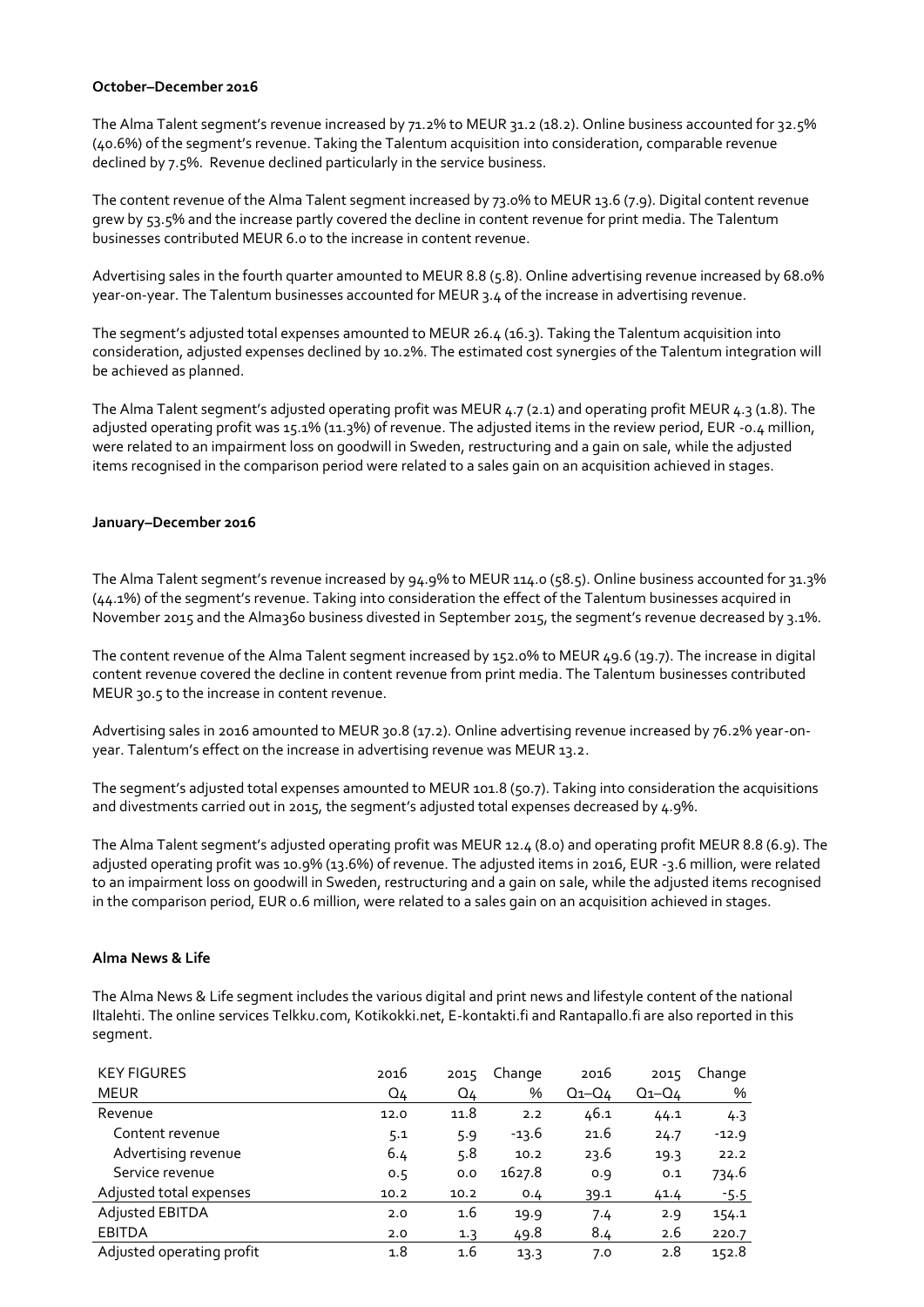| % of revenue                         | 15.1           | 13.6           |         | 15.1        | 6.2         |         |
|--------------------------------------|----------------|----------------|---------|-------------|-------------|---------|
| Operating profit                     | 1.8            | 0.7            | 141.4   | 7.9         | 1.9         | 312.6   |
| % of revenue                         | 15.1           | 6.4            |         | 17.1        | 4.3         |         |
| Average no. of employees, calculated |                |                |         |             |             |         |
| as full-time employees               | 151            | 153            | $-1.3$  | 149         | 157         | $-5.1$  |
|                                      |                |                |         |             |             |         |
| Online sales                         | 5.8            | 4.8            | 21.8    | 19.6        | 14.9        | 31.3    |
| Online sales, % of revenue           | 48.5           | 40.7           |         | 42.5        | 33.8        |         |
|                                      |                |                |         |             |             |         |
|                                      |                |                |         |             |             |         |
| <b>OPERATIONAL KEY FIGURES</b>       | 2016           | 2015           |         | 2016        | 2015        |         |
|                                      | Q <sub>4</sub> | Q <sub>4</sub> |         | $Q_1 - Q_4$ | $Q_1 - Q_4$ |         |
| Online services, browsers, weekly,   |                |                |         |             |             |         |
| on average (thousands)               |                |                |         |             |             |         |
| Iltalehti.fi                         | 5,234.9        | 5,630.3        | $-7.0$  | 5,320.4     | 5,523.5     | $-3.7$  |
| Telkku.com                           | 499.0          | 648.7          | $-23.1$ | 558.2       | 723.9       | $-22.9$ |

*\*) The online services' average weekly browser figures (formerly unique browser figures) are based on Kantar TNS's monitoring data.*

# **October–December 2016**

The Alma News & Life segment's revenue increased by 2.2% to MEUR 12.0 (11.8) in October–December as a result of growth in Iltalehti's online advertising, and the Rantapallo business acquired in April 2016 contributed MEUR 0.6 to the increase in revenue. Online business accounted for 48.5% (40.7%) of the segment's revenue.

The segment's content revenue declined by 13.6% to MEUR 5.1 (5.9) in October–December, mainly due to a decrease in Iltalehti's circulation.

The segment's advertising revenue increased by 10.2% to MEUR 6.4 (5.8). Advertising revenue from print media grew by 1.1%. The segment's online advertising revenue increased by 12.4% to MEUR 5.3 (4.7). Growth was achieved particularly in programmatic buying. The Rantapallo acquisition contributed MEUR 0.2 to the increase in advertising revenue.

The segment's adjusted total expenses amounted to MEUR 10.2 (10.2). The Rantapallo acquisition increased expenses by MEUR 0.6. The total expenses were reduced by the decrease in printing and distribution costs due to lower print media sales.

The segment's adjusted operating profit was MEUR 1.8 (1.6), or 15.1% (13.6%) of revenue. The segment's operating profit was MEUR 1.8 (0.7). No adjusted items were reported in the segment during the review period.

#### **January–December 2016**

The Alma News & Life segment's revenue increased by 4.3% to MEUR 46.1 (44.1) in January–December. Rantapallo, which was acquired in April 2016, contributed MEUR 1.6 to the increase in revenue. Online business accounted for 42.5% (33.8%) of the segment's revenue.

The segment's content revenue declined by 12.9% to MEUR 21.6 (24.7) in January–December due to a decrease in Iltalehti's circulation.

The segment's advertising sales increased by 22.2% to MEUR 23.6 (19.3). Advertising revenue from print media grew by 7.2%. The segment's online advertising revenue increased by 27.0% to MEUR 18.7 (14.8). Growth was achieved particularly in programmatic buying. The Rantapallo acquisition contributed MEUR 0.8 to the increase in advertising revenue.

The segment's adjusted total expenses amounted to MEUR 39.1 (41.4). The decrease in total expenses was particularly attributable to the decrease in printing and distribution costs due to lower print media sales, as well as reduced service purchases in ICT and content production. Rantapallo accounted for MEUR 1.5 of the increase in expenses.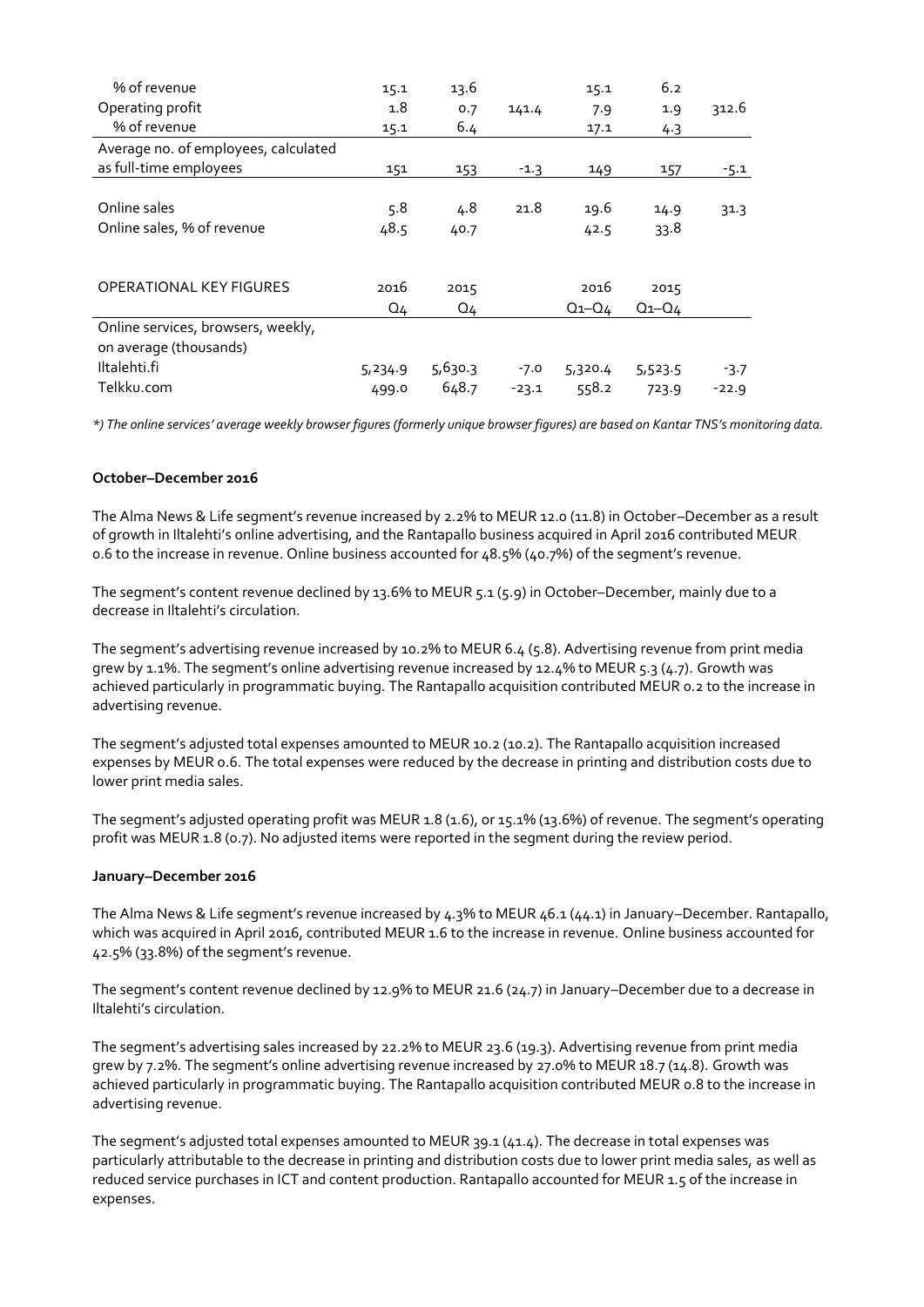The segment's adjusted operating profit was MEUR 7.0 (2.8). The adjusted operating profit was 15.1% (6.2%) of revenue. The segment's operating profit was MEUR 7.9 (1.9). The adjusted items recognised in January–December were related to a sales gain on the Rantapallo acquisition achieved in stages and the adjusted items in the comparison period were related to an impairment loss on goodwill and restructuring costs.

# **Alma Regions**

The print and online publishing business of Aamulehti, Satakunnan Kansa, Lapin Kansa/Pohjolan Sanomat and several local and town papers is reported in the Alma Regions segment. The printing and distribution unit Alma Manu is also included in this segment.

| <b>KEY FIGURES</b>                     | 2016           | 2015           | Change  | 2016        | 2015        | Change  |
|----------------------------------------|----------------|----------------|---------|-------------|-------------|---------|
| <b>MEUR</b>                            | Q <sub>4</sub> | Q <sub>4</sub> | $\%$    | $Q_1 - Q_4$ | $Q_1 - Q_4$ | %       |
| Revenue                                | 33.5           | 33.9           | $-1.2$  | 127.7       | 134.5       | $-5.0$  |
| Content revenue                        | 14.6           | 14.9           | $-2.1$  | 57.2        | 59.8        | $-4.2$  |
| Advertising revenue                    | 14.0           | 14.5           | -3.8    | 52.4        | 56.4        | $-7.2$  |
| Service revenue                        | 4.9            | 4.5            | 10.4    | 18.2        | 18.3        | $-0.8$  |
| Adjusted total expenses                | 30.4           | 30.7           | $-0.7$  | 119.7       | 126.4       | $-5.3$  |
| Adjusted EBITDA                        | 4.2            | 4.1            | 0.5     | 12.0        | 11.8        | 1.8     |
| <b>EBITDA</b>                          | 4.5            | 2.1            | 117.7   | 11.0        | 9.3         | 18.8    |
| Adjusted operating profit              | 3.3            | 3.3            | $-0.4$  | 8.5         | 8.3         | 1.4     |
| % of revenue                           | 9.7            | 9.7            |         | 6.6         | 6.2         |         |
| Operating profit                       | 1.6            | 0.1            | 1157.8  | 5.5         | 4.8         | 15.1    |
| % of revenue                           | 4.8            | 0.4            |         | 4.3         | 3.5         |         |
| Average no. of employees, calculated   |                |                |         |             |             |         |
| as full-time employees, excl. delivery |                |                |         |             |             |         |
| staff                                  | 528            | 629            | $-16.1$ | 561         | 671         | $-16.4$ |
|                                        |                |                |         |             |             |         |
| Average no. of delivery staff          | 824            | 827            | $-0.4$  | 845         | 929         | $-9.0$  |
|                                        |                |                |         |             |             |         |
| Online sales                           | 2.5            | 1.4            | 74.4    | 8.9         | 4.8         | 85.6    |
| Online sales, % of revenue             | 7.4            | 4.2            |         | 7.0         | 3.6         |         |
|                                        |                |                |         |             |             |         |
| OPERATIONAL                            | 2016           | 2015           |         | 2016        | 2015        |         |
| <b>KEY FIGURES</b>                     | Q <sub>4</sub> | Q <sub>4</sub> |         | $Q_1 - Q_4$ | $Q_1 - Q_4$ |         |
| Online services, browsers, weekly, on  |                |                |         |             |             |         |
| average (thousands)*                   |                |                |         |             |             |         |
| Aamulehti.fi                           | 658.9          | 655.9          | 0.5     | 622.9       | 544.4       | 14.4    |
|                                        |                |                |         |             |             |         |
| Audited circulation (thousands)        |                |                |         |             |             |         |
| Aamulehti                              |                |                |         |             | 100.2       |         |
|                                        |                |                |         |             |             |         |
| Printing volume (in thousands)         | 78,952         | 68,460         |         | 290,226     | 277,578     |         |
| Paper usage (tonnes)                   | 6,983          | 6,118          |         | 24,831      | 23,966      |         |

*\*) The online services' average weekly browser figures (formerly unique browser figures) are based on Kantar TNS's monitoring data.*

# **October–December 2016**

The Alma Regions segment's revenue amounted to MEUR 33.5 (33.9) in October–December. Online business accounted for 7.4% (4.2%) of the segment's revenue.

The segment's content revenue declined by 2.1% to MEUR 14.6 (14.9) in October–December. The segment's advertising sales declined by 3.8% to MEUR 14.0 (14.5). Advertising sales for print media decreased by 5.7%. The segment's online advertising revenue increased by 34.3% to MEUR 1.0 (0.7). The segment's service revenue increased by 10.4% to MEUR 4.9 (4.5) due to an increase in the external sales of printing services.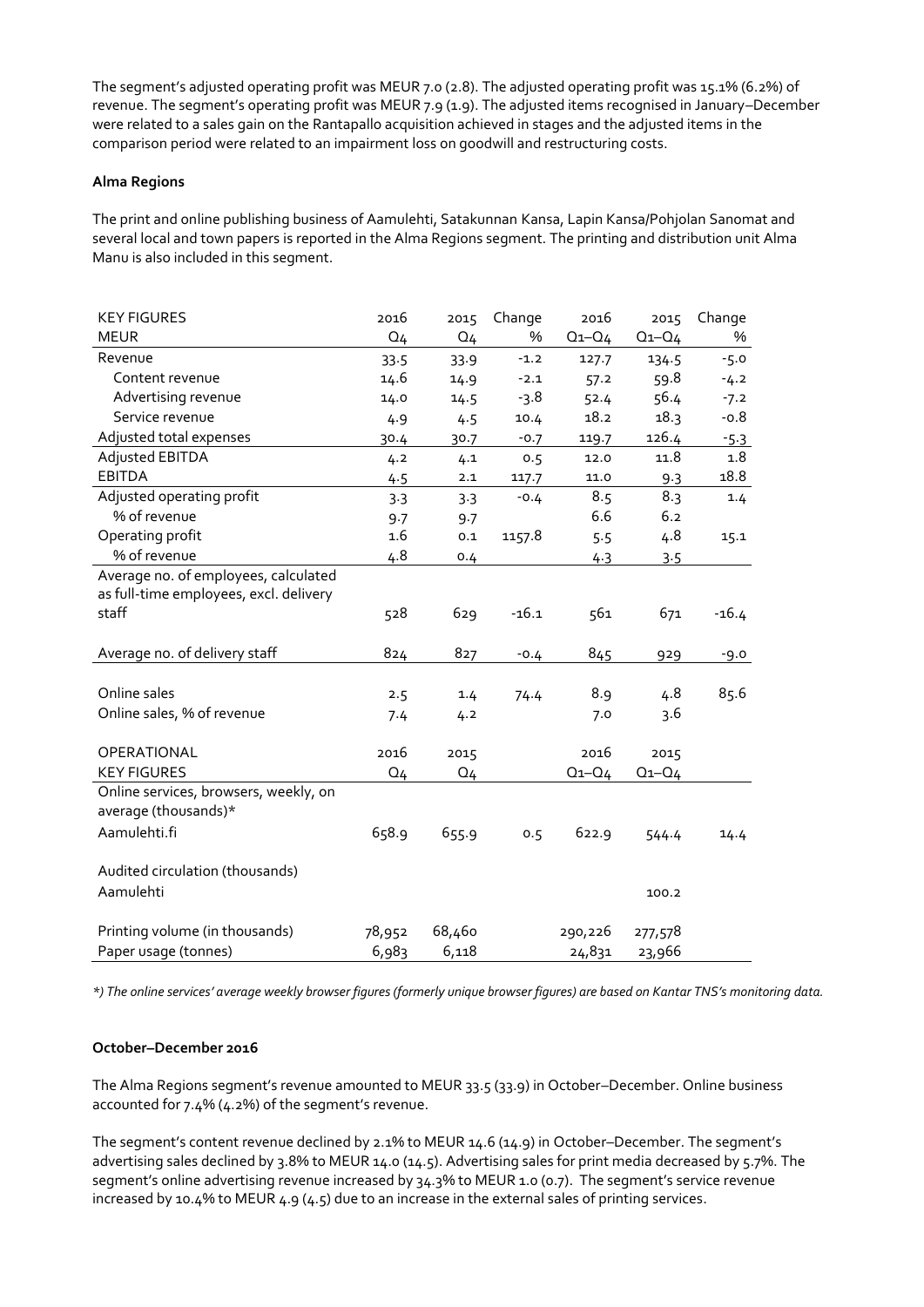The segment's adjusted total expenses were MEUR 30.4 (30.7) and total expenses MEUR 32.1 (33.8). The factors contributing to the decline in total expenses included efficiency improvement measures for newspapers as well as printing operations.

The segment's adjusted operating profit was MEUR 3.3 (3.3) and operating profit MEUR 1.6 (0.1). The adjusted operating profit was 9.7% (9.7%) of revenue. The adjusted items in the review period, MEUR -1.7 (-1.1) were related to an impairment loss on the goodwill of the northern newspapers, a reversal of restructuring provisions and a loss on the sale of assets. The adjusted items in the comparison period were related to an impairment loss on goodwill.

# **January–December 2016**

The Alma Regions segment's revenue declined by 5.0% to MEUR 127.7 (134.5) in January–December. Online business accounted for 7.0% (3.6%) of the segment's revenue. The effect of the newspapers divested in 2015 on the decrease in revenue was MEUR 2.0.

The segment's content revenue declined by 4.2% to MEUR 57.2 (59.8) in January–December. The effect of the newspapers divested in 2015 on the decrease in content revenue was MEUR 0.9. The segment's advertising sales declined by 7.2% to MEUR 52.4 (56.4). Advertising sales for print media decreased by 9.1%. The segment's online advertising sales increased by 33.5% to MEUR 3.5 (2.6). The effect of the newspapers divested in 2015 on the decrease in advertising revenue was MEUR 1.1.

The segment's service revenue decreased by 0.8% to MEUR 18.2 (18.3).

The segment's adjusted total expenses were MEUR 119.6 (126.4) and total expenses MEUR 122.6 (130.3). The factors contributing to the decline in total expenses included efficiency improvement measures for newspapers as well as printing operations. The effect of divested newspapers on the decrease in the segment's expenses was MEUR 2.5.

The segment's adjusted operating profit was MEUR 8.5 (8.3) and operating profit MEUR 5.5 (4.8). The adjusted operating profit was 6.6% (6.2%) of revenue. The adjusted items in 2016, MEUR -3.0 (-3.6) were related to an impairment loss on the goodwill of the northern newspapers, restructuring provisions and a loss on sale. The adjusted items in the comparison period were related to a sales gain on real estate and operational restructuring.

#### **Associated companies**

In January 2016, Alma Media's subsidiary Alma Mediapartners Oy acquired 24% of the share capital of AutoJerry Oy, which offers competitive tender services for car servicing.

| SHARE OF PROFIT OF ASSOCIATED |        |      |             |             |
|-------------------------------|--------|------|-------------|-------------|
| <b>COMPANIES</b>              | 2016   | 2015 | 2016        | 2015        |
| <b>MEUR</b>                   | Q4     | Q4   | $Q_1 - Q_4$ | $Q_1 - Q_4$ |
| Alma Markets                  | $-0.2$ | 0.2  | 0.0         | 0.1         |
| Alma Talent                   | 0.2    | 0.5  | 0.5         | 1.0         |
| Alma News & Life              | 0.0    | 0.1  | 0.0         | 0.2         |
| Alma Regions                  | 0.0    | 0.0  | 0.0         | 0.0         |
| Other associated companies    | 0.1    | 0.0  | 0.4         | 0.3         |
| Total                         | 0.1    | 0.8  | 0.9         | 1.6         |

# SHARE OF PROFIT OF ASSOCIATED

*\* Alma Talent's figures for the comparison period include Alma Media Group's share of the result of Talentum Corporation.*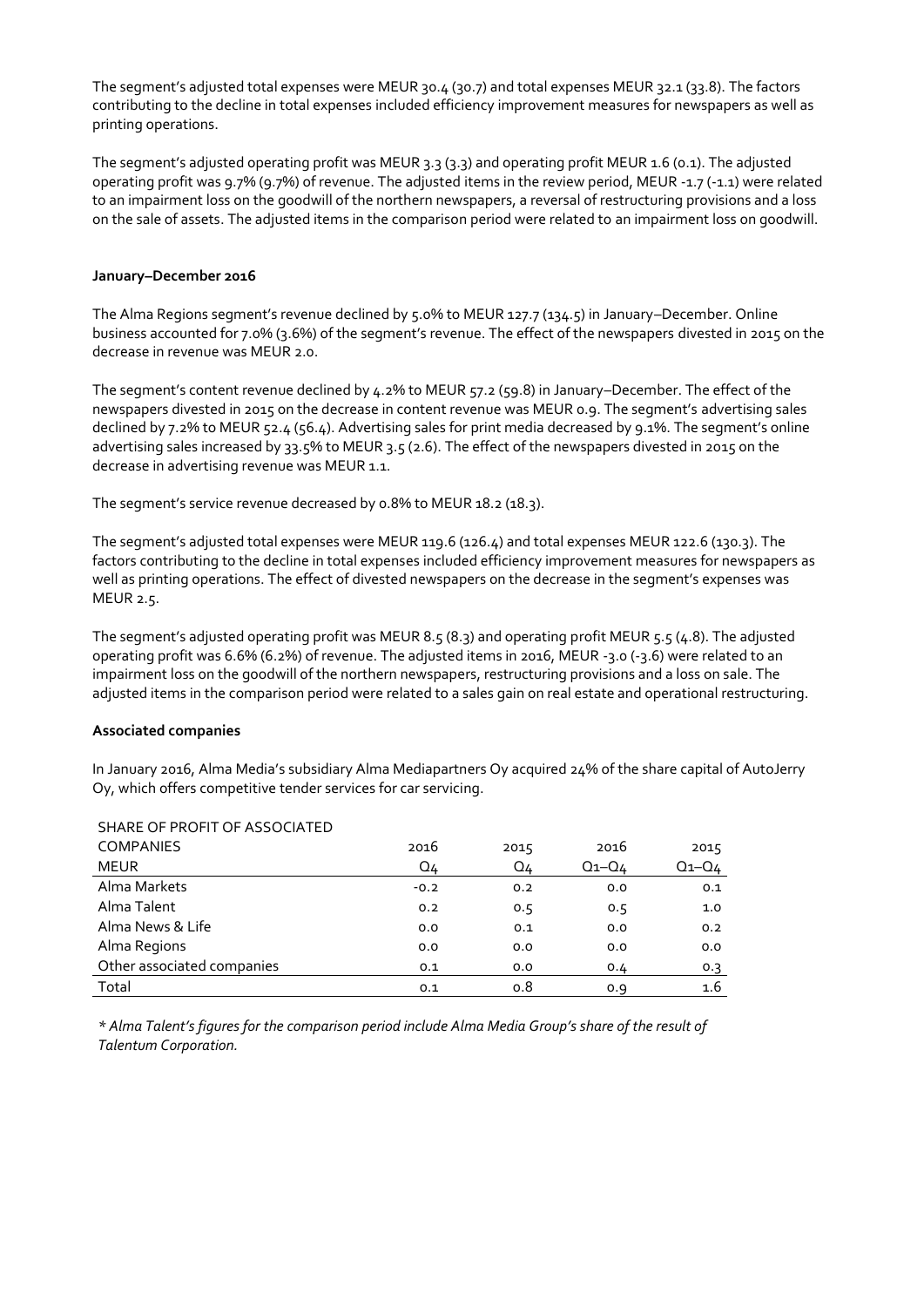#### **Items adjusting operating profit**

Items adjusting operating profit are income or expense arising from non-recurring or rare events. Gains or losses from the sale or discontinuation of business operations or assets, gains or losses from restructuring business operations as well as impairment losses of goodwill and other assets are recognised by the Group as adjustments. Adjustments are recognised in the profit and loss statement within the corresponding income or expense group.

| <b>ADJUSTED ITEMS</b>                | 2016   | 2015   | 2016        | 2015        |
|--------------------------------------|--------|--------|-------------|-------------|
| <b>MEUR</b>                          | Q4     | Q4     | $Q_1 - Q_4$ | $Q_1 - Q_4$ |
| Alma Markets                         |        |        |             |             |
| Impairment losses                    |        |        |             |             |
| Restructuring                        |        |        |             |             |
| Gains on the sale of assets          |        |        | 0.0         |             |
|                                      |        |        |             |             |
| Alma Talent                          |        |        |             |             |
| Impairment losses                    | $-1.0$ | 0.0    | $-1.0$      | $-1.2$      |
| Restructuring                        | 0.2    | 0.0    | $-3.0$      | 0.0         |
| Gains (losses) on the sale of assets | 0.4    | $-0.4$ | 0.4         | 0.2         |
|                                      |        |        |             |             |
| Alma News & Life                     |        |        |             |             |
| Impairment losses                    | 0.0    | $-0.5$ | 0.0         | $-0.5$      |
| Restructuring                        | 0.0    | 0.0    | 0.0         | $-0.3$      |
| Gains (losses) on the sale of assets | 0.0    | 0.0    | 0.9         | 0.0         |
|                                      |        |        |             |             |
| Alma Regions                         |        |        |             |             |
| Impairment losses                    | $-2.0$ | $-1.1$ | $-2.0$      | $-1.1$      |
| Restructuring                        | 0.5    | 0.0    | $-0.8$      | $-2.8$      |
| Gains (losses) on the sale of assets | $-0.2$ | 0.0    | $-0.2$      | 0.3         |
|                                      |        |        |             |             |
| Non-allocated                        |        |        |             |             |
| Impairment losses                    | 0.0    | 0.0    | 0.0         | 0.0         |
| Restructuring                        | 0.0    | 0.0    |             | $-0.5$      |
| Costs related to the Talentum        |        |        |             |             |
| acquisition                          |        |        | $-2.8$      | $-1.8$      |
| Gains (losses) on the sale of assets | 0.1    | 0.0    | 0.1         | 2.0         |
| ADJUSTED ITEMS IN OPERATING          |        |        |             |             |
| <b>PROFIT</b>                        | $-4.3$ | $-6.2$ | $-8.4$      | $-5.7$      |
|                                      |        |        |             |             |
| ADJUSTED ITEMS IN PROFIT BEFORE      |        |        |             |             |
| <b>TAX</b>                           | $-4.3$ | $-6.2$ | $-8.4$      | $-5.7$      |

#### **Balance sheet and financial position**

At the end of December 2016, the consolidated balance sheet stood at MEUR 327.0 (328.3). The Group's equity ratio at the end of December was 45.7% (42.5%) and equity per share was EUR 1.44 (1.35).

The consolidated cash flow from operations in January–December was MEUR 42.3 (33.2). Cash flow before financing was MEUR  $31.4$  (11.1).

At the end of December, the Group's interest-bearing debt amounted to MEUR 80.4 (90.6). The total interestbearing debt comprised MEUR 60.2 in finance leasing debt, MEUR 10.2 in loans from financial institutions and MEUR 10.0 in commercial papers. The Group's interest-bearing net debt at the end of December stood at MEUR 57.1 (76.2).

Alma Media has two MEUR 15.0 committed financing limits at its disposal, which were entirely unused on 31 December 2016. In addition, the company has a commercial paper programme of MEUR 100 in Finland. Of the commercial paper programme, MEUR 10.0 was in use on 31 December 2016.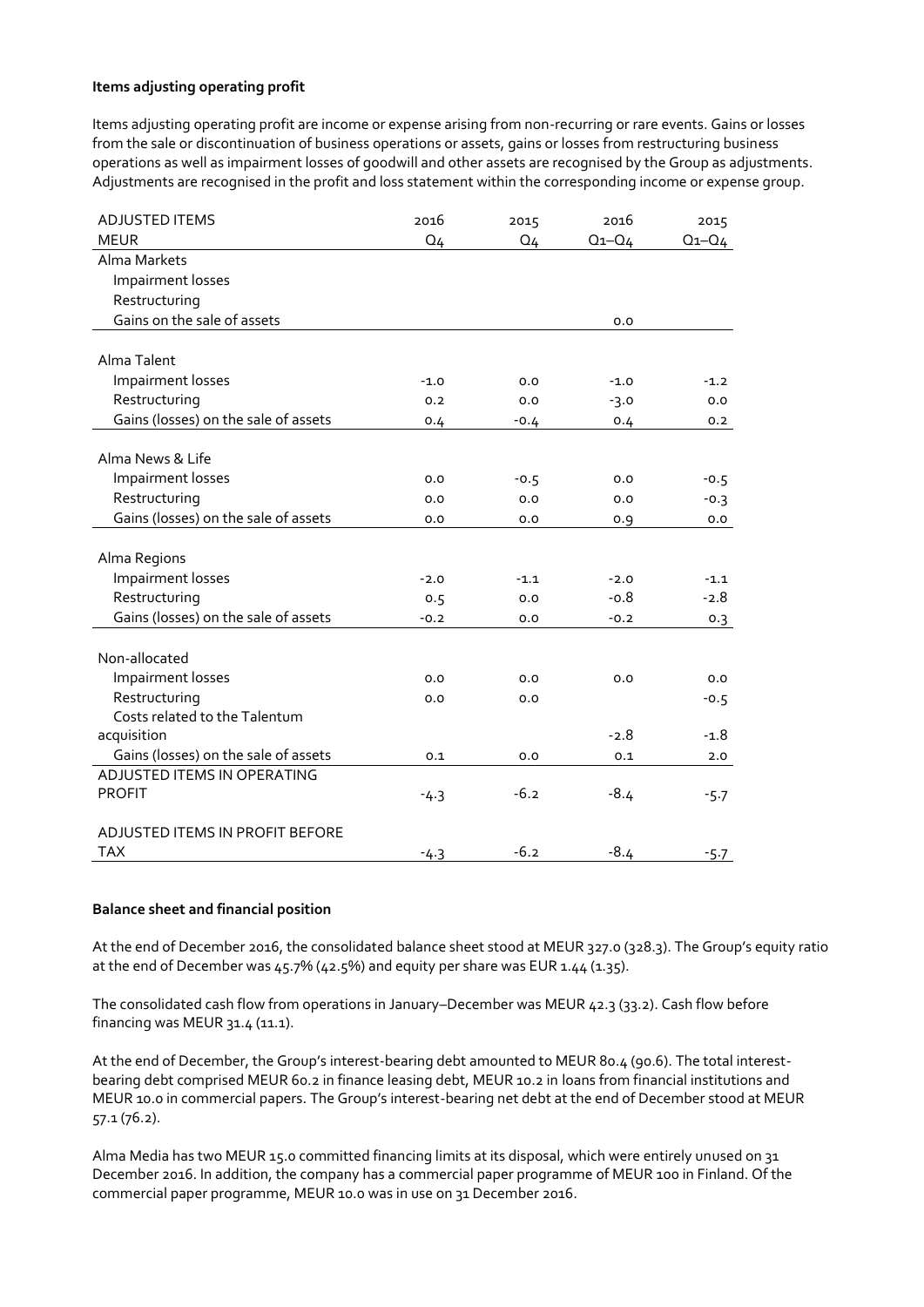Alma Media did not have financial assets or liabilities created in conjunction with business combinations measured at fair value and recognised through profit or loss on 31 December 2016. Financial liabilities measured at fair value and recognised through profit or loss amounted to MEUR 1.0 (0.3).

# **Capital expenditure**

Alma Media Group's capital expenditure in January–December 2016 totalled MEUR 10.0 (60.2). The capital expenditure mainly consisted of the acquisitions of Jobote s.r.o., Raksa ja Kotikauppa Oy, Rantapallo Oy, Remonttibulevardi Oy and the Uusi Suomi business, as well as normal operating and maintenance investments.

| <b>CAPITAL EXPENDITURE BY</b> |                |      |             |             |
|-------------------------------|----------------|------|-------------|-------------|
| <b>SEGMENT</b>                | 2016           | 2015 | 2016        | 2015        |
| <b>MEUR</b>                   | Q <sub>4</sub> | Q4   | $Q_1 - Q_4$ | $Q_1 - Q_4$ |
| Alma Markets                  | 0.2            | 2.3  | 1.7         | 3.1         |
| Alma Talent                   | 0.1            | 46.5 | 1.6         | 53.7        |
| Alma News & Life              | $-0.1$         | 0.0  | 3.2         | 0.4         |
| Alma Regions                  | 0.5            | 0.4  | 1.3         | 1.4         |
| Segments total                | 0.6            | 49.1 | 7.9         | 58.6        |
| Non-allocated                 | 0.6            | 0.4  | 2.2         | 1.6         |
| Total                         | 1.3            | 49.6 | 10.0        | 60.2        |

# **Research and development costs**

The Group's research and development costs in 2016 totalled MEUR 5.0. Of this total, MEUR 4.2 was recognised in the income statement and MEUR 0.8 was capitalised to the balance sheet in 2016. On 31 December 2016, capitalised research and development costs on the balance sheet totalled MEUR 3.3.

#### **Governance**

During the review period, Alma Media implemented processes and operating methods related to compliance with the new Market Abuse Regulation (MAR), which entered into force on 3 July 2016.

Alma Media Corporation's Annual General Meeting (AGM) held on 17 March 20156 elected Niklas Herlin, Esa Lager, Petri Niemisvirta, Catharina Stackelberg-Hammarén, Matti Korkiatupa, Mitti Storckovius and Harri Suutari as members of the company's Board of Directors. In its constitutive meeting held after the AGM, the Board of Directors elected Harri Suutari as its Chairman.

The Board of Directors also appointed the members to its permanent committees. Matti Korkiatupa and Catharina Stackelberg-Hammarén were elected as members of the Audit Committee and Esa Lager as Chairman of the Committee. Niklas Herlin, Harri Suutari and Mitti Storckovius were elected as members of the Nomination and Compensation Committee, and Petri Niemisvirta was elected Chairman of the Committee.

The Board of Directors of Alma Media Corporation has evaluated that with the exception of Matti Korkiatupa, Esa Lager and Niklas Herlin, the elected members of the Board of Directors are independent of the company and its significant shareholders. The members mentioned hereinabove are assessed to be independent of the company but not independent of its significant shareholders.

Mikko Korttila, General Counsel of Alma Media Corporation, serves as the secretary to the Board of Directors in accordance with the Board's Charter.

The AGM appointed PricewaterhouseCoopers Oy as the company's auditors, with Markku Launis, APA, as the principal auditor.

In 2016, Alma Media Corporation applied the Finnish Corporate Governance Code 2015 for listed companies, issued by the Securities Market Association on 1 October 2015, in its unaltered form. A Corporate Governance Statement required by the Corporate Governance Code is presented as a separate report in connection with the Annual Report. In addition, it is publicly available on Alma Media's website at www.almamedia.fi/en/investors/governance/corporate-governancestatement/. The Remuneration Statement for 2016 will be issued concurrently with the CG Statement on 1 March 2017 and it will be published on the company's website at www.almamedia.com/investors.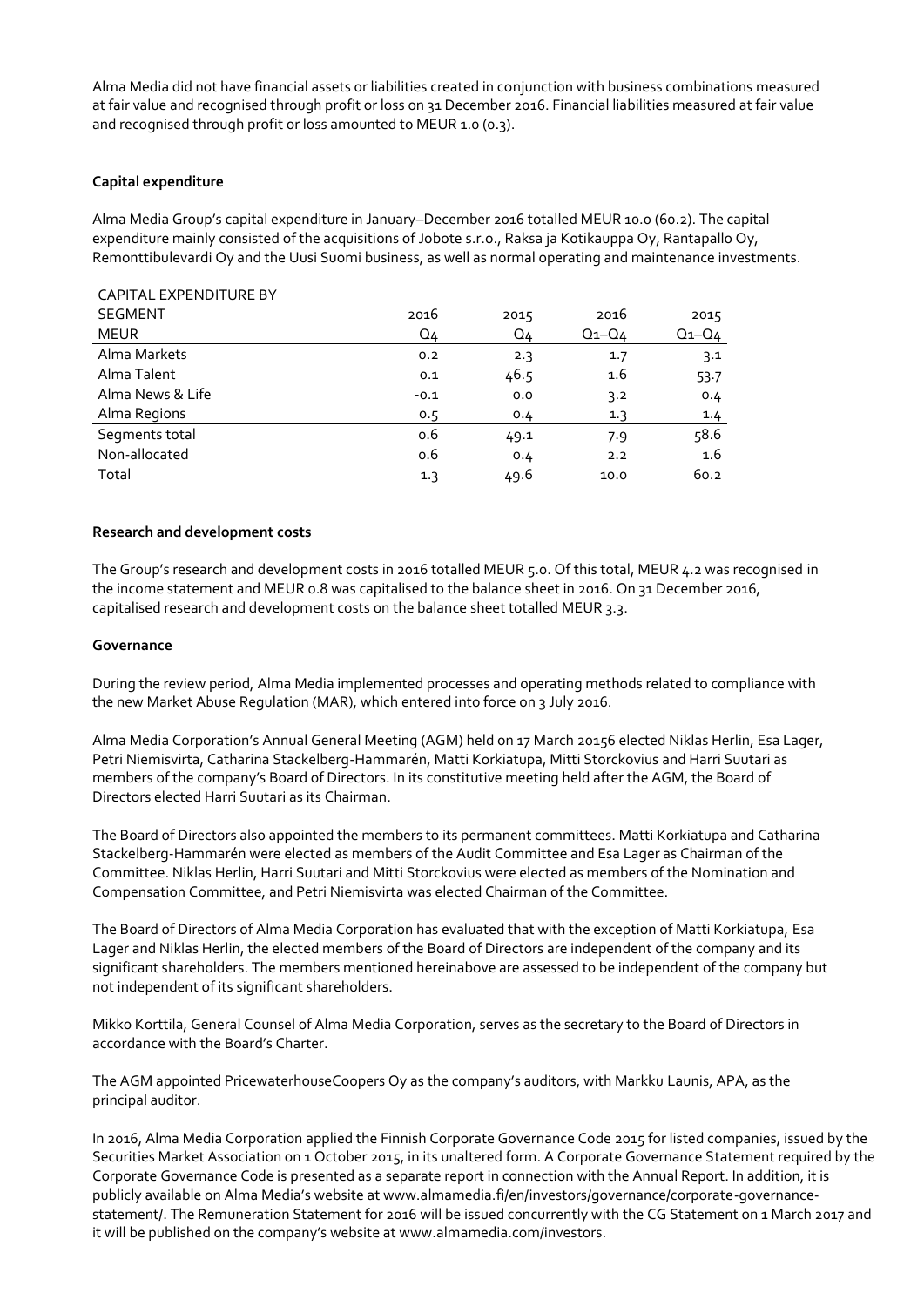# **Dividends**

In accordance with the proposal of the Board of Directors, the AGM of 17 March 2016 resolved that no dividend be paid for the financial year 2015. The company had no retained earnings.

#### **Use of the invested non-restricted equity fund**

In accordance with the proposal of the Board of Directors, the AGM of 17 March 2016 resolved that EUR 70,092,000 be used from the invested non-restricted equity fund, complying with the company's balance sheet of 31 December 2015, to cover losses. The covering of losses improves the preconditions for the distribution of profit in future financial periods.

# **Capital repayment**

In accordance with the proposal of the Board of Directors, the AGM of 17 March 2016 resolved to distribute EUR 0.12 per share as capital repayments from the reserve for invested non-restricted equity. At the time of the AGM, the company had 82,383,182 shares, translating into a repayment amount of EUR 9,885,981.84. Capital repayments were paid to shareholders registered in Alma Media Corporation's shareholder register, maintained by Euroclear Finland Ltd, on the record date of 19 March 2016. The capital repayments were paid on 30 March 2016 as proposed by the Board of Directors.

# **Other decisions by the Annual General Meeting**

The AGM authorised the Board of Directors to decide on the repurchase of a maximum of 824,000 shares in one or more lots. The proposed maximum authorised quantity represents approximately one (1) per cent of the company's entire share capital. The shares shall be acquired using the company's non-restricted shareholders' equity through trading in a regulated market arranged by NASDAQ OMX Helsinki and in accordance with its rules and instructions, which is why the acquisition is directed, that is, the shares are purchased otherwise than in proportion to shareholders' current holdings. The price paid for the shares shall be based on the price of the company share in the regulated market, so that the minimum price of purchased shares is the lowest market price of the share quoted in the regulated market during the term of validity of the authorisation and the maximum price, correspondingly, the highest market price quoted in the regulated market during the term of validity of the authorisation. Shares may be purchased for the purpose of improving the company's capital structure, financing or carrying out corporate acquisitions or other arrangements, implementing incentive schemes for the management or key employees, or to be otherwise transferred or cancelled. It is proposed that the authorisation be valid until the following Annual General Meeting, but no longer than until 30 June 2017.

The AGM authorised the Board of Directors to decide on a share issue by transferring shares in possession of the company. A maximum of 824,000 shares may be issued on the basis of the authorisation. The proposed maximum authorised quantity represents approximately one (1) per cent of the company's entire share capital. The authorisation entitles the Board to decide on a directed share issue, which entails deviating from the pre-emption rights of shareholders. The Board can use the authorisation in one or more parts. The Board of Directors may use the authorisation to implement incentive programmes for the management or key employees of the company. It is proposed that the authorisation be valid until the following Annual General Meeting, but no longer than until 30 June 2017. This authorisation overrides the share issue authorisation granted at the Annual General Meeting of 17 March 2015.

The AGM authorised the Board of Directors to decide on a share issue. The authorisation would entitle the Board to issue a maximum of 16,500,000 shares. The proposed maximum amount of shares corresponds to approximately 20 per cent of the total number of shares in the company. The share issue may be implemented by issuing new shares or transferring shares now in possession of the company. The authorisation entitles the Board to decide on a directed share issue, which entails deviating from the pre-emption rights of shareholders. The Board can use the authorisation in one or more parts.

The Board may use the authorisation for developing the capital structure of the company, widening the ownership base, financing or realising acquisitions or other arrangements, or for other purposes decided on by the Board. The authorisation may not, however, be used to implement incentive programmes for the management or key employees of the company. The authorisation is valid until the following ordinary Annual General Meeting, but no longer than until 30 June 2017. This authorisation overrides the share issue authorisation granted at the Annual General Meeting of 17 March 2015, but not the share issue authorisation mentioned above.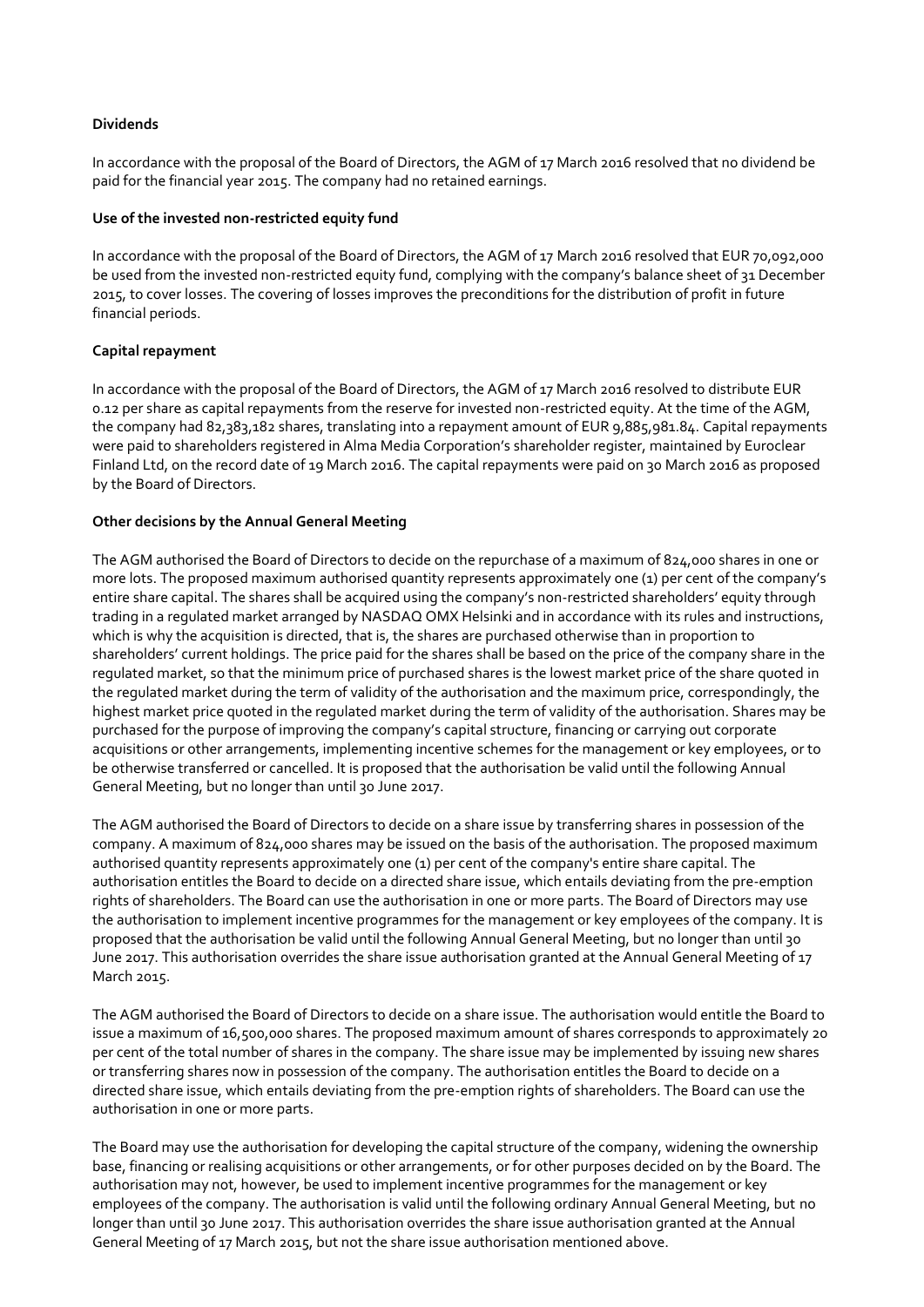#### **The Alma Media share**

In October–December, altogether 9,070,139 Alma Media shares were traded on the Nasdaq Helsinki stock exchange, representing 11% of the total number of shares. The lowest quotation during the review period was EUR 4.66 and the highest EUR 5.45.

In 2016, altogether 14,088,043 Alma Media shares were traded on the NASDAQ Helsinki stock exchange, representing 17.1% of the total number of shares. The closing price of the Alma Media share at the end of the last trading day of the review period, 30 December 2016, was EUR 5.03. The lowest quotation during the review period was EUR 2.95 and the highest EUR 5.45. Alma Media Corporation's market capitalisation at the end of the year was MEUR 414.4. (MEUR 247.1 on 31 December 2015)

# **Option programme and share-based incentive programme**

Alma Media's option programme 2009 ended on 31 March 2016.

Share-based incentive scheme (LTI 2015):

In 2015, the Board of Directors of Alma Media Corporation approved the establishment of a long-term share-based incentive scheme for the key management of Alma Media (hereinafter referred to as "LTI 2015").

The objective of LTI 2015 is to align the interests of the participants with those of Alma Media's shareholders by creating a long-term equity interest for the participants and, thus, to increase the company value in the long term as well as to drive performance culture, to retain participants and to offer them with competitive compensation for excellent performance in the company.

The LTI 2015 arrangement consists of annually commencing individual plans, each subject to separate Board approval. Each of the individual plans consists of three main elements: an investment in Alma Media shares as a precondition for participation in the scheme, matching shares based on the above share investment and the possibility of earning performance-based matching shares.

#### The matching share plan

In the matching share plan the participant receives a fixed amount of matching shares against an investment in Alma Media shares.

In the first matching share plan, which commenced in 2015 (LTI 2015 I), the participant receives two matching shares for each invested share free of charge after a two-year vesting period, provided that the other conditions stipulated for the receipt of the share-based incentive by the terms of the plan are still satisfied at the time.

# The performance matching plan

The performance matching plan comprises a five-year performance period in total. The potential share rewards will be delivered in tranches after three and five years if the performance targets set by the Board of Directors are attained.

The performance measures used in the first performance matching plan, which commenced in 2015 (2015 LTI I), are based on the company's profitable growth and share value. If the performance targets set by the Board of Directors are attained in full, the participant will receive in total four matching shares for each invested share free of charge, provided that the other conditions stipulated for the receipt of the share-based incentive by the terms of the plan are still satisfied at the time.

Share-based incentive scheme LTI 2015 II, launched in 2016

During the reporting year, 2016, the Board of Directors of Alma Media Corporation decided to launch the next share-based incentive programme (LTI 2015 II) based on the LTI 2015 arrangement.

The main terms of the 2016 incentive scheme correspond to those of the share-based incentive scheme that began in 2015.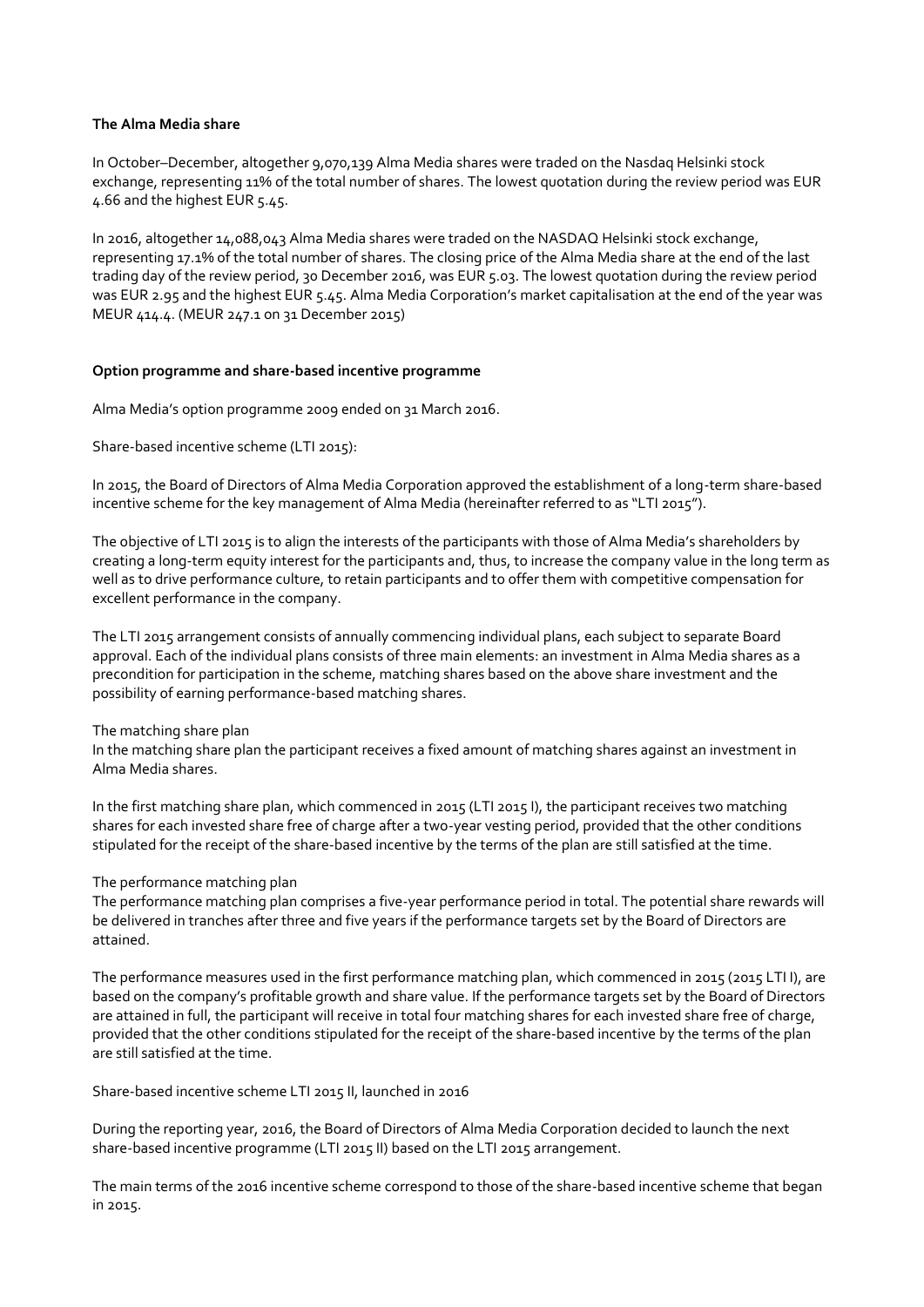| Share-based incentive scheme<br>LTI 2015 | <b>Based on share</b><br>investment<br>(shares max) | Performance<br>matching<br>(shares max) | Maximum number of<br>people entitled to<br>participate |
|------------------------------------------|-----------------------------------------------------|-----------------------------------------|--------------------------------------------------------|
| Launched in 2015<br>LT120151             | 159,000                                             | 318,000                                 | 35                                                     |
| Launched in 2016<br>LTI 2015 II          | 195,000                                             | 390,000                                 | 43                                                     |

Payment of the incentive is contingent on the participant holding on to the shares invested in the plan and remaining employed by the Group for the duration of the plans, until March 2017, 2018, 2019, 2020 and 2021. The incentives are paid partly in cash and partly in shares. The cash component is intended to cover taxes incurred by the participant from the incentive.

The fair value of the reward is expensed until the matching shares are paid. The fair value of the share component is determined on the date on which the target group has agreed to the conditions of the plan. The financing cost arising from the obligation to hold shares and dividends expected during the vesting period have been deducted from the value of the share. The fair value of the plan based on the total shareholder return of the share also takes the market-based earning criteria into consideration. The cash component of the incentive is remeasured on each reporting date during the vesting period based on the price of the share on the date in question.

# **Market liquidity guarantee**

The Alma Media share has no market liquidity guarantee in effect.

# **Flagging notices**

In 2016, Alma Media received notices of changes in shareholdings pursuant to Chapter 9, Section 5 of the Finnish Securities Markets Act as follows:

On 14 December 2016, Otava Oy announced that Otava's holding of the shares and votes in Alma Media Corporation has risen to over five (5) per cent of the total number of shares and votes in Alma Media Corporation.

#### **Risks and risk management**

At Alma Media Group, the task of risk management is to detect, evaluate and monitor business opportunities, threats and risks to ensure the achievement of objectives and business continuity. The risk management process identifies and controls the risks, develops appropriate risk management methods and regularly reports on risk issues to the risk management organisation and the Board of Directors. Risk management is part of Alma Media's internal control function and thereby part of good corporate governance.

The most critical strategic risks for Alma Media are a significant drop in its print newspaper readership, a permanent decline in advertising sales and a significant increase in distribution and delivery costs. The group subscriptions of the major financial and technology-related magazines are significant in scale. Changes to the subscription agreements could have a substantial impact on the magazines' total subscription volumes. The media industry is undergoing changes following the transformation in media consumption and technological development. Alma Media's strategic objective is to meet this challenge through renewal and the development of new business in digital consumer and business services.

Fluctuating economic cycles are reflected in the development of advertising sales. Advertising sales account for approximately half of the Group's revenue. Business operations outside Finland, such as in Eastern and Central European countries, include country-specific risks relating to market development and economic growth. The expansion of business outside Finland has reduced the risks inherent in operating in one market area.

Disturbances of information technology and communications, cyber risks and the disruption of printing are the most important operational risks.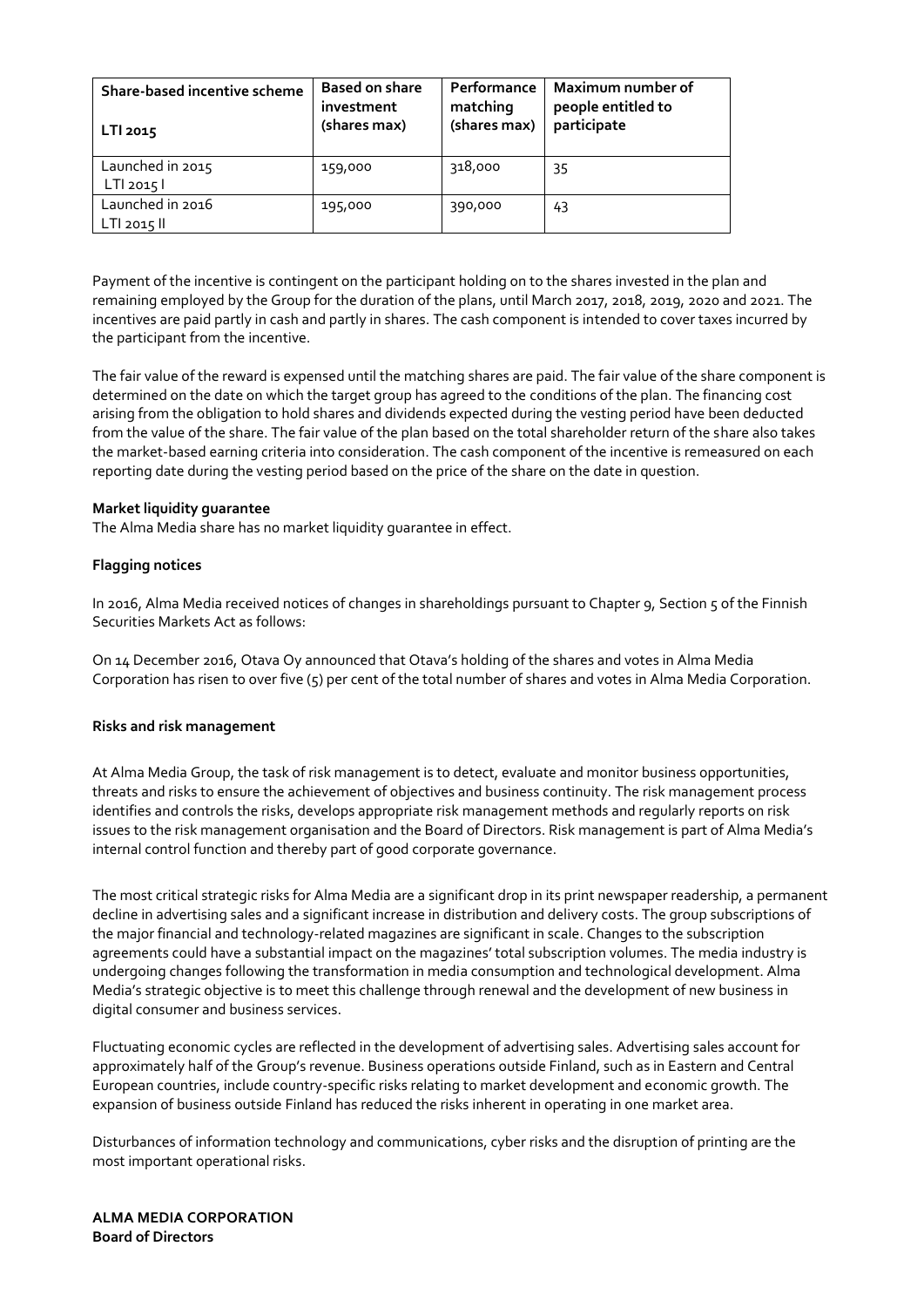# SUMMARY OF FINANCIAL STATEMENT RELEASE AND NOTES

| <b>COMPREHENSIVE INCOME</b>            |                |           |         |             |             |         |
|----------------------------------------|----------------|-----------|---------|-------------|-------------|---------|
| <b>STATEMENT</b>                       | 2016           | 2015      | Change  | 2016        | 2015        | Change  |
| <b>MEUR</b>                            | Q <sub>4</sub> | <b>Q4</b> | %       | $Q_1 - Q_4$ | $Q_1 - Q_4$ | %       |
| <b>REVENUE</b>                         | 93.6           | 78.6      | 19.2    | 353.2       | 291.5       | 21.2    |
| Other operating income                 | 0.7            | 0.4       | 80.2    | 2.2         | 3.6         | $-37.0$ |
| Materials and services                 | 20.0           | 16.7      | 19.8    | 74.1        | 69.6        | 6.6     |
| Employee benefits expense              | 35.5           | 35.0      | $1.6\,$ | 149.6       | 124.1       | 20.6    |
| Depreciation, amortisation and         |                |           |         |             |             |         |
| impairment                             | 7.7            | 5.2       | 48.5    | 21.1        | 16.8        | 25.4    |
| Other operating expenses               | 25.0           | 21.3      | 17.3    | 83.8        | 66.9        | 25.2    |
| OPERATING PROFIT                       | 6.2            | 0.9       | 596.4   | 26.8        | 17.7        | 51.5    |
| Finance income                         | 0.4            | 0.2       | 113.7   | 0.4         | 0.3         | 39.8    |
| Finance expenses                       | 0.7            | 0.5       | 32.9    | 2.8         | 2.9         | -3.8    |
| Share of profit of associated          |                |           |         |             |             |         |
| companies                              | 0.1            | o.8       | $-88.9$ | 0.9         | 1.6         |         |
| PROFIT BEFORE TAX                      | 6.0            |           |         |             | 16.8        | $-41.4$ |
|                                        |                | 1.4       | 343.5   | 25.4        |             | 51.3    |
| Income tax                             | 1.2            | $1.1\,$   | 9.6     | 5.5         | 4.7         | 17.0    |
| PROFIT FOR THE PERIOD                  | 4.9            | 0.3       | 1,530.2 | 19.9        | 12.1        | 64.6    |
|                                        |                |           |         |             |             |         |
| OTHER COMPREHENSIVE                    |                |           |         |             |             |         |
| INCOME:                                |                |           |         |             |             |         |
| Items that are not later transferred   |                |           |         |             |             |         |
| to be recognised through profit or     |                |           |         |             |             |         |
| loss                                   |                |           |         |             |             |         |
| Items arising due to the               |                |           |         |             |             |         |
| redefinition of net defined benefit    |                |           |         |             |             |         |
| liability (or asset item)              | 0.1            | 1.2       |         | 0.1         | 1.2         |         |
| Tax on items that are not later        |                |           |         |             |             |         |
| transferred to be recognised           |                |           |         |             |             |         |
| through profit or loss                 | 0.0            | $-0.2$    |         | $-0.0$      | $-0.2$      |         |
| Items that may later be transferred    |                |           |         |             |             |         |
| to be recognised through profit or     |                |           |         |             |             |         |
| loss                                   |                |           |         |             |             |         |
| <b>Translation differences</b>         | 0.4            | 0.4       |         | $-0.1$      | 1.0         |         |
| Share of other comprehensive           |                |           |         |             |             |         |
| income of associated companies         | 0.0            | 0.1       |         | 0.0         | 0.1         |         |
| Income tax relating to                 |                |           |         |             |             |         |
| components of other                    |                |           |         |             |             |         |
| comprehensive income                   | 0.0            | 0.0       |         | 0.0         | 0.0         |         |
| Other comprehensive income for         |                |           |         |             |             |         |
| the year, net of tax                   | 0.5            | 1.4       |         | 0.0         | 2.1         |         |
| TOTAL COMPREHENSIVE INCOME FOR         |                |           |         |             |             |         |
| THE PERIOD                             | 5.4            | 1.5       |         | 19.9        | 14.2        |         |
|                                        |                |           |         |             |             |         |
| Profit for the period attributable to: |                |           |         |             |             |         |
| - Owners of the parent                 | 4.9            | $-0.4$    |         | 16.9        | 9.9         |         |
| - Non-controlling interest             | 0.0            | 0.4       |         |             | 2.1         |         |
|                                        |                |           |         | 3.0         |             |         |
| Total comprehensive income for         |                |           |         |             |             |         |
| the period attributable to:            |                |           |         |             |             |         |
|                                        |                |           |         |             |             |         |
| - Owners of the parent                 | 5.4            | 1.2       |         | 16.9        | 11.9        |         |
| - Non-controlling interest             | 0.0            | 0.4       |         | 3.0         | 2.3         |         |
|                                        |                |           |         |             |             |         |
| Earnings per share calculated from     |                |           |         |             |             |         |
| the profit for the period              |                |           |         |             |             |         |
| attributable to the parent company     |                |           |         |             |             |         |
| shareholders:                          |                |           |         |             |             |         |
| - Earnings per share (basic and        |                |           |         |             |             |         |

diluted), EUR 0.06 -0.00 0.20 0.13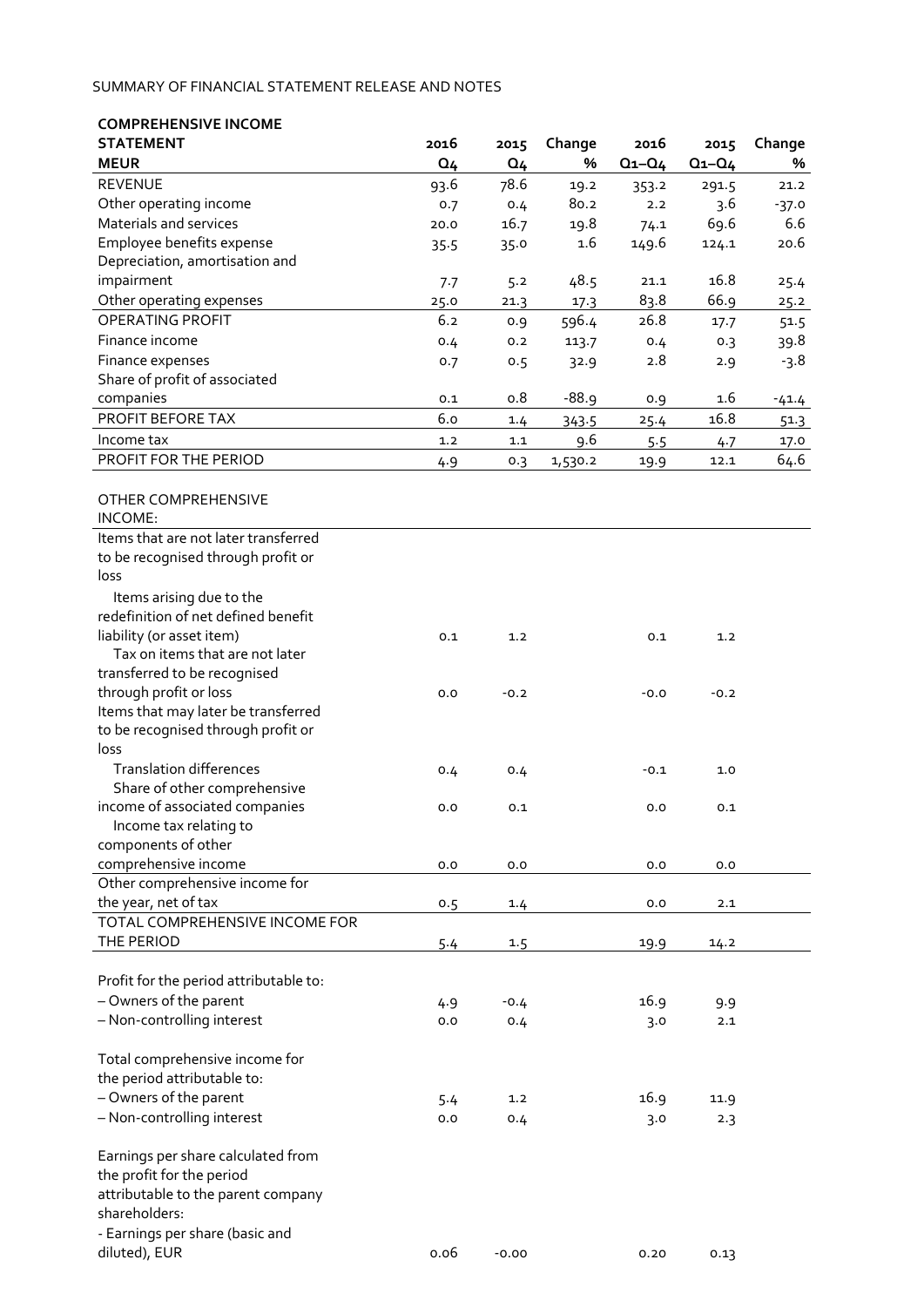| <b>BALANCE SHEET</b>                 |             |             |
|--------------------------------------|-------------|-------------|
| <b>MEUR</b>                          | 31 Dec 2016 | 31 Dec 2015 |
| <b>ASSETS</b>                        |             |             |
| NON-CURRENT ASSETS                   |             |             |
| Goodwill                             | 120.3       | 118.6       |
| Other intangible assets              | 67.8        | 72.3        |
| Tangible assets                      | 64.8        | 70.5        |
| Investments in associated            |             |             |
| companies                            | 5.1         | 6.8         |
| Pension receivables, defined         |             |             |
| benefit plans                        | 0.2         |             |
| Other non-current financial assets   | 4.4         | 4.6         |
| Deferred tax assets                  | 1.5         | 1.6         |
|                                      |             |             |
| <b>CURRENT ASSETS</b>                |             |             |
| Inventories                          | 2.3         | 2.2         |
| Current tax assets *)                | 0.2         | 1.9         |
| Trade receivables and other          |             |             |
| receivables                          | 37.1        | 35.3        |
| Other current financial assets       | 0.0         | 0.0         |
| Cash and cash equivalents            | 23.3        | 14.4        |
| <b>TOTAL ASSETS</b>                  | 327.0       | 328.3       |
| <b>MEUR</b>                          | 31 Dec 2016 | 31 Dec 2015 |
| <b>EQUITY AND LIABILITIES</b>        |             |             |
| Share capital                        | 45.3        | 45.3        |
| Share premium reserve                | 7.7         | 7.7         |
| <b>Translation differences</b>       | $-1.7$      | $-1.6$      |
| Invested non-restricted equity fund  | 19.1        | 19.1        |
| Retained earnings *)                 | 48.3        |             |
| Equity attributable to owners of the |             | 40.7        |
| parent                               | 118.7       | 111.2       |
|                                      |             |             |
| Non-controlling interest *)          | 19.3        | 17.1        |
| <b>TOTAL EQUITY</b>                  | 138.0       | 128.3       |
| <b>LIABILITIES</b>                   |             |             |
| NON-CURRENT LIABILITIES              |             |             |
| Non-current interest-bearing         |             |             |
| liabilities                          | 65.3        | 63.1        |
| Deferred tax liabilities             | 13.3        | 14.2        |
| <b>Pension liabilities</b>           | 1.2         | 1.5         |
| Provisions                           | 0.3         | 0.2         |
| Other financial liabilities          | 0.0         | 0.2         |
| Other non-current liabilities        | 0.2         | 0.2         |
|                                      |             |             |
| <b>CURRENT LIABILITIES</b>           |             |             |
| <b>Current financial liabilities</b> | 15.9        | 28.5        |
| Advances received *)                 | 24.7        | 26.0        |
| Income tax liability                 | 1.7         | 2.2         |
| Provisions                           | 0.9         | 0.6         |
| Trade payables and other payables    |             |             |
| *)                                   | 65.4        | 63.3        |
| <b>TOTAL LIABILITIES</b>             | 189.0       | 200.0       |
| TOTAL EQUITY AND LIABILITIES         | 327.0       | 328.3       |

\*) Data for the comparison period adjusted due to a change in accounting principles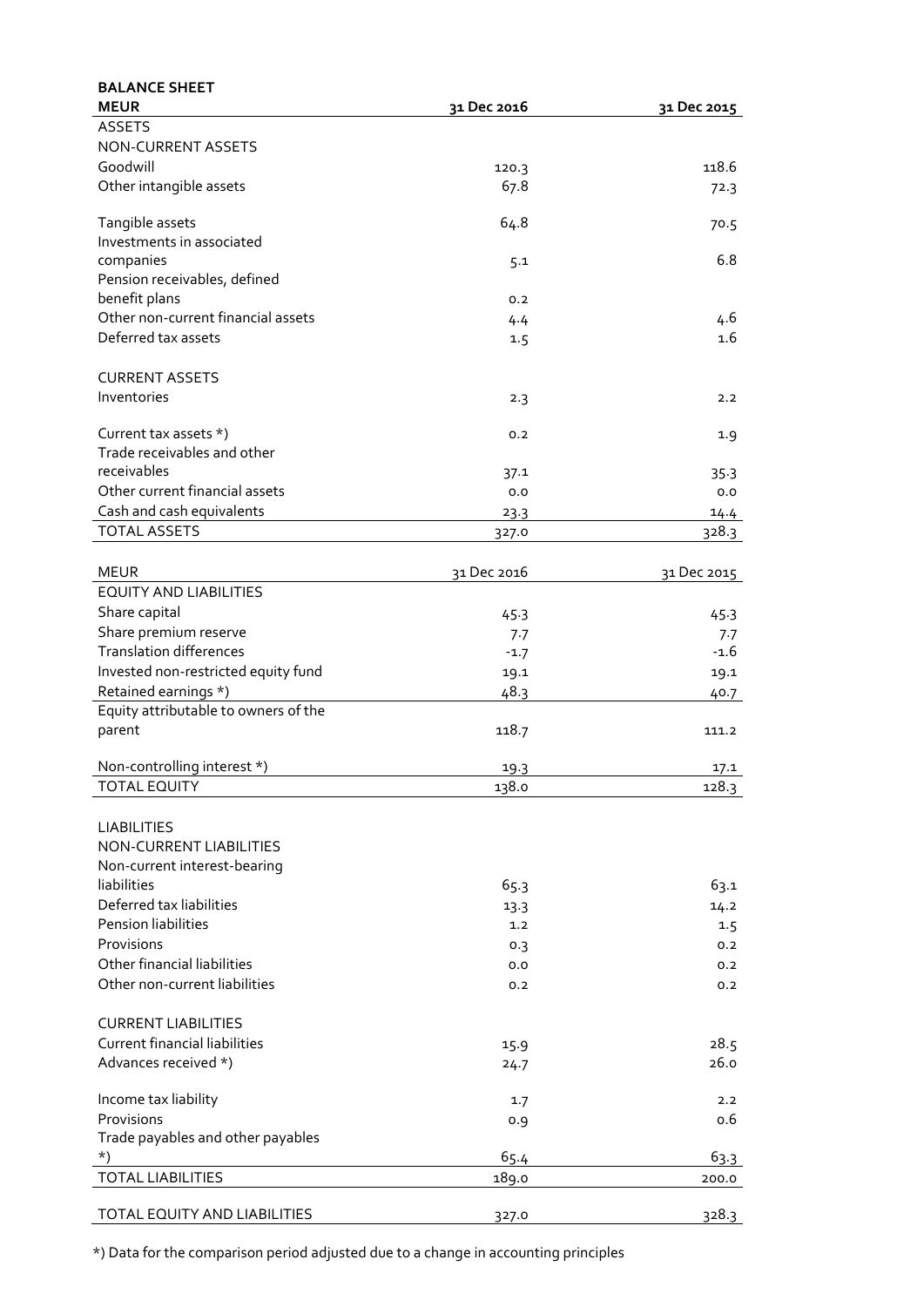# **CONSOLIDATED STATEMENT OF CHANGE IN EQUITY**

Column headings:

- A = Share capital
- B = Share premium reserve
- C = Translation differences
- D = Invested non-restricted equity fund
- E = Retained earnings
- F = Total
- G = Non-controlling interest
- H = Equity total

|                                      | Equity attributable to owners of the parent |     |        |      |        |        |        |        |
|--------------------------------------|---------------------------------------------|-----|--------|------|--------|--------|--------|--------|
| <b>MEUR</b>                          | Α                                           | B   | C      | D    | Е      | F      | G      | H      |
| Equity on 1 Jan 2016                 | 45.3                                        | 7.7 | $-1.6$ | 19.1 | 40.7   | 111.2  | 17.1   | 128.3  |
| Profit for the period                |                                             |     |        |      | 16.9   | 16.9   | 3.0    | 19.9   |
| Other comprehensive income           |                                             |     | $-0.1$ |      | 0.1    | 0.0    | 0.0    | 0.0    |
| Transactions with equity holders     |                                             |     |        |      |        |        |        |        |
| Dividends paid by parent             |                                             |     |        |      | $-9.7$ | $-9.7$ |        | $-9.7$ |
| Dividends paid by subsidiaries       |                                             |     |        |      |        |        | $-1.8$ | $-1.8$ |
| Share-based payment transactions and |                                             |     |        |      |        |        |        |        |
| exercised share options              |                                             |     |        |      | 0.4    | 0.4    |        | 0.4    |
|                                      |                                             |     |        |      |        |        |        |        |
| Change in ownership in subsidiaries  |                                             |     |        |      |        |        | 1.0    | 1.0    |
| Equity on 31 Dec 2016                | 45.3                                        | 7.7 | $-1.7$ | 19.1 | 48.3   | 118.7  | 19.3   | 138.0  |
|                                      |                                             |     |        |      |        |        |        |        |
| <b>MEUR</b>                          |                                             |     |        |      |        |        |        |        |
| Equity on 1 Jan 2015                 | 45.3                                        | 7.7 | $-2.5$ | 0.0  | 38.0   | 88.5   | 15.2   | 103.7  |
| Adjustment of comparison figures     |                                             |     |        |      | $-0.3$ | $-0.3$ | $-0.1$ | $-0.4$ |
| Adjusted equity 1 Jan 2015           | 45.3                                        | 7.7 | $-2.5$ | 0.0  | 37.6   | 88.2   | 15.1   | 103.3  |
| Profit for the period                |                                             |     |        |      | 9.9    | 9.9    | 2.1    | 12.1   |
| Other comprehensive income           |                                             |     | 0.9    |      | 1.1    | 2.0    | 0.2    | 2.1    |
| Transactions with equity holders     |                                             |     |        |      |        |        |        |        |
| Dividends paid by parent             |                                             |     |        |      | $-9.1$ | $-9.1$ |        | $-9.1$ |
| Dividends paid by subsidiaries       |                                             |     |        |      |        |        | $-1.4$ | $-1.4$ |
| Share subscription                   |                                             |     |        | 19.1 |        | 19.1   |        | 19.1   |
| Share-based payment transactions and |                                             |     |        |      |        |        |        |        |
| exercised share options              |                                             |     |        |      | 0.1    | 0.1    |        | 0.1    |
| <b>Business combinations</b>         |                                             |     |        |      | 1.0    | 1.0    | 1.2    | 2.1    |
| Equity on 31 Dec 2015                | 45.3                                        | 7.7 | $-1.6$ | 19.1 | 40.7   | 111.2  | 17.1   | 128.3  |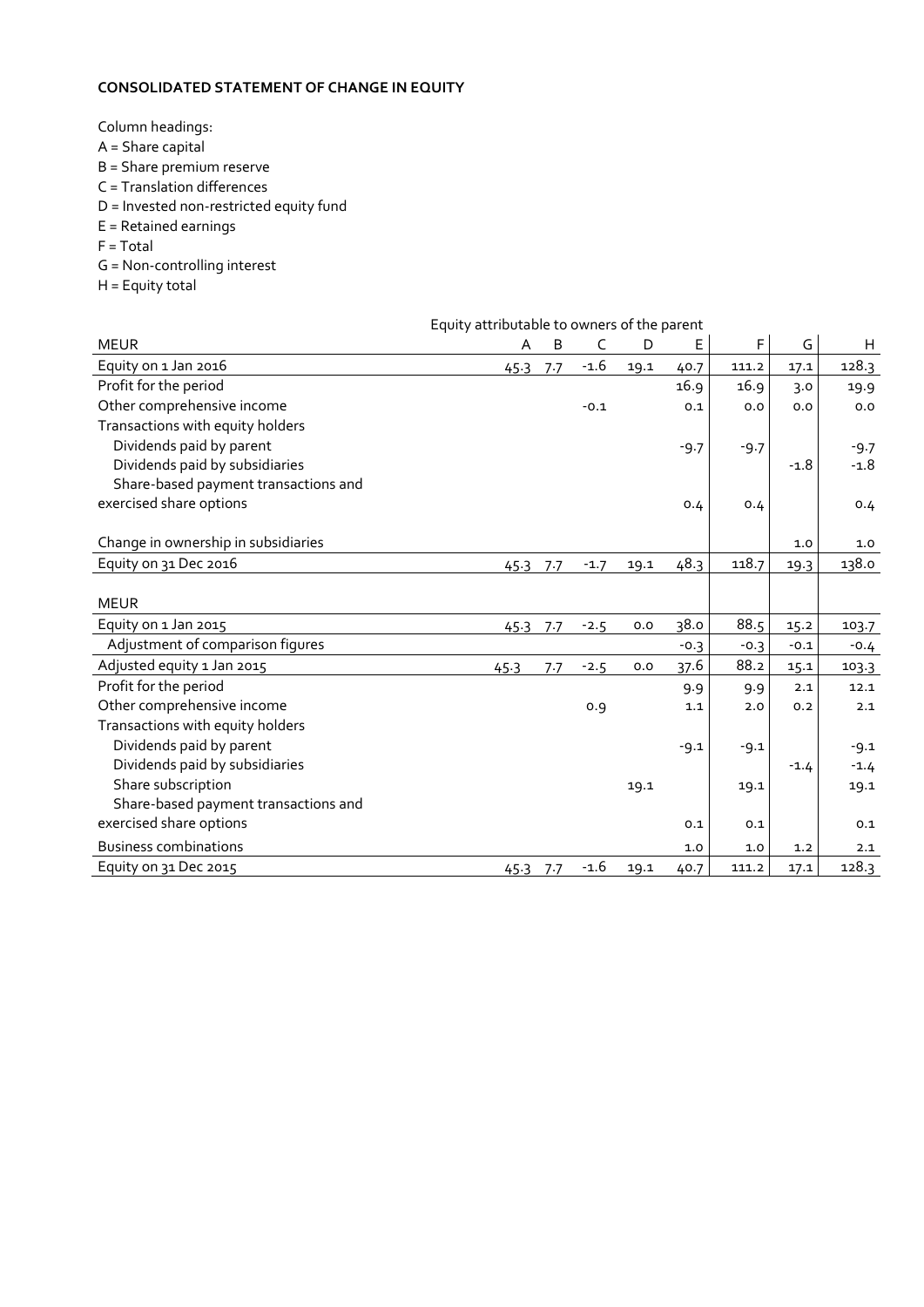| <b>CASH FLOW STATEMENT</b>                            | 2016    | 2015           | 2016        | 2015        |
|-------------------------------------------------------|---------|----------------|-------------|-------------|
| <b>MEUR</b>                                           | Q4      | Q <sub>4</sub> | $Q_1 - Q_4$ | $Q_1 - Q_4$ |
| OPERATING ACTIVITIES                                  |         |                |             |             |
| Profit for the period                                 | 4.8     | 0.3            | 19.9        | 12.1        |
| Adjustments                                           | 8.4     | 5.2            | 27.5        | 19.0        |
| Change in working capital                             | $-2.7$  | 2.0            | 1.3         | 5.9         |
| Dividends received                                    | 0.2     | 0.1            | 1.4         | 1.7         |
| Interest received                                     | 0.1     | 0.0            | 0.2         | 0.1         |
| Interest paid and other finance                       |         |                |             |             |
| expenses                                              | $-0.6$  | $-0.2$         | $-2.5$      | $-1.9$      |
| Taxes paid                                            | 0.1     | 0.8            | $-5.5$      | $-3.7$      |
| Net cash flow from operating                          |         |                |             |             |
| activities                                            | 10.4    | 8.2            | 42.3        | 33.2        |
|                                                       |         |                |             |             |
| <b>INVESTING ACTIVITIES</b>                           |         |                |             |             |
| Acquisitions of tangible and                          |         |                |             |             |
| intangible assets                                     | $-0.1$  | $-1.0$         | -4.0        | $-3.3$      |
| Proceeds from sale of tangible and                    |         |                |             |             |
| intangible assets                                     | 0.0     | 0.0            | 0.0         | 2.2         |
| Other investments                                     | 0.0     | 0.0            | 0.0         | $-0.1$      |
| Proceeds from sale of available-for-                  |         |                |             |             |
| sale financial assets                                 | 0.0     | 0.4            | 0.1         | 1.0         |
| Business acquisitions less cash and                   |         |                |             |             |
| cash equivalents at the time of                       |         |                |             |             |
| acquisition                                           | 0.0     | $-21.0$        | $-7.9$      | $-26.8$     |
| Acquisition of associated companies                   |         | $-0.1$         |             | $-0.5$      |
| Proceeds from sale of businesses less                 |         |                |             |             |
| cash and cash equivalents at the time                 |         |                |             |             |
| of sale                                               | 0.0     | 5.3            |             | 5.3         |
| Proceeds from sale of associated                      |         |                |             |             |
| companies                                             | 0.9     | 0.0            | 0.9         | 0.0         |
| Net cash flows from/(used in)                         |         |                |             |             |
| investing activities                                  | 0.9     | $-16.5$        | $-10.9$     | $-22.1$     |
| Cash flow before financing activities                 |         | $-8.3$         |             | 11.1        |
|                                                       | 11.3    |                | 31.4        |             |
| <b>FINANCING ACTIVITIES</b>                           |         |                |             |             |
| Non-current loans taken                               |         |                | 10.0        |             |
|                                                       | 0.0     | 0.0            |             | 0.0         |
| Repayment of non-current loans                        | 0.0     | 16.0           | $-3.3$      | 0.0         |
| Current loans taken                                   | 17.6    | $-6.4$         | 86.o        | 45.0        |
|                                                       |         |                |             |             |
| Repayment of current loans                            | $-26.4$ | 0.0            | $-98.3$     | $-38.7$     |
| Payments of finance lease liabilities                 | $-0.5$  | $-0.2$         | $-5.3$      | $-4.5$      |
| Change in interest-bearing<br>receivables             |         |                |             |             |
|                                                       | 0.0     | 0.0            | 0.0         | 0.0         |
| Dividends paid                                        | 0.0     | 0.0            | $-11.7$     | $-10.5$     |
| Net cash flows from/(used in)<br>financing activities |         |                |             | $-8.7$      |
|                                                       | $-9.2$  | 9.4            | $-22.5$     |             |
| Change in cash and cash equivalent                    |         |                |             |             |
| funds                                                 |         |                |             |             |
| (increase +/decrease -)                               | 2.1     | 1.3            | 8.8         | 2.4         |
| Cash and cash equivalents at                          |         |                |             |             |
| beginning of period                                   | 21.2    | 13.1           | 14.4        | 12.0        |
| Effect of change in foreign exchange                  |         |                |             |             |
| rates                                                 | $-0.2$  | 0.1            | $-0.1$      | 0.1         |
| Cash and cash equivalents at end of                   |         |                |             |             |
| period                                                | 23.3    | 14.4           | 23.3        | 14.4        |
|                                                       |         |                |             |             |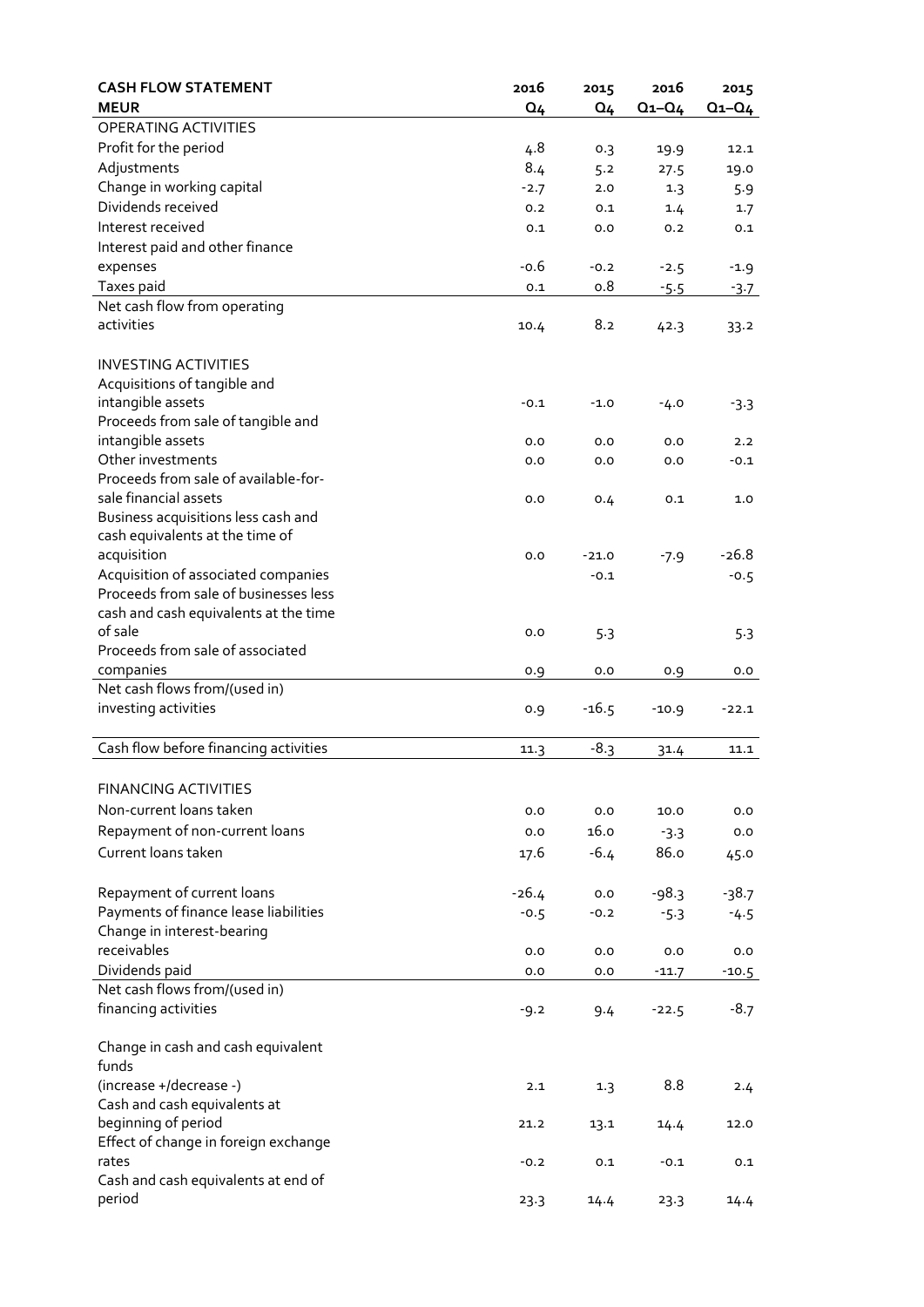#### **Acquired businesses in 2016**

|                          |                 | <b>Acquisition</b>    |                       |             |
|--------------------------|-----------------|-----------------------|-----------------------|-------------|
|                          | <b>Business</b> | date                  | <b>Acquired share</b> | Group share |
| Alma Markets segment     |                 |                       |                       |             |
| Raksa ja KotiKauppa Oy   | Online service  | 1 Jan 2016            | 51%                   | 33.15%      |
| Jobote s.r.o             | Online service  | $1 \text{ Jan } 2016$ | 100%                  | 83%         |
| Remonttibulevardi Oy     | Online service  | $2$ Jun $2016$        | 51%                   | 33.15%      |
| Alma Talent segment      |                 |                       |                       |             |
| Uusi Suomi business      | Online service  | 1 Sep 2016            | 100%                  | 100%        |
| Alma News & Life segment |                 |                       |                       |             |
| Rantapallo Oy            | Online service  | 1 Apr 2016            | 79%                   | 79%         |

# **Alma News & Life**

The preliminary assets and liabilities recorded as a result of the acquisition of Rantapallo Oy were as follows:

|                                                  | Fair values entered in |
|--------------------------------------------------|------------------------|
| <b>MEUR</b>                                      | integration            |
| Intangible assets                                | 2.7                    |
| Trade receivables and other receivables          | 0.3                    |
| Cash and cash equivalents                        | 0.3                    |
| Total                                            | 3.3                    |
| Deferred tax liabilities                         | 0.5                    |
| Trade payables and other payables                | 0.8                    |
| Total                                            | 1.3                    |
| Total identifiable net assets at fair value 100% | 2.1                    |
| Group's share of net assets                      | 1.6                    |
| IFRS acquisition cost                            | 4.8                    |
| Goodwill                                         | 3.1                    |

The fair values entered on intangible assets in integration relate primarily to acquired customer relationships, ICT applications and a trademark. Factors contributory to goodwill were the expected synergies related to these businesses.

# **Alma Markets**

The segment's information on other acquired businesses is presented in combined form:

|                                                  | Fair values entered in |
|--------------------------------------------------|------------------------|
| <b>MEUR</b>                                      | integration            |
| Intangible assets                                | 0.6                    |
| Trade receivables and other receivables          | 0.1                    |
| Cash and cash equivalents                        | 0.2                    |
| Total                                            | 0.9                    |
|                                                  |                        |
| Deferred tax liabilities                         | 0.1                    |
| Trade payables and other payables                | 0.1                    |
| Total                                            | 0.2                    |
|                                                  |                        |
| Total identifiable net assets at fair value 100% | 0.7                    |
| Group's share of net assets                      | 0.3                    |
|                                                  |                        |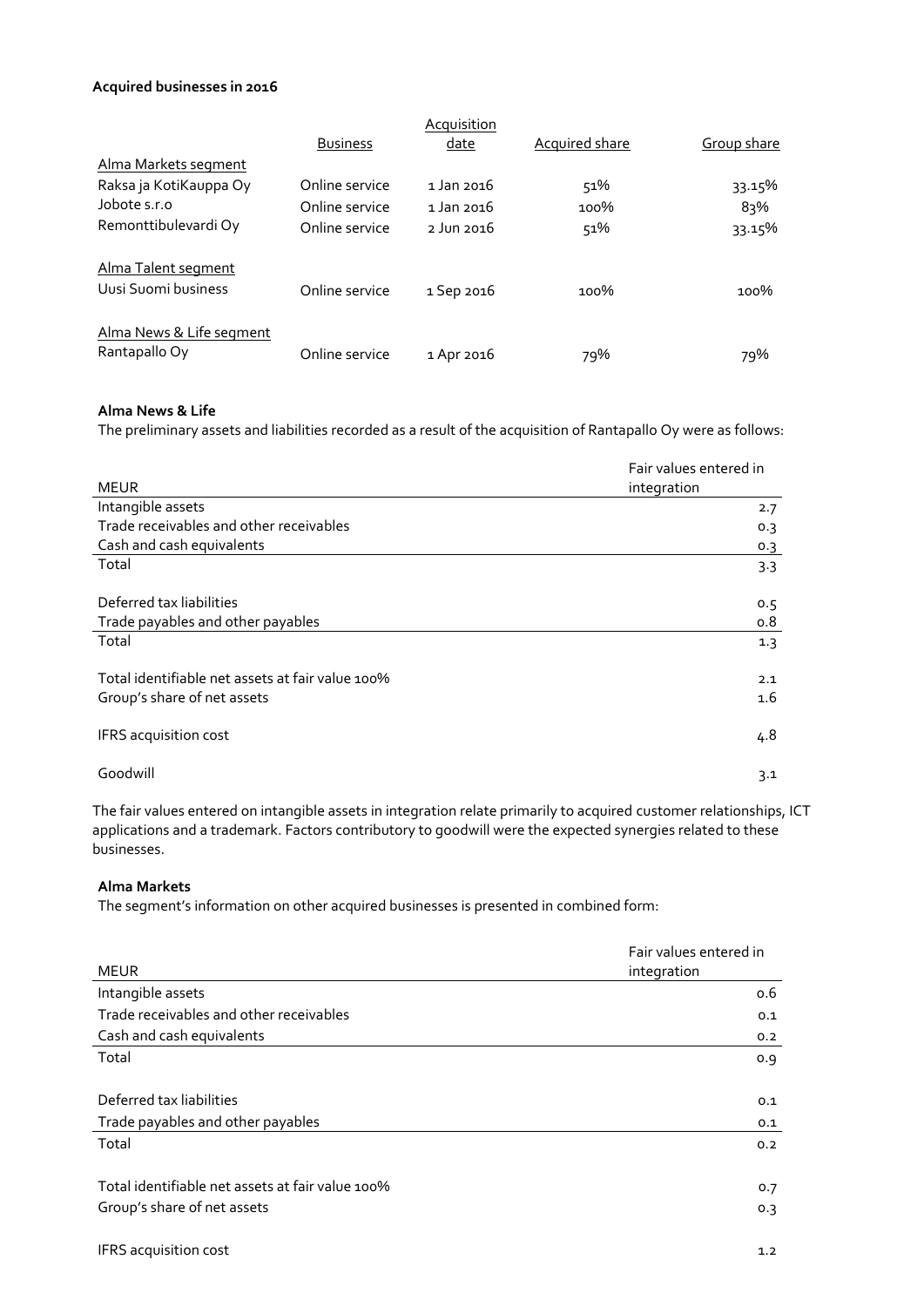#### Goodwill 0.9

#### **Alma Talent**

As the acquisition of Uusi Suomi, which is reported in the Alma Talent segment, is immaterial to the Group, no tables are presented for that acquisition. The Uusi Suomi acquisition created MEUR 0.7 in goodwill. The acquisition is reported as a related party transaction by a significant shareholder.

#### **Contingent considerations**

Contingent considerations arising from business acquisitions are classified as financial liabilities recognised at fair value through profit or loss. The amount of the contingent considerations due to acquisitions and business arrangements is based on the revenue and operating profits of the acquired businesses in 2015 and 2016.

| CONTINGENT CONSIDERATION                                                      |        |
|-------------------------------------------------------------------------------|--------|
| <b>LIABILITY</b>                                                              |        |
| MEUR                                                                          |        |
| Initial recognition of the liability                                          | o.6    |
| Change in fair value during previous financial periods                        | 0.0    |
| New acquisitions                                                              | 0.1    |
| Considerations, settled in cash                                               | $-0.4$ |
| Change in fair value during the financial period                              | $-0.1$ |
| Fair value of the contingent consideration liability at the end of the period | 0.2    |

| REVENUE BY GEOGRAPHICAL AREA | 2016 | 2015 | 2016        | 2015        |
|------------------------------|------|------|-------------|-------------|
| <b>MEUR</b>                  | Q4   | Q4   | $Q_1 - Q_4$ | $Q_1 - Q_4$ |
| Segments, Finland            | 73.9 | 64.7 | 278.7       | 245.2       |
| Segments, other countries    | 19.2 | 13.5 | 73.0        | 44.6        |
| Segments total               | 93.2 | 78.2 | 351.7       | 289.8       |
| Non-allocated                | 0.5  | 0.3  | 1.5         | 1.7         |
| Group, total                 | 93.6 | 78.6 | 353.2       | 291.5       |

| OPERATING PROFIT BY        |        |        |             |             |
|----------------------------|--------|--------|-------------|-------------|
| <b>GEOGRAPHICAL AREA</b>   | 2016   | 2015   | 2016        | 2015        |
| <b>MEUR</b>                | Q4     | Q4     | $Q_1 - Q_4$ | $Q_1 - Q_4$ |
| Segments, Finland          | 9.8    | 3.6    | 28.8        | 16.8        |
| Segments, other countries  | 4.0    | 1.7    | 12.6        | 10.6        |
| Segments total             | 13.7   | 5.3    | 41.4        | 27.4        |
| Non-allocated              | $-3.1$ | $-4.4$ | $-14.6$     | $-9.7$      |
| Group, total               | 10.6   | 0.9    | 26.8        | 17.7        |
| EMPLOYEES BY GEOGRAPHICAL  |        |        |             |             |
| AREA                       | 2016   | 2015   | 2016        | 2015        |
|                            | Q4     | Q4     | $Q_1 - Q_4$ | $Q_1 - Q_4$ |
| Employees, Finland         | 1,533  | 1,363  | 1,548       | 1,362       |
| Employees, other countries | 739    | 514    | 740         | 430         |
| Employees, total           | 2,272  | 1,877  | 2,287       | 1,793       |

*\*) Revenue and operating profit by geographical area is presented in accordance with the countries in which the Group's units are located.*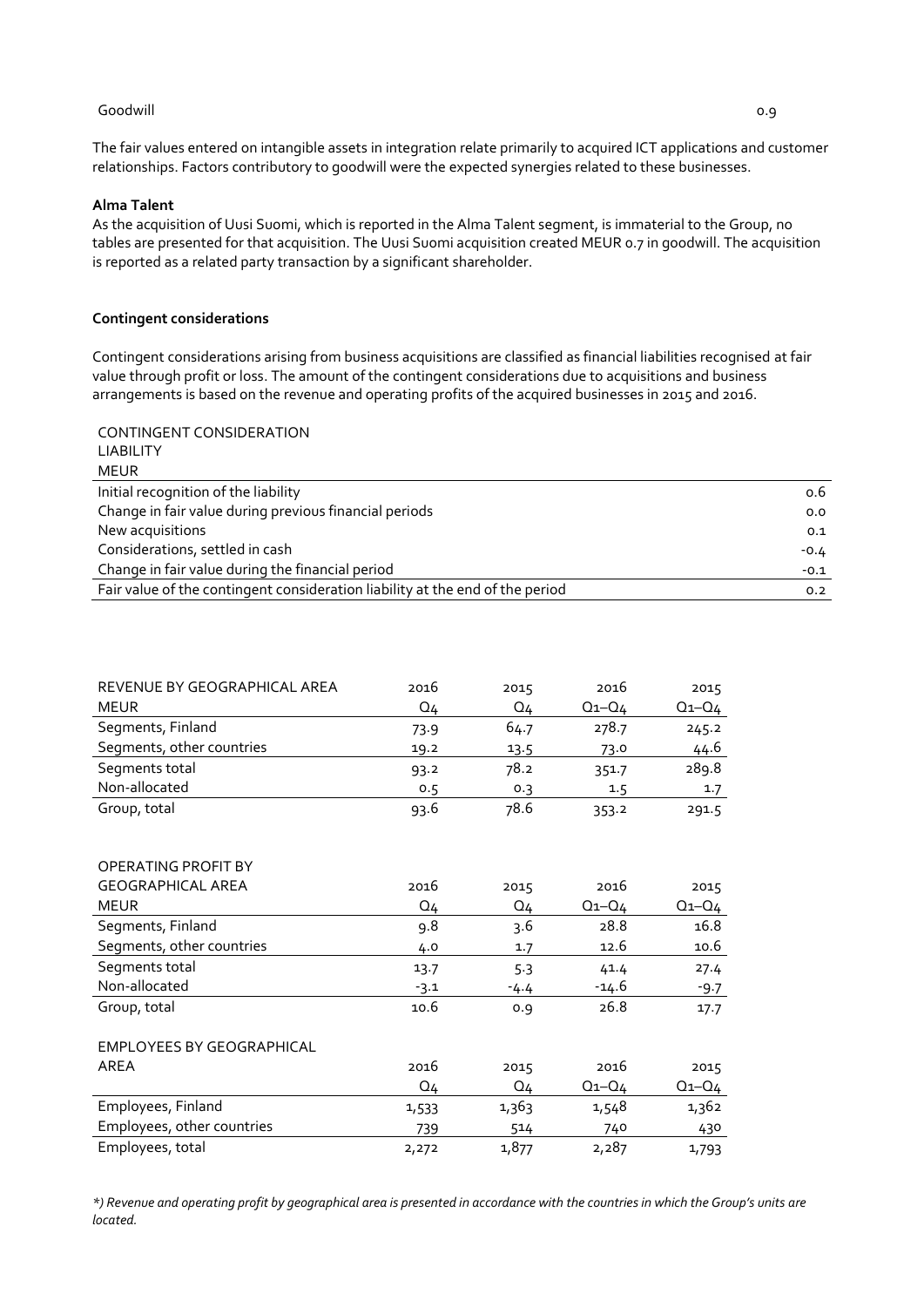#### **Information by segment**

Alma Media's segments are Alma Markets, Alma Talent, Alma News & Life and Alma Regions. The descriptive section of the interim report presents the revenue and operating profits of the segments and the allocation of the associated companies' results to the reporting segments.

The following table presents the assets and liabilities by segment, as well as the non-allocated asset and liability items.

| <b>ASSETS BY SEGMENT</b>              |             |             |
|---------------------------------------|-------------|-------------|
| <b>MEUR</b>                           | 31 Dec 2016 | 31 Dec 2015 |
| Alma Markets                          | 79.2        | 78.6        |
| Alma Talent                           | 110.0       | 113.2       |
| Alma News & Life                      | 16.1        | 10.7        |
| Alma Regions                          | 57.0        | 60.8        |
| Segments total                        | 262.3       | 263.3       |
| Non-allocated assets and eliminations | 64.7        | 65.0        |
| Total                                 | 327.0       | 328.3       |

#### LIABILITIES BY SEGMENT

| <b>MEUR</b>                   | 31 Dec 2016 | 31 Dec 2015 |
|-------------------------------|-------------|-------------|
| Alma Markets                  | 21.0        | 17.5        |
| Alma Talent                   | 31.1        | 33.5        |
| Alma News & Life              | 0.1         | 3.0         |
| Alma Regions                  | 61.0        | 65.0        |
| Segments total                | 113.0       | 118.3       |
| Non-allocated liabilities and |             |             |
| eliminations                  | 76.0        | 82.0        |
| Total                         | 189.0       | 200.0       |

#### **Provisions**

The company's provisions totalled MEUR 1.2 (0.8) on 31 December 2016. It has not been necessary to change the estimates made when the provisions were entered.

#### **Commitments and contingencies**

| <b>COMMITMENTS AND</b>          |             |             |
|---------------------------------|-------------|-------------|
| <b>CONTINGENCIES</b>            |             |             |
| <b>MEUR</b>                     | 31 Dec 2016 | 31 Dec 2015 |
| Collateral for others           |             |             |
| Guarantees                      | 0.9         | 1.2         |
| Other commitments and           |             |             |
| contingencies                   | 1.8         | 2.5         |
| Minimum lease payments on other |             |             |
| lease agreements:               |             |             |
| Within one year                 | 9.3         | 11.4        |
| Within 1-5 years                | 27.6        | 37.1        |
| After 5 years                   | 22.5        | 28.5        |
| Total                           | 59.2        | 74.4        |

In addition, the Group has purchase agreements that, based on IFRIC 4, include a lease component as per IAS 17. Minimum payments based on these agreements: 0.1 0.1 0.1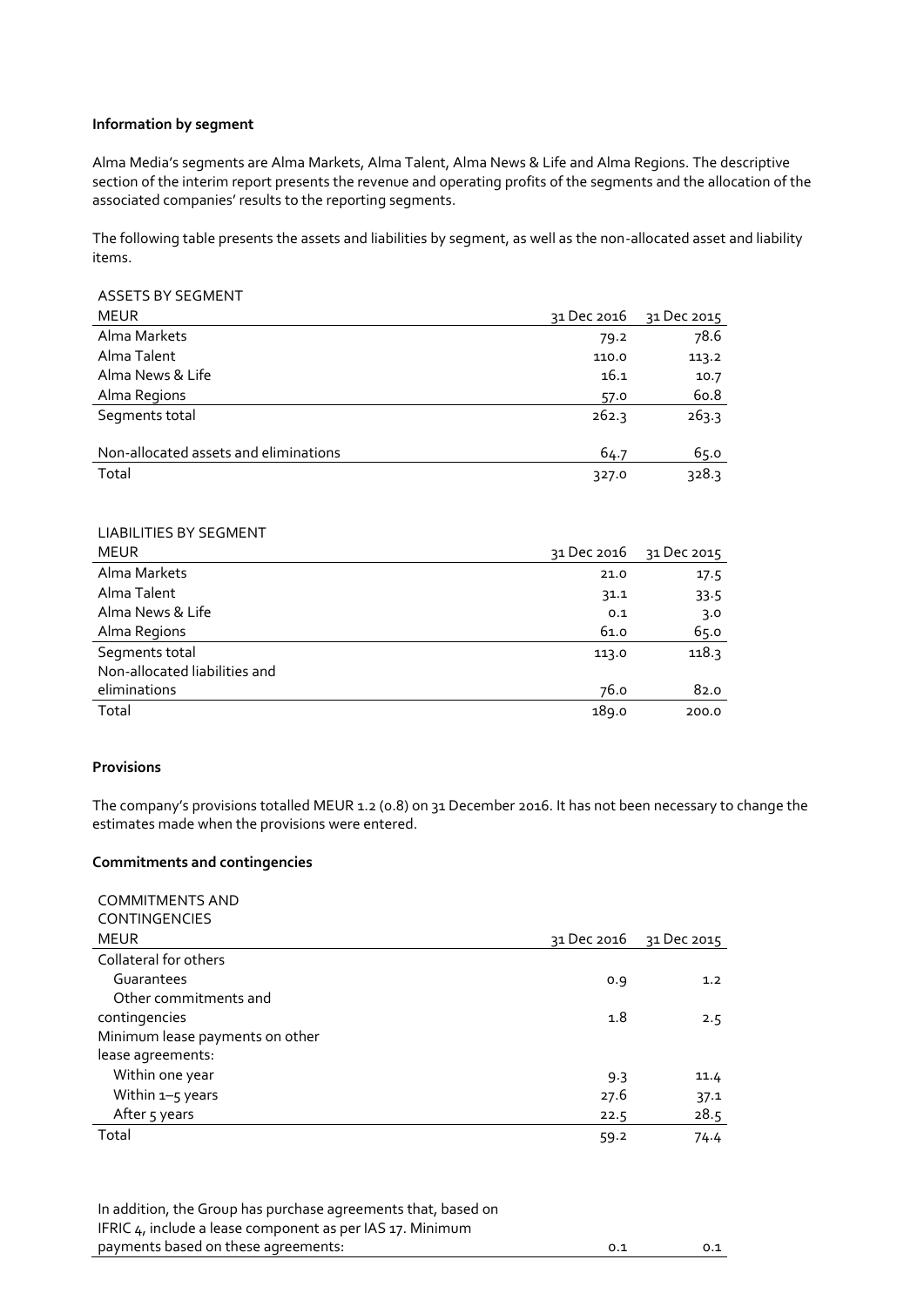#### **Purchase obligation**

DERIVATIVE CONTRACTS

Alma Media has a currently effective lease agreement with DNB Bank ASA on the office and production facility at Patamäenkatu 7 in Tampere. On 24 October 2016, Alma Media announced it will exercise the interruption option included in the agreement and redeem the property. The property transaction, its financing and recognition in Alma Media's balance sheet will take place in October 2017 and its value will be MEUR 14.5. The rental commitment related to the lease agreement is presented in Alma Media's liabilities.

| DERIVATIVE CONTRACTS            |             |             |
|---------------------------------|-------------|-------------|
| <b>MEUR</b>                     | 31 Dec 2016 | 31 Dec 2015 |
| Commodity derivative contracts, |             |             |
| electricity derivatives         |             |             |
| Fair value*                     | 0.0         | $-0.1$      |
| Nominal value                   | 0.3         | 0.3         |
| Interest rate derivatives       |             |             |
| Fair value*                     | $-0.7$      | $-0.7$      |
| Value of underlying instruments | 19.4        | 19.5        |
| Foreign currency derivatives    |             |             |
| Fair value*                     | 0.0         | 0.0         |
| Nominal value                   | 3.1         | 2.4         |

*\* The fair value represents the return that would have arisen if the derivative had been cleared on the balance sheet date.*

#### **Related party transactions**

Alma Media Group's related parties are the major shareholders of the parent company, associated companies and companies owned by them. Related parties also include the Group's senior management and their related parties (members of the Board of Directors, President and CEO and Managing Directors, and the Group Executive Team). The following table summarises the business operations undertaken between Alma Media and its related parties as well as the status of their receivables and liabilities:

| <b>RELATED PARTY TRANSACTIONS</b>       | 2016           | 2015           | 2016        | 2015        |
|-----------------------------------------|----------------|----------------|-------------|-------------|
| <b>MEUR</b>                             | Q <sub>4</sub> | Q <sub>4</sub> | $Q_1 - Q_4$ | $Q_1 - Q_4$ |
| Sales of goods and services             | 0.4            | 0.2            | 0.8         | 0.2         |
| Associated companies                    | 0.3            | 0.2            | 0.5         | 0.2         |
| Principal shareholders                  | 0.1            | 0.0            | 0.2         | 0.1         |
| Corporations where management           |                |                |             |             |
| exercises influence                     | 0.1            | 0.0            | 0.1         | 0.0         |
| Purchases of goods and services         | 2.8            | 0.8            | 5.5         | 2.9         |
| Associated companies                    | 2.7            | 0.8            | 5.4         | 2.7         |
| Principal shareholders                  | 0.0            | 0.0            | 0.0         | 0.1         |
| Corporations where management           |                |                |             |             |
| exercises influence                     | 0.0            | 0.0            | 0.1         | 0.0         |
| Trade receivables, loan and other       |                |                |             |             |
| receivables at the end of the reporting |                |                |             |             |
| period                                  | 0.2            | 0.3            | 0.2         | 0.3         |
| Associated companies                    | 0.2            | 0.3            | 0.2         | 0.3         |
| Trade payables at the reporting date    | 0.4            | 1.1            | 0.4         | 1.1         |
| Associated companies                    | 0.4            | 1.1            | 0.4         | 1.1         |
| Acquired businesses                     | 1.0            |                | 1.0         |             |
| Principal shareholders                  | 1.0            |                | 1.0         |             |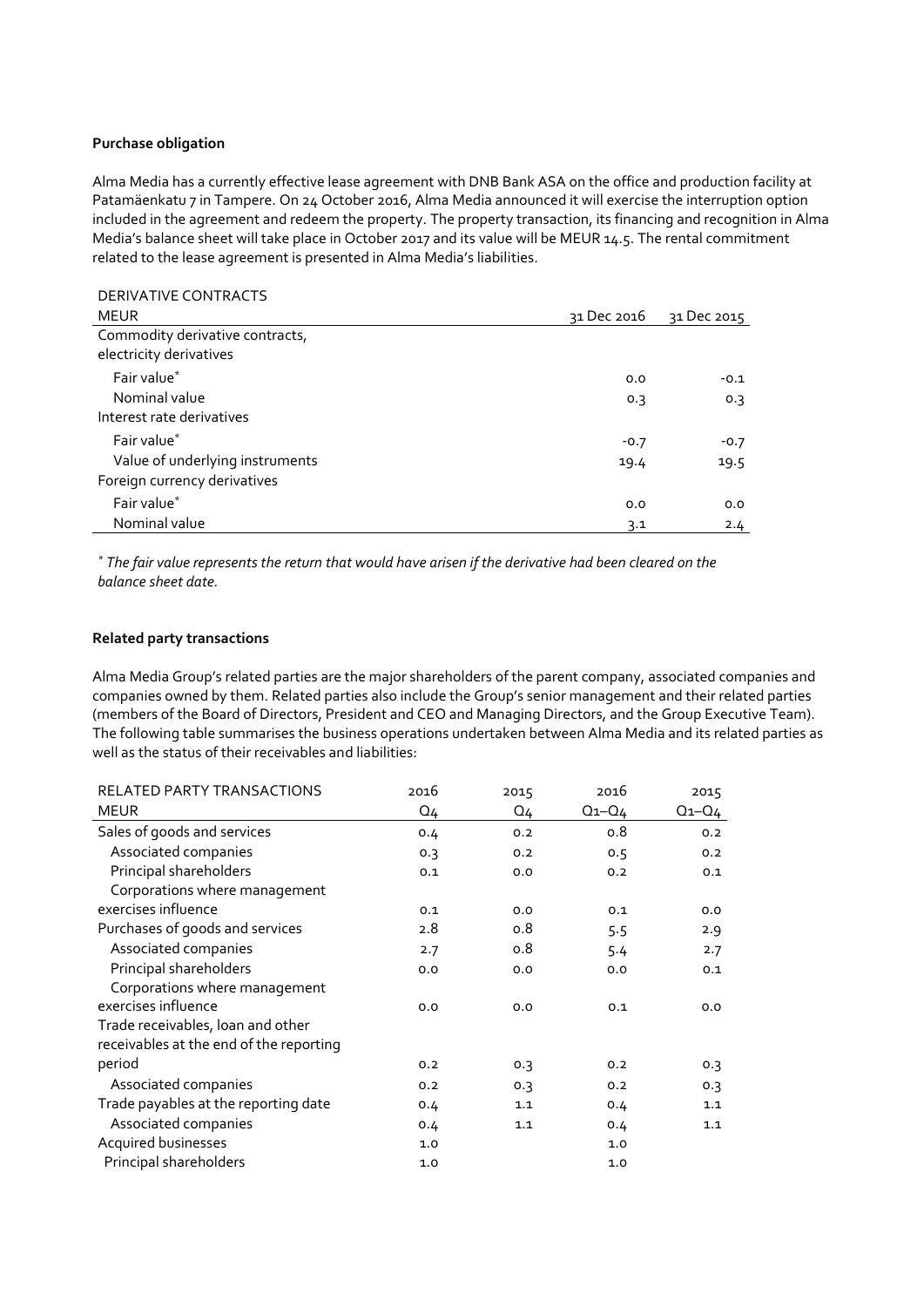| <b>QUARTERLY INFORMATION</b>   | 2016           | 2016   | 2016           | 2016           | 2015           | 2015   | 2015           | 2015           | 2014           |
|--------------------------------|----------------|--------|----------------|----------------|----------------|--------|----------------|----------------|----------------|
| <b>MEUR</b>                    | Q <sub>4</sub> | $Q_3$  | Q <sub>2</sub> | Q <sub>1</sub> | Q <sub>4</sub> | $Q_3$  | Q <sub>2</sub> | Q <sub>1</sub> | Q <sub>4</sub> |
| <b>REVENUE</b>                 | 93.5           | 80.9   | 92.0           | 86.7           | 78.6           | 68.o   | 73.0           | 71.9           | 76.6           |
| Alma Markets                   | 18.0           | 17.2   | 17.6           | 16.7           | 15.9           | 14.7   | 14.7           | 13.8           | 13.9           |
| Alma Talent                    | 31.2           | 23.0   | 30.5           | 29.3           | 18.2           | 12.5   | 14.0           | 13.8           | 14.0           |
| Alma News & Life               | 12.0           | 11.1   | 12.1           | 10.9           | 11.8           | 10.4   | 11.4           | 10.6           | 11.8           |
| Alma Regions                   | 33.5           | 30.5   | 33.0           | 30.8           | 33.9           | 31.6   | 34.1           | 34.9           | 38.3           |
|                                |                |        |                |                |                |        |                |                |                |
| Eliminations and non-allocated | $-1.1$         | $-0.9$ | $-1.2$         | $-0.9$         | $-1.1$         | $-1.2$ | $-1.1$         | $-1.2$         | $-1.4$         |
|                                |                |        |                |                |                |        |                |                |                |
| ADJUSTED TOTAL EXPENSES        | 82.8           | 72.0   | 82.2           | 81.4           | 71.7           | 60.6   | 66.4           | 70.0           | 71.2           |
| Alma Markets                   | 14.1           | 11.8   | 12.5           | 11.9           | 13.3           | 10.6   | 10.6           | 10.9           | 12.0           |
| Alma Talent                    | 26.4           | 21.0   | 27.2           | 27.2           | 16.3           | 10.4   | 12.2           | 11.9           | 12.2           |
| Alma News & Life               | 10.2           | 9.3    | 10.3           | 9.4            | 10.2           | 9.8    | 10.5           | 10.9           | 11.6           |
| Alma Regions                   | 30.4           | 28.6   | 30.8           | 29.8           | 30.6           | 29.1   | 31.7           | 34.9           | 34.7           |
| Eliminations and non-allocated | 1.7            | 1.3    | 1.4            | 3.1            | 1.3            | 0.7    | 1.4            | 1.4            | 0.6            |
| <b>ADJUSTED EBITDA</b>         | 15.6           | 13.6   | 14.4           | 9.9            | 10.8           | 11.0   | 10.2           | 5.3            | 8.9            |
| Alma Markets                   | 5.4            | 6.6    | 6.4            | 6.1            | 3.9            | 5.4    | 5.3            | 4.2            | 3.3            |
| Alma Talent                    | 5.8            | 3.1    | 4.4            | 3.2            | 2.5            | 2.3    | 2.1            | 2.1            | 1.9            |
| Alma News & Life               | 2.0            | 1.9    | 2.0            | 1.6            | 1.6            | 0.7    | 0.9            | $-0.3$         | 0.2            |
| Alma Regions                   | 4.1            | 2.9    | 3.1            | 1.8            | 4.2            | 3.4    | 3.3            | 0.9            | 4.5            |
|                                |                |        |                |                |                |        |                |                |                |
| Eliminations and non-allocated | $-1.7$         | $-0.9$ | $-1.4$         | $-2.8$         | $-1.3$         | $-0.8$ | $-1.4$         | $-1.6$         | $-1.0$         |
| ADJUSTED OPERATING             |                |        |                |                |                |        |                |                |                |
| PROFIT/LOSS                    | 10.9           | 9.1    | 9.9            | 5.5            | 7.1            | 7.6    | 6.8            | 1.9            | 5.6            |
| Alma Markets                   | 4.0            | 5.3    | 5.1            | 4.8            | 2.6            | 4.2    | 4.1            | 2.9            | 1.9            |
| Alma Talent                    | 4.8            | 2.1    | 3.4            | 2.2            | 2.1            | 2.1    | 1.9            | 1.9            | 1.8            |
| Alma News & Life               | 1.8            | 1.8    | 1.9            | 1.5            | 1.6            | 0.6    | 0.9            | $-0.4$         | 0.2            |
| Alma Regions                   | 3.3            | 2.0    | 2.2            | 1.0            | 3.3            | 2.6    | 2.5            | 0.0            | 3.7            |
| Eliminations and non-allocated | $-2.9$         | $-2.2$ | $-2.6$         | $-4.0$         | $-2.5$         | $-1.9$ | $-2.5$         | $-2.6$         | $-2.0$         |
|                                |                |        |                |                |                |        |                |                |                |
| % OF REVENUE                   | 11.7           | 11.2   | 10.8           | 6.4            | 9.0            | 11.1   | 9.3            | 2.7            | 7.4            |
| Alma Markets                   | 22.0           | 31.2   | 29.0           | 29.0           | 16.5           | 28.3   | 27.7           | 21.2           | 13.8           |
| Alma Talent                    | 15.3           | 9.0    | 11.2           | 7.6            | 11.3           | 17.1   | 13.3           | 14.0           | 13.2           |
| Alma News & Life               | 15.1           | 16.2   | 15.3           | 13.9           | 13.6           | 6.0    | 7.8            | $-3.4$         | 1.4            |
| Alma Regions                   | 9.8            | 6.7    | 6.6            | 3.1            | 9.7            | 8.2    | 7.2            | 0.1            | 9.7            |
| Non-allocated                  | 0.0            | 0.0    | 0.0            | 0.0            | 0.0            | 0.0    | 0.0            | 0.0            | 0.0            |
| ADJUSTED ITEMS                 | $-4.3$         | $-0.2$ | $-0.8$         | $-3.0$         | $-6.2$         | $-1.6$ | 1.3            | 0.8            | -0.8           |
| Alma Markets                   | 0.0            | 0.0    | $_{0.0}$       | 0.0            | 0.0            | 0.0    | 0.0            | 0.0            | 1.7            |
| Alma Talent                    | $-0.4$         | $-0.2$ | $-1.5$         | $-1.4$         | $-0.2$         | $-1.4$ | 0.0            | o.6            | $-0.5$         |
| Alma News & Life               | 0.0            | 0.0    | 0.9            | 0.0            | $-0.8$         | 0.0    | 0.0            | 0.0            | $-0.6$         |
| Alma Regions                   | $-1.6$         | 0.0    | $-0.2$         | $-1.1$         | $-3.1$         | $-0.2$ | $-0.4$         | 0.2            | $-1.5$         |
| Non-allocated                  | $-2.3$         | 0.0    | 0.0            | $-0.5$         | $-2.0$         | 0.0    | 1.7            | 0.0            | 0.0            |
| OPERATING PROFIT/LOSS          | 6.7            | 8.9    | 9.1            | 2.5            | 0.9            | 6.0    | 8.1            | 2.7            | 4.9            |
| Alma Markets                   | 4.0            | 5.3    | 5.1            | 4.8            | 2.6            | 4.2    | 4.1            | 2.9            | 3.6            |
| Alma Talent                    | 4.3            | 1.8    | 1.9            | 0.8            | 1.8            | 0.7    | 1.9            | 2.5            | 1.4            |
| Alma News & Life               | 1.8            | 1.8    | 2.8            | 1.5            | 0.7            | 0.6    | 0.9            | $-0.4$         | $-0.4$         |
| Alma Regions                   | 1.7            | 2.0    | 2.0            | $-0.2$         | 0.1            | 2.4    | 2.0            | 0.2            | 2.3            |
| Non-allocated                  | $-5.1$         | $-2.2$ | $-2.6$         | $-4.5$         | $-4.4$         | $-1.9$ | $-0.7$         | $-2.6$         | $-2.0$         |